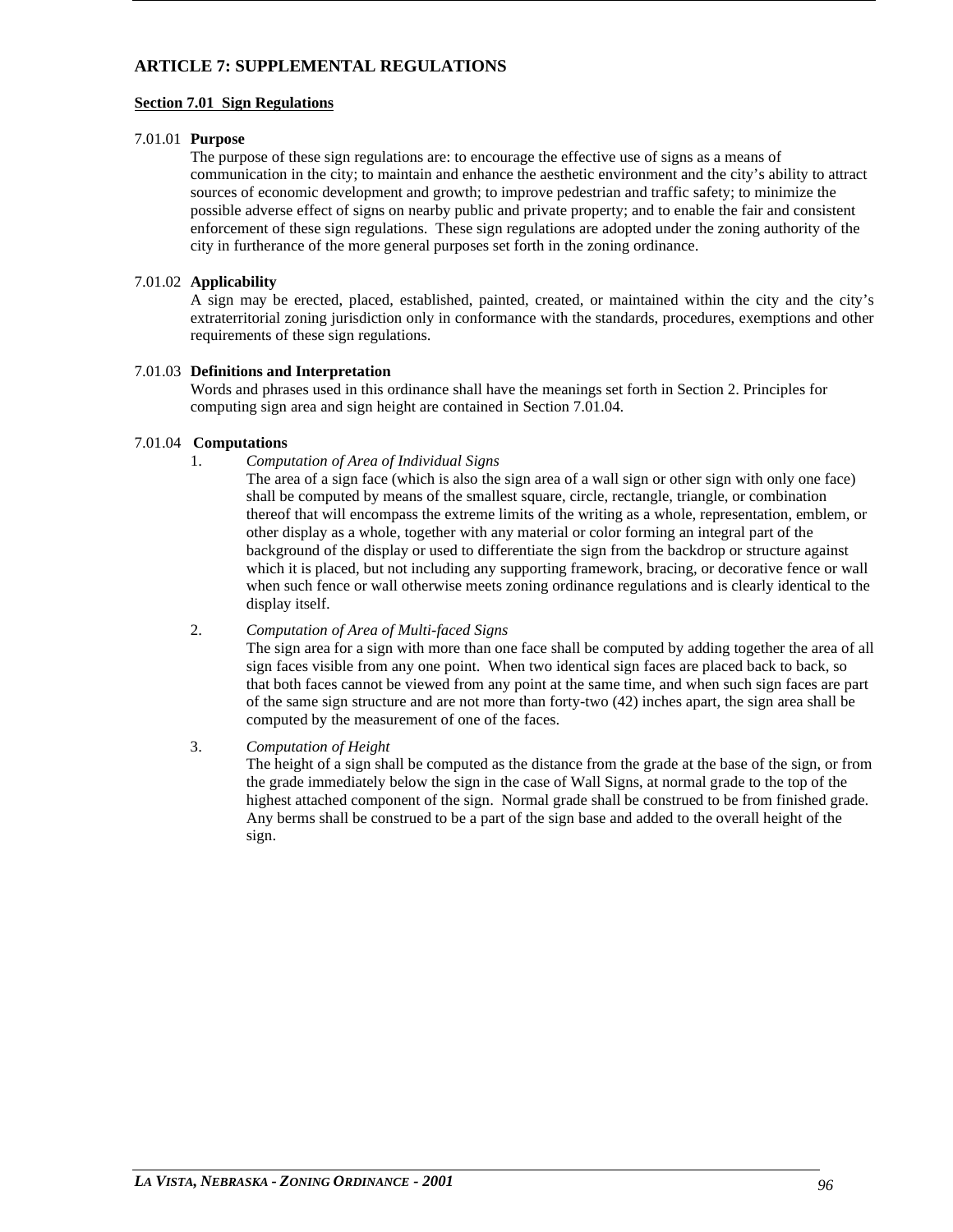# 7.01.05 **Permitted Signs and Limitations**

# 1. *Ground Monument*

- A. Monument signs shall be located along the frontage of the zoned lot. All signs shall be of permanent construction and are subject to the provisions of local codes and ordinances. On corner lots, the monument sign may be placed on either frontage.
- B. All ground monument signs shall be located on the same lot as the advertised use.
- C. Signs shall contain only the name or trademark of the business, building or complex which it identifies.
- D. With the exception of change panels permitted for gas stations to advertise gasoline prices, no change panels, advertising or names of individual tenants will be allowed.
- E. Setbacks for all ground monument signs are ten (10) feet, no setbacks are required in the MU-CC District.
- F. The following criteria apply to Ground Monument signs:

| <b>District</b> | <b>Design Limitations for Ground Monuments</b> |                                |                                |  |  |  |  |  |
|-----------------|------------------------------------------------|--------------------------------|--------------------------------|--|--|--|--|--|
|                 | <b>Max. Size</b>                               | Max. Height                    | <b>Max. Number</b>             |  |  |  |  |  |
| TA              | 32 square feet                                 | 10 feet                        | One $(1)$ per lot frontage     |  |  |  |  |  |
| $R-1$           | 32 square feet                                 | 10 feet                        | One $(1)$ per lot frontage     |  |  |  |  |  |
| $R-2$           | 32 square feet                                 | 10 feet                        | One $(1)$ per lot frontage     |  |  |  |  |  |
| $R-3$           | 32 square feet                                 | 10 feet                        | One $(1)$ per lot frontage     |  |  |  |  |  |
| $R-4$           | 32 square feet                                 | 10 feet                        | One $(1)$ per lot frontage     |  |  |  |  |  |
| $C-1$           | 32 square feet                                 | 10 feet                        | One $(1)$ per lot frontage     |  |  |  |  |  |
| $C-2$           | 32 square feet                                 | 10 feet                        | One $(1)$ per lot frontage     |  |  |  |  |  |
| $C-3$           | 50 square feet                                 | 10 feet                        | Two $(2)$ per lot frontage     |  |  |  |  |  |
| <b>MU-CC</b>    | 32 square feet                                 | 10 feet                        | One $(1)$ per lot frontage     |  |  |  |  |  |
| $I-1$           | 32 square feet                                 | 10 feet                        | One $(1)$ per lot frontage     |  |  |  |  |  |
| $I-2$           | 32 square feet                                 | 10 feet                        | One $(1)$ per lot frontage     |  |  |  |  |  |
| <b>PUD</b>      | The maximum allowed within                     | The maximum allowed within the | The maximum allowed within the |  |  |  |  |  |
|                 | the underlying zoning district                 | underlying zoning district     | underlying zoning district     |  |  |  |  |  |

# 2. *Center Identification Signs*

- A. All Center Identification signs shall be a ground monument style sign.
- *B. A maximum of two Center Identification signs per development shall be allowed. No two signs shall be allowed closer than five-hundred (500) feet to each other on the same side of the street, measured along the edge of the street.*
- C. All Center Identification signs shall be constructed in a manner that is permanent.
- D. Acceptable materials include:
	- **Exterior Insulation Finish System (EIFS)** 
		- **Brick**
		- Split face Concrete Masonry Units
		- Stone
		- Metal
		- Simulated Acrylic, or
	- Other materials provided said design is reflective of the character of the use.
- E. All Center Identification signs shall advertise only the name of the development *and/or major tenants*, unless in compliance with Subsection G below.
- F. Setbacks for all Center Identification Signs shall be twenty (20) feet along a street designated as an arterial or collector and ten (10) feet along any street designated as a local, minor or private street. Setback requirements shall not apply for Center Identification Signs within the Mixed-Use City Centre (MU-CC) Zoning District, given that such signs are not placed within the sight triangle area.
- G. Change panels and/ or changeable copy may be allowed provided:
	- Signs shall only include business names *or logos*
	- Fonts shall be similar to that of the development name
	- Said panels and / or copy match in color and material to the overall sign.
- *H. Electronic Message Boards shall only be allowed as part of a Center Identification Sign, provided the following:*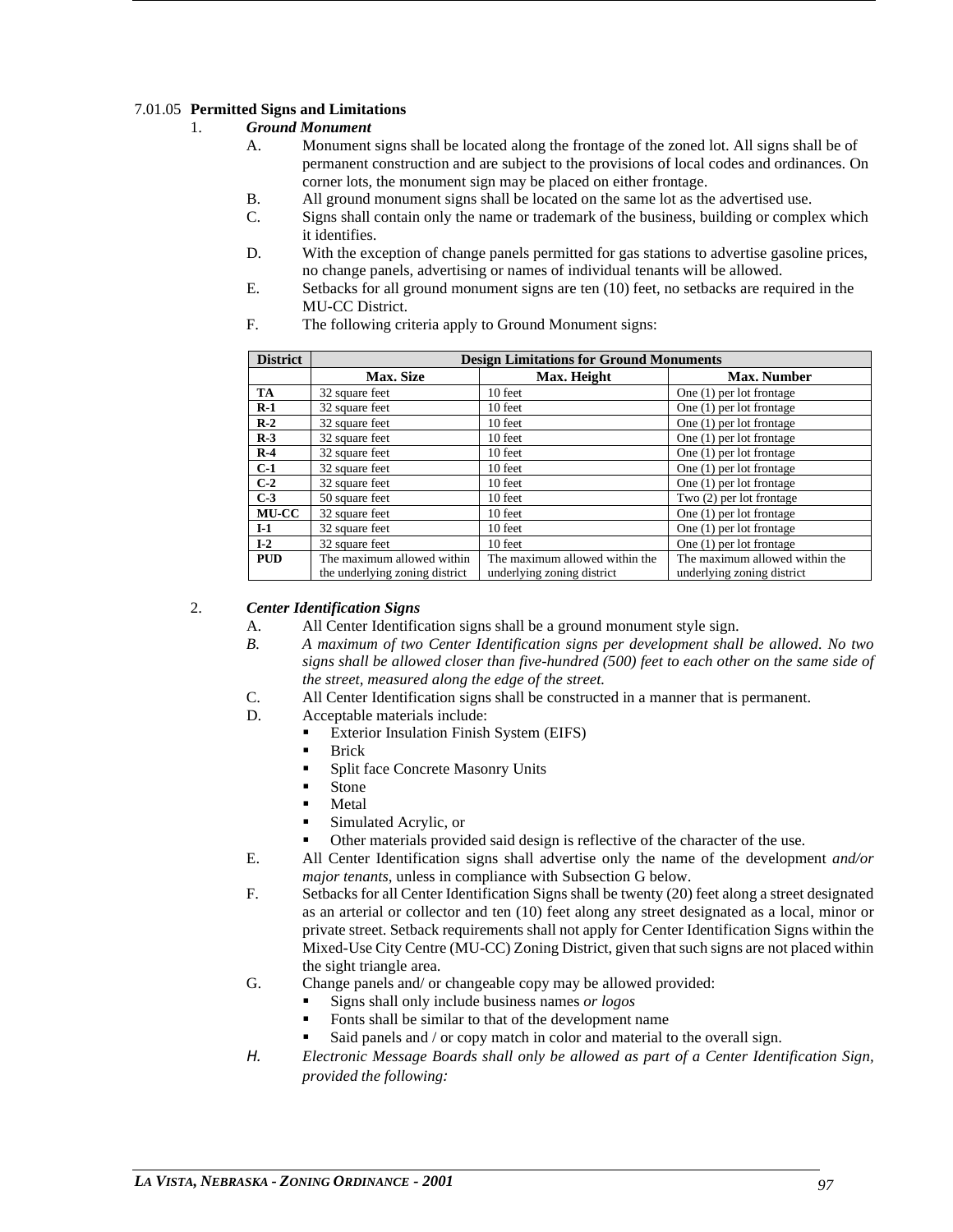- *No more than one-half of the permitted sign area shall be used for changeable copy or electronic message board signs.*
- *The board may be double-faced.*
- *Each board shall be permanently installed or located.*
- *Electronic messages shall not be animated or flash continuously (blinking) in any manner.*
- *Electronic message boards must use automatic level controls to reduce light levels at night and under cloudy and other darkened conditions, in accordance with the standards set forth in this sub-section. All electronic message boards must have installed ambient light monitors, and must at all times allow such monitors to automatically adjust the brightness level of the electronic sign based on ambient light conditions. Maximum brightness levels for electronic message boards may not exceed 5000 nits when measured from the signs face at its maximum brightness, during daylight hours, and 500 nits when measured from the signs face at its maximum brightness between sunset and sunrise, as those times are determined by the National Weather Service.*
- *The message cannot change copy at intervals of less than one (1) minute. Changes of message image must be instantaneous as seen by the human eye and may not use fading, rolling, window shading, dissolving, or similar effects as part of the change.*
- I. No more than 50% of the sign area or change panel area may be dedicated to advertise any single tenant.
- J. The following criteria apply to Center Identification signs:

| <b>District</b> |                    | <b>Design Limitations for Center Identification Signs</b> |                                                                                           |  |  |  |  |  |
|-----------------|--------------------|-----------------------------------------------------------|-------------------------------------------------------------------------------------------|--|--|--|--|--|
|                 | <b>Max. Size</b>   | Max. Height                                               | <b>Max. Number</b>                                                                        |  |  |  |  |  |
| <b>TA</b>       |                    |                                                           |                                                                                           |  |  |  |  |  |
| $R-1$           |                    |                                                           |                                                                                           |  |  |  |  |  |
| $R-2$           |                    |                                                           |                                                                                           |  |  |  |  |  |
| $R-3$           |                    |                                                           |                                                                                           |  |  |  |  |  |
| $R-4$           |                    |                                                           |                                                                                           |  |  |  |  |  |
| $C-1$           | 100 square feet    | 20 feet                                                   | One (1) per main entrance but not more than two $(2)$ per street frontage of the          |  |  |  |  |  |
|                 |                    |                                                           | development                                                                               |  |  |  |  |  |
| $C-2$           | 100 square feet    | 20 feet                                                   | One (1) per main entrance but not more than two $(2)$ per street frontage of the          |  |  |  |  |  |
|                 |                    |                                                           | development                                                                               |  |  |  |  |  |
| $C-3$           | 150 square feet    | 24 feet                                                   | One (1) per main entrance but not more than three $(3)$ ; plus, one (1) when abutting     |  |  |  |  |  |
|                 |                    |                                                           | Interstate 80                                                                             |  |  |  |  |  |
| MU-CC           | 150 square feet    | 24 feet                                                   | One $(1)$ per main entrance but not more than two $(2)$ per street frontage of the        |  |  |  |  |  |
|                 |                    |                                                           | development                                                                               |  |  |  |  |  |
| $I-1$           | 100 square feet    | 20 feet                                                   | One $(1)$ per main entrance but not more than three $(3)$ ; plus, one $(1)$ when abutting |  |  |  |  |  |
|                 |                    |                                                           | Interstate 80                                                                             |  |  |  |  |  |
| $I-2$           | 100 square feet    | 20 feet                                                   | One $(1)$ per main entrance but not more than three $(3)$ ; plus, one $(1)$ when abutting |  |  |  |  |  |
|                 |                    |                                                           | Interstate 80                                                                             |  |  |  |  |  |
| <b>PUD</b>      | The maximum        | The maximum                                               | The maximum allowed within the underlying zoning district                                 |  |  |  |  |  |
|                 | allowed within the | allowed within                                            |                                                                                           |  |  |  |  |  |
|                 | underlying zoning  | the underlying                                            |                                                                                           |  |  |  |  |  |
|                 | district           | zoning district                                           |                                                                                           |  |  |  |  |  |

*(Ordinance No. 883, 11-19-02) (Ordinance No. 896, 2-04-03) (Ordinance No. 1145, 5-17-11)*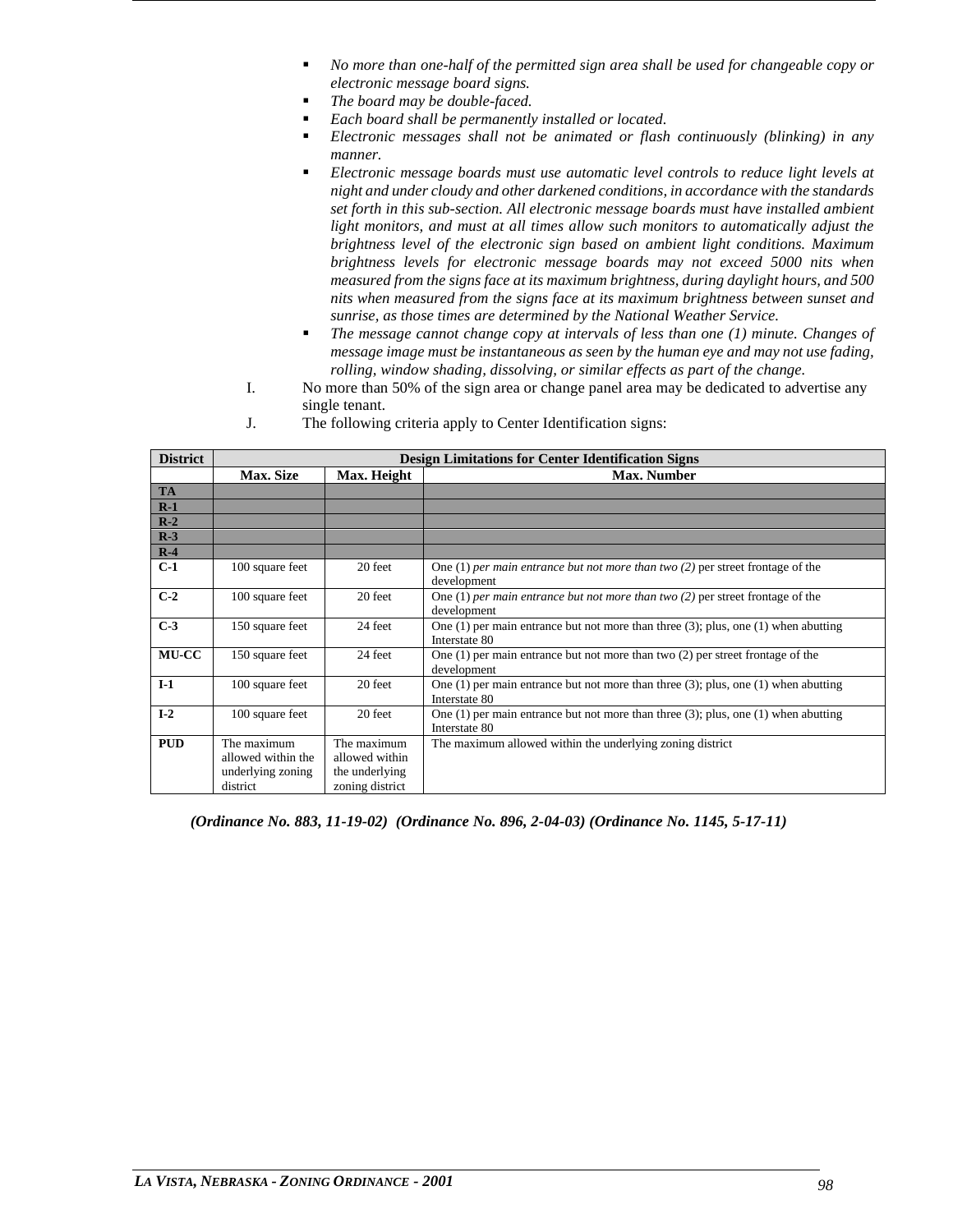# 3. *Wall Signs*

- A. All wall signs shall be mounted to the primary face of the use, *unless otherwise substituted by the Community Development Department. (Ordinance No. 988, 4-18-06)*
- B. For multi-tenant buildings, maximum sign size for each tenant will be based on the width of the storefront of the bay that they occupy.
- C. The following criteria apply to Wall Signs:

| <b>District</b> | <b>Design Limitations for Wall Signs</b>                                 |                                                     |                                                                                      |  |  |  |  |  |  |
|-----------------|--------------------------------------------------------------------------|-----------------------------------------------------|--------------------------------------------------------------------------------------|--|--|--|--|--|--|
|                 | <b>Max. Permitted Sign Area</b>                                          | Max. Height                                         | <b>Max. Number</b>                                                                   |  |  |  |  |  |  |
| TA              | 1.5 square feet per lineal foot of                                       | 45 feet above grade                                 | One (1) sign area per main frontage                                                  |  |  |  |  |  |  |
|                 | building / storefront to a Max.                                          |                                                     |                                                                                      |  |  |  |  |  |  |
|                 | of 400 sq. ft.                                                           |                                                     | More than One Frontage:                                                              |  |  |  |  |  |  |
|                 |                                                                          |                                                     | Total maximum sign area shall not exceed 150%<br>of the initial permitted sign area. |  |  |  |  |  |  |
| $R-1$           |                                                                          |                                                     |                                                                                      |  |  |  |  |  |  |
| $R-2$           |                                                                          |                                                     |                                                                                      |  |  |  |  |  |  |
| $R-3$           |                                                                          |                                                     |                                                                                      |  |  |  |  |  |  |
| $R-4$           |                                                                          |                                                     |                                                                                      |  |  |  |  |  |  |
| $C-1$           | 1.5 square feet per lineal foot of                                       | 45 feet above grade                                 | One (1) sign area per main frontage                                                  |  |  |  |  |  |  |
|                 | building / storefront to a Max. of                                       |                                                     |                                                                                      |  |  |  |  |  |  |
|                 | 400 sq. ft.                                                              |                                                     | More than One Frontage:                                                              |  |  |  |  |  |  |
|                 |                                                                          |                                                     | Total maximum sign area shall not exceed 150% of                                     |  |  |  |  |  |  |
| $C-2$           |                                                                          | 45 feet above grade                                 | the initial permitted sign area.<br>One (1) sign area per main frontage              |  |  |  |  |  |  |
|                 | 1.5 square feet per lineal foot of<br>building / storefront to a Max. of |                                                     |                                                                                      |  |  |  |  |  |  |
|                 | 400 sq. ft.                                                              |                                                     | More than One Frontage:                                                              |  |  |  |  |  |  |
|                 |                                                                          |                                                     | Total maximum sign area shall not exceed 150%                                        |  |  |  |  |  |  |
|                 |                                                                          |                                                     | of the initial permitted sign area.                                                  |  |  |  |  |  |  |
| $C-3$           | 2.5 square feet per lineal foot of                                       | 45 feet above grade                                 | One (1) sign area per main frontage                                                  |  |  |  |  |  |  |
|                 | building / storefront to a Max. of                                       |                                                     |                                                                                      |  |  |  |  |  |  |
|                 | 600 sq. ft.                                                              |                                                     | More than One Frontage:                                                              |  |  |  |  |  |  |
|                 |                                                                          |                                                     | Total maximum sign area shall not exceed 150%                                        |  |  |  |  |  |  |
| MU-CC           | 1.5 square feet per lineal foot of                                       | 90 feet above grade                                 | of the initial permitted sign area.<br>One (1) sign area per main frontage           |  |  |  |  |  |  |
|                 | building / storefront to a Max. of                                       |                                                     |                                                                                      |  |  |  |  |  |  |
|                 | 400 sq. ft.                                                              |                                                     | More than One Frontage:                                                              |  |  |  |  |  |  |
|                 |                                                                          |                                                     | Total maximum sign area shall not exceed 150%                                        |  |  |  |  |  |  |
|                 |                                                                          |                                                     | of the initial permitted sign area.                                                  |  |  |  |  |  |  |
| $I-1$           | 1.5 square feet per lineal foot of                                       | 45 feet above grade                                 | One (1) sign area per main frontage                                                  |  |  |  |  |  |  |
|                 | building / storefront to a Max.                                          |                                                     |                                                                                      |  |  |  |  |  |  |
|                 | of 400 sq. ft.                                                           |                                                     | More than One Frontage:                                                              |  |  |  |  |  |  |
|                 |                                                                          |                                                     | Total maximum sign area shall not exceed 150%<br>of the initial permitted sign area. |  |  |  |  |  |  |
| $I-2$           | 1.5 square feet per lineal foot of                                       | 45 feet above grade                                 | One (1) sign area per main frontage                                                  |  |  |  |  |  |  |
|                 | building / storefront to a Max.                                          |                                                     |                                                                                      |  |  |  |  |  |  |
|                 | of 400 sq. ft.                                                           |                                                     | More than One Frontage:                                                              |  |  |  |  |  |  |
|                 |                                                                          |                                                     | Total maximum sign area shall not exceed 150%                                        |  |  |  |  |  |  |
|                 |                                                                          |                                                     | of the initial permitted sign area.                                                  |  |  |  |  |  |  |
| <b>PUD</b>      | The maximum allowed within                                               | The maximum building                                | The maximum allowed within the underlying                                            |  |  |  |  |  |  |
|                 | the underlying zoning district, or                                       | height allowed in the                               | zoning district, or otherwise prescribed in the                                      |  |  |  |  |  |  |
|                 | otherwise prescribed in the                                              | approved P.U.D Plan of                              | approved P.U.D Plan of said lot/development.                                         |  |  |  |  |  |  |
|                 | approved P.U.D Plan of said<br>lot/development.                          | said lot/development, or<br>as otherwise prescribed |                                                                                      |  |  |  |  |  |  |
|                 |                                                                          | in such P.U.D.                                      |                                                                                      |  |  |  |  |  |  |

*(Ordinance No. 988, 4-18-06)*

# 4. *Incidental Signs*

- A. Incidental signs shall be placed in locations along the primary face of the building.
- B. Incidental signs may be placed on a second building face, when the building has dual frontage.
- C. The following criteria apply to Incidental Signs:

| <b>District</b> | <b>Design Limitations for Incidental Signs</b> |                     |                                             |  |  |  |  |
|-----------------|------------------------------------------------|---------------------|---------------------------------------------|--|--|--|--|
|                 | <b>Max. Size</b>                               | Max. Height         | <b>Max. Number</b>                          |  |  |  |  |
| TA              | 25 sq. ft. of area each                        | 45 feet above grade | One (1) per forty lineal feet of storefront |  |  |  |  |
| $R-1$           | 25 sq. ft. of area each                        | 45 feet above grade | One (1) per forty lineal feet of storefront |  |  |  |  |
| $R-2$           | 25 sq. ft. of area each                        | 45 feet above grade | One (1) per forty lineal feet of storefront |  |  |  |  |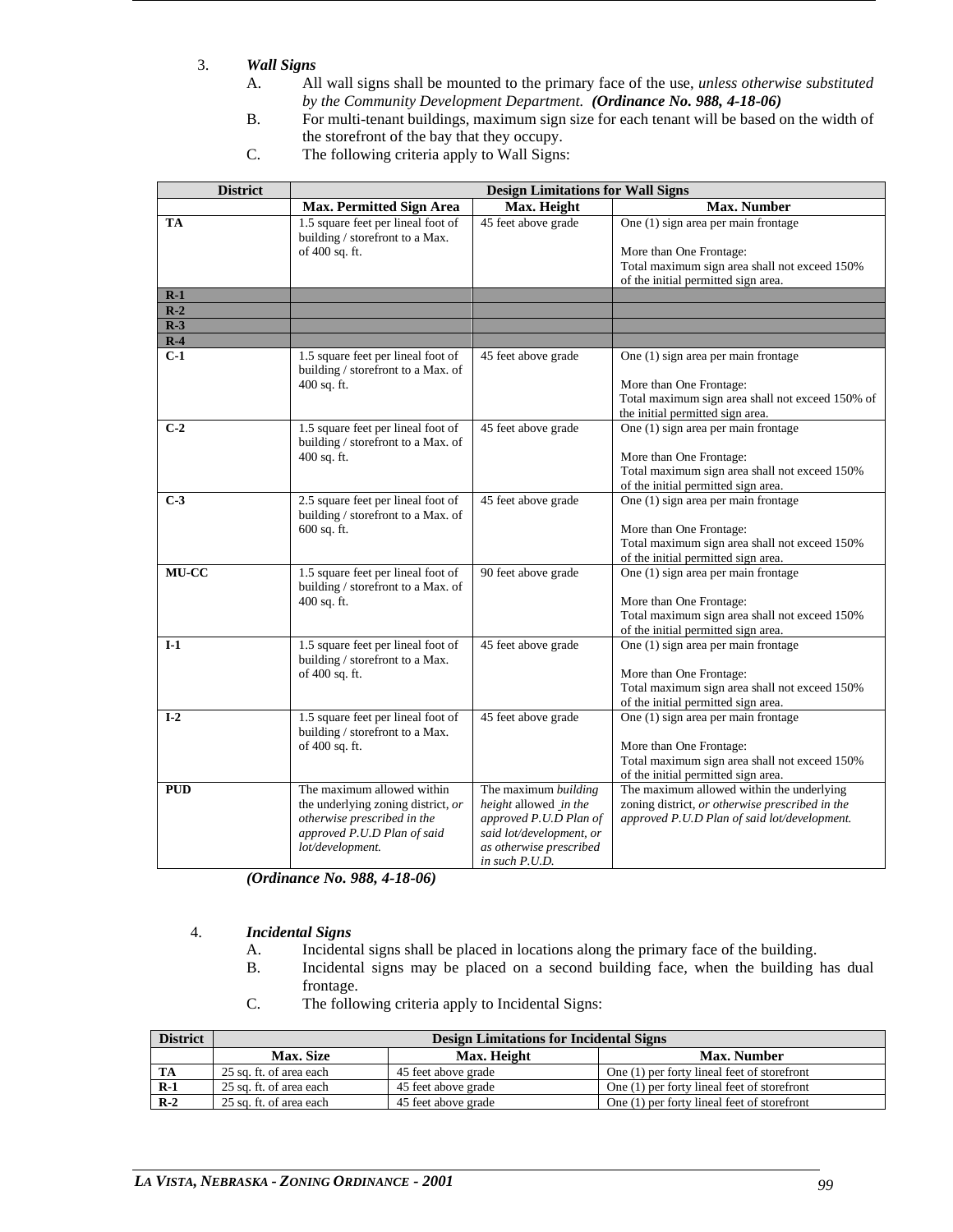| $R-3$        | 25 sq. ft. of area each        | 45 feet above grade            | One (1) per forty lineal feet of storefront      |
|--------------|--------------------------------|--------------------------------|--------------------------------------------------|
| $R-4$        | 25 sq. ft. of area each        | 45 feet above grade            | One (1) per forty lineal feet of storefront      |
| $C-1$        | 25 sq. ft. of area each        | 45 feet above grade            | One (1) per forty lineal feet of storefront      |
| $C-2$        | 25 sq. ft. of area each        | 45 feet above grade            | One (1) per forty lineal feet of storefront      |
| $C-3$        | 25 sq. ft. of area each        | 45 feet above grade            | One (1) per forty lineal feet of storefront      |
| <b>MU-CC</b> | 25 sq. ft. of area each        | 45 feet above grade            | One (1) per forty lineal feet of storefront      |
| $I-1$        | 25 sq. ft. of area each        | 45 feet above grade            | One (1) per forty lineal feet of storefront      |
| $I-2$        | 25 sq. ft. of area each        | 45 feet above grade            | One (1) per forty lineal feet of storefront      |
| <b>PUD</b>   | The maximum allowed within     | The maximum allowed within the | The maximum allowed within the underlying zoning |
|              | the underlying zoning district | underlying zoning district     | district                                         |

5. *Directional Signs* 

- A. Directional signs may be erected for the purpose of providing direction and/or orientation for pedestrian or vehicular traffic for purposes other than those of the Project Directory Signs. Example uses are arrow signs directing vehicles to a drive-thru lane or pedestrians to a building entrance.
- B. Directional signs shall contain no advertising, though may contain the business's logo.
- C. The following criteria apply to Directional Signs:

| <b>District</b> | <b>Design Limitations for Directional Signs</b> |                                |                                           |  |  |  |  |  |  |
|-----------------|-------------------------------------------------|--------------------------------|-------------------------------------------|--|--|--|--|--|--|
|                 | <b>Max. Size</b>                                | Max. Height                    | <b>Max. Number</b>                        |  |  |  |  |  |  |
| <b>TA</b>       | 6 sq. ft. of area each                          | 3 feet above grade             | One $(1)$ per street entrance             |  |  |  |  |  |  |
| $R-1$           |                                                 |                                |                                           |  |  |  |  |  |  |
| $R-2$           |                                                 |                                |                                           |  |  |  |  |  |  |
| $R-3$           |                                                 |                                |                                           |  |  |  |  |  |  |
| $R-4$           |                                                 |                                |                                           |  |  |  |  |  |  |
| $C-1$           | 6 sq. ft. of area each                          | 3 feet above grade             | One $(1)$ per street entrance             |  |  |  |  |  |  |
| $C-2$           | 6 sq. ft. of area each                          | 3 feet above grade             | One $(1)$ per street entrance             |  |  |  |  |  |  |
| $C-3$           | 6 sq. ft. of area each                          | 3 feet above grade             | One (1) per street entrance               |  |  |  |  |  |  |
| <b>MU-CC</b>    | 6 sq. ft. of area each                          | 3 feet above grade             | One $(1)$ per street entrance             |  |  |  |  |  |  |
| $I-1$           | 6 sq. ft. of area each                          | 3 feet above grade             | One $(1)$ per street entrance             |  |  |  |  |  |  |
| $I-2$           | 6 sq. ft. of area each                          | 3 feet above grade             | One $(1)$ per street entrance             |  |  |  |  |  |  |
| <b>PUD</b>      | The maximum allowed within                      | The maximum allowed within the | The maximum allowed within the underlying |  |  |  |  |  |  |
|                 | the underlying zoning district                  | underlying zoning district     | zoning district                           |  |  |  |  |  |  |

*(Ordinance No. 1358, 8-5-2019)*

# 6. *Project Directory Signs (Ordinance No. 1145, 5-17-2011)*

*In order to maintain the flow of traffic on arterial and collector roads and to promote vehicular safety, emphasis is made to limit the number of ingress and egress points off of such roads. Project directory signs are intended to direct attention to planned multi-tenant developments which are not easily accessible off of such roads and where on-premise signage for that development (or any tenants within the development) would not otherwise be visible by the motorists traveling on nearby arterial or collector roads at the closest point of access. Provisions are provided to allow project directory signs which identify the name of the particular development and/or the names of their tenants. Such signs would be supplemental to signage otherwise provided for such developments.* 

*Directional signs may be erected under the following conditions:* 

- *A. Access to the development is restricted. Full ingress and egress to the development off an arterial or collector road is limited by access constraints or non-existent.*
- *B. Such signs may be placed on or off-premises. All such signs shall be constructed and located, however, so as to be visible by the motorist traveling on the arterial or collector road which intersects with the local road providing access to the development.*
- *C. Setbacks for all Project Directory Signs shall be twenty (20) feet along a street designated as an arterial or collector and ten (10) feet along any street designated as a local, minor or private street.*
- *D. A maximum of two project directory signs per development shall be allowed. No two signs shall be allowed closer than five-hundred (500) feet to each other on the same side of the street, measured along the edge of the street.*
- *E. No such sign shall be allowed further than one-thousand (1,000) feet from any entity advertising on the sign using the closest straight line measurement.*
- *F. The minimum distance between a sign location and any residential zoning district shall be 50 feet.*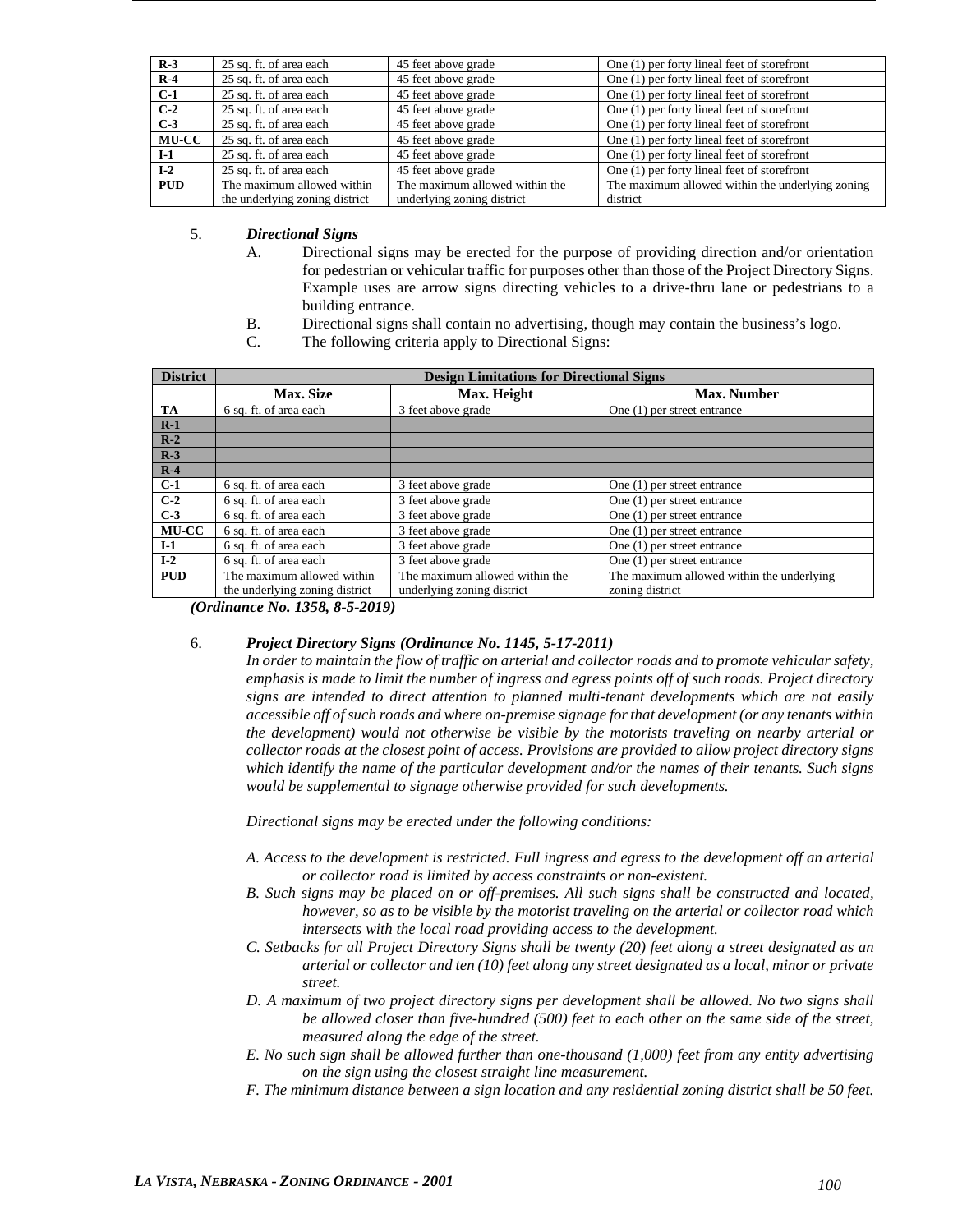- *G. The sign may contain the name of the development, names of tenants within the development, directional arrows and distance information. If off-premises, sign shall identify multiple businesses or industries.*
- *H. The size of each sign shall be a function of the number of tenants within the development. Each eight (8) square feet per principal use within the development, whichever is greater, with a maximum area of eighty (80) square feet.*
- *I. All such signs shall be a ground-mounted, monument-style sign.*
- *J. Such signs shall be subject to the design standards of the PUD or Gateway Corridor Overlay District, if within such district.*

| <b>District</b> | <b>Design Limitations for Project Directory Signs</b> |                 |                                                           |  |  |  |
|-----------------|-------------------------------------------------------|-----------------|-----------------------------------------------------------|--|--|--|
|                 | Max. Size                                             | Max. Height     | Max. Number                                               |  |  |  |
| <b>TA</b>       |                                                       |                 |                                                           |  |  |  |
| $R-1$           |                                                       |                 |                                                           |  |  |  |
| $R-2$           |                                                       |                 |                                                           |  |  |  |
| $R-3$           |                                                       |                 |                                                           |  |  |  |
| $R-4$           |                                                       |                 |                                                           |  |  |  |
| $C-I$           | 80 square feet                                        | 10 feet         | One (1) per main entrance but not more than two $(2)$     |  |  |  |
| $C-2$           | 80 square feet                                        | 10 feet         | One (1) per main entrance but not more than two $(2)$     |  |  |  |
| $C-3$           | 80 square feet                                        | $10$ feet       | One (1) per main entrance but not more than two $(2)$ ;   |  |  |  |
| $MU$ - $CC$     | 80 square feet                                        | $10$ feet       | One (1) per main entrance but not more than two $(2)$ ;   |  |  |  |
| $I-I$           |                                                       |                 |                                                           |  |  |  |
| $I-2$           |                                                       |                 |                                                           |  |  |  |
| <b>PUD</b>      | The maximum                                           | The maximum     | The maximum allowed within the underlying zoning district |  |  |  |
|                 | allowed within the                                    | allowed within  |                                                           |  |  |  |
|                 | underlying zoning                                     | the underlying  |                                                           |  |  |  |
|                 | district                                              | zoning district |                                                           |  |  |  |

# *7. Roof Signs*

*Roof signs shall be permitted only in the Mixed Use – City Centre District provided:*

- A. Signs shall be allowed on multi-story buildings only.
- B. A maximum of one (1) roof sign shall be allowed per lot.
- C. Signs shall be a maximum of 11 feet in height above the highest point of the roofline.
- D. Sign allowance shall be calculated at 2.5 square feet per lineal foot of building frontage to a maximum of 600 sq. ft.
- E. The use of electronic message boards shall be prohibited. Sign animation shall be limited to the slow and gradual dimming or fading of individual lights. Flashing signs will be prohibited.
- F. Where a wall sign is present on the building or structure façade, a roof sign shall be prohibited; where a roof sign is present on the building or structure façade, a wall sign shall be prohibited. This does not apply to wall signs of multi-tenant bays, or to roof signs advertising an entire development or district, rather than a specific use/occupant in the building on which the sign is placed. A maximum of two roof signs advertising the same development/district shall be permitted.

# *8. Blade Signs*

*Blade signs shall be permitted only in the Mixed Use – City Centre District provided:*

- A. Signs will only be allowed for the following uses: event center, meeting hall, or publicly owned and operated facility.
- B. Signs shall be allowed on multi-story buildings only with frontage of at least 20 ft.
- C. Signs shall conform to the vertical clearance requirements of this section of the Zoning Ordinance.
- D. Animation of the message is prohibited.
- E. Signs shall have two identical faces.
- F. Only two Blade Signs shall be permitted per building.
- G. Sign allowance cannot exceed 60 square feet.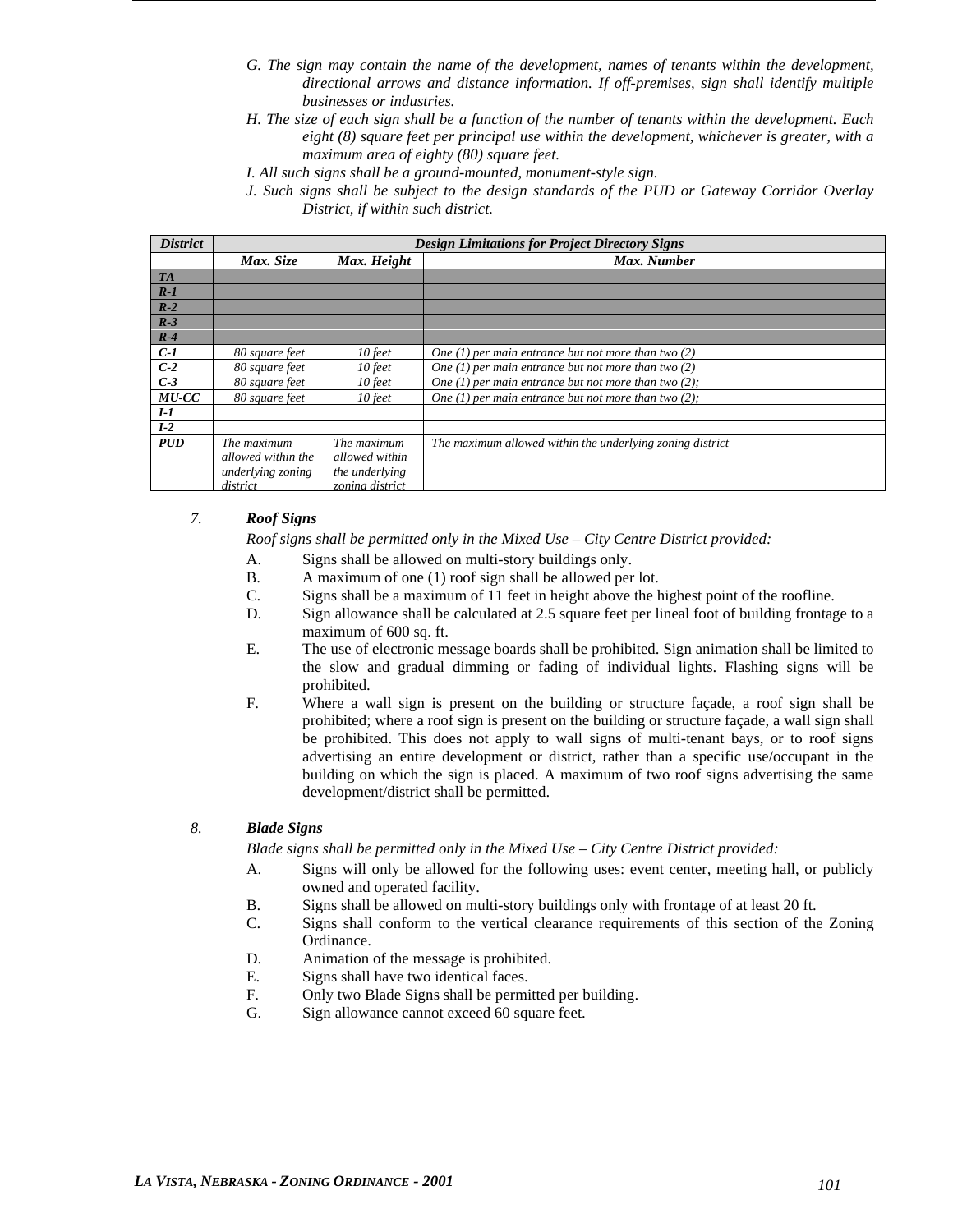# *9. Marquee Signs*

Marquee signs shall be permitted only in the Mixed-Use City Centre District provided:

- A. Signs will only be allowed the following uses: event center, meeting hall, or publicly owned and operated facility.
- B. Signs shall conform to the vertical clearance requirements of this section of the Zoning Ordinance.
- C. A maximum of one (1) marquee sign shall be allowed per building and may only be placed on the primary face of the building.
- D. Sign allowance shall be limited to no more than ten percent (10%) of the area of the façade to which the marquee is attached.
- E. No portion of a marquee sign shall extend vertically above the eave line.
- F. Marquee signs with non-electronic change panels are prohibited.

# *10. Other Permitted Signs*

Canopy Identification Projecting Real Estate Nameplate Temporary (see Section 7.03.02) Window *Subdivision (Ordinance No. 873, 10-15-02)*

*Construction (Ordinance No. 873, 10-15-02)*

Signs shall be permitted in the various districts at the listed square footage and heights according to the following schedule:

| Zoning<br><b>District</b>          | TA                  | $R-1$          | $R-2$          | $R-3$              | $R-4$          | $C-1$               | $C-2$               | $C-3$               | MU-<br>CC          | $I-1$               | $I-2$               |
|------------------------------------|---------------------|----------------|----------------|--------------------|----------------|---------------------|---------------------|---------------------|--------------------|---------------------|---------------------|
| <b>Sign Type</b>                   |                     |                |                |                    |                |                     |                     |                     |                    |                     |                     |
| <b>Identification</b>              |                     |                |                |                    |                |                     |                     |                     |                    |                     |                     |
| Max. Size (Square Ft.)             | 2 <sup>1</sup>      | 2 <sup>1</sup> | 2 <sup>1</sup> | 2 <sup>1</sup>     | 2 <sup>1</sup> | 2 <sup>1</sup>      | 2 <sup>1</sup>      | 2 <sup>1</sup>      | 2 <sup>I</sup>     | 2 <sup>1</sup>      | 2 <sup>1</sup>      |
| Max. Height (Ft.)                  | NA                  | <b>NA</b>      | NA             | NA                 | NA             | NA                  | NA                  | NA                  | NA                 | NA                  | NA                  |
| <b>Number Allowed per building</b> | $\mathbf{1}$        | $\mathbf{1}$   | $\mathbf{1}$   | 1                  | $\mathbf{1}$   | $\mathbf{1}$        | 1                   | 1                   | $\mathfrak{1}$     | 1                   | 1                   |
| <b>Real Estate</b>                 |                     |                |                |                    |                |                     |                     |                     |                    |                     |                     |
| Max. Size (Square Ft.)             | 32                  | 6              | 6              | 6                  | 6              | 32                  | 32                  | 32                  | 32                 | 32                  | 32                  |
| Max. Height (Ft.)                  | 6                   | $\overline{4}$ | $\overline{4}$ | $\overline{4}$     | $\overline{4}$ | 6                   | 6                   | 6                   | 6                  | 6                   | 6                   |
| <b>Number Allowed per lot</b>      | $\overline{c}$      | $\mathbf{1}$   | $\mathbf{1}$   | $\mathbf{1}$       | $\mathbf{1}$   | $2^7$               | $2^7$               | $2^7$               | $2^7$              | $2^7$               | $2^7$               |
| <b>Subdivision</b>                 |                     |                |                |                    |                |                     |                     |                     |                    |                     |                     |
| Max. Size (Square Ft.)             | 32                  | 32             | 32             | 32                 | 32             | 32                  | 32                  | 50                  | 32                 | 32                  | 32                  |
| Max. Lot Coverage (Sq. Ft.)        | $2,500^4$           | $2,500^4$      | $2,500^4$      | 2,500 <sup>4</sup> | $2,500^4$      | $2,500^4$           | $2,500^4$           | $2,500^4$           | 2,500 <sup>4</sup> | $2,500^4$           | $2,500^4$           |
| Max. Height (Ft.)                  | 10                  | 10             | 10             | 10                 | 10             | 10                  | 10                  | 15                  | 10                 | 10                  | 10                  |
| Number Allowed per lot             | 2 <sup>5</sup>      | 2 <sup>5</sup> | 2 <sup>5</sup> | 2 <sup>5</sup>     | $2^5$          | 2 <sup>5</sup>      | $2^5$               | 2 <sup>5</sup>      | $2^5$              | 2 <sup>5</sup>      | $2^5$               |
| <b>Construction</b>                |                     |                |                |                    |                |                     |                     |                     |                    |                     |                     |
| Max. Size (Square Ft.)             | 32                  | 32             | 32             | 32                 | 32             | 32                  | 32                  | 32                  | 32                 | 32                  | 32                  |
| Max. Height (Ft.)                  | 8                   | 8              | 8              | 8                  | 8              | 8                   | 8                   | 8                   | 8                  | 8                   | 8                   |
| Number Allowed per lot             | 4 <sup>6</sup>      | 4 <sup>6</sup> | 4 <sup>6</sup> | 4 <sup>6</sup>     | 4 <sup>6</sup> | 4 <sup>6</sup>      | 4 <sup>6</sup>      | 4 <sup>6</sup>      | 4 <sup>6</sup>     | 4 <sup>6</sup>      | 4 <sup>6</sup>      |
| Canopy                             |                     |                |                |                    |                |                     |                     |                     |                    |                     |                     |
| Max. Size                          | $25%^2$             | N              | N              | N                  | N              | 25% <sup>2</sup>    | $25%^2$             | $25%^2$             | $25%^{2}$          | $25%^2$             | $25%^2$             |
| Max. Height (Ft.)                  | NA                  | N              | $\mathbf N$    | N                  | $\mathbf N$    | <b>NA</b>           | <b>NA</b>           | <b>NA</b>           | NA                 | NA                  | NA                  |
| <b>Number Allowed per building</b> | $\mathbf{1}$        | N              | N              | N                  | $\mathbf N$    | $\mathbf{1}$        | 1                   | $\mathbf{1}$        | 1                  | 1                   | $\mathbf{1}$        |
| Window                             |                     |                |                |                    |                |                     |                     |                     |                    |                     |                     |
| Max. Size                          | $25\%$ <sup>3</sup> | N              | N              | N                  | N              | $25\%$ <sup>3</sup> | $25\%$ <sup>3</sup> | $25\%$ <sup>3</sup> | $25\%$             | $25\%$ <sup>3</sup> | $25\%$ <sup>3</sup> |
| Max. Height (Ft.)                  | <b>NA</b>           | N              | $\mathbf N$    | N                  | $\mathbf N$    | <b>NA</b>           | <b>NA</b>           | NA                  | NA                 | NA                  | NA                  |
| Number Allowed per building/       | $\overline{c}$      | N              | $\mathbf N$    | N                  | $\mathbf N$    | $\overline{c}$      | $\overline{c}$      | $\overline{2}$      | $\overline{c}$     | $\overline{c}$      | $\overline{c}$      |
| storefront                         |                     |                |                |                    |                |                     |                     |                     |                    |                     |                     |
| Projecting                         |                     |                |                |                    |                |                     |                     |                     |                    |                     |                     |
| Max. Size (Square Ft.)             | N                   | N              | N              | N                  | 12             | 12                  | 12                  | 12                  | 12                 | N                   | N                   |
| Max. Height (Ft.)                  | NA                  | <b>NA</b>      | NA             | NA                 | NA             | <b>NA</b>           | <b>NA</b>           | <b>NA</b>           | NA                 | NA                  | NA                  |
| <b>Number Allowed per tenant</b>   | $\mathbf{1}$        | $\mathbf{1}$   | 1              | $\mathbf{1}$       | $\mathbf{1}$   | 1                   | 1                   | 1                   | $\mathcal{I}$      | 1                   | $\mathbf{1}$        |
| Nameplate                          |                     |                |                |                    |                |                     |                     |                     |                    |                     |                     |
| Max. Size (Square Ft.)             | $\overline{c}$      | 2              | $\overline{c}$ | $\overline{c}$     | 2              | N                   | N                   | N                   | N                  | N                   | N                   |
| Max. Height (Ft.)                  | <b>NA</b>           | <b>NA</b>      | <b>NA</b>      | NA                 | NA             | N                   | N                   | N                   | $\boldsymbol{N}$   | N                   | N                   |
| <b>Number Allowed per building</b> | $\mathbf{1}$        | 1              | 1              | 1                  | 1              |                     |                     |                     |                    |                     |                     |

N: not permitted NA: Not Applicable

**(Ordinance No. 873, 10-15-02) (Ordinance No. 897, 2-04-03) (Ordinance No. 951, 3-15-05)** 1: Maximum letter height is equal to 12 inches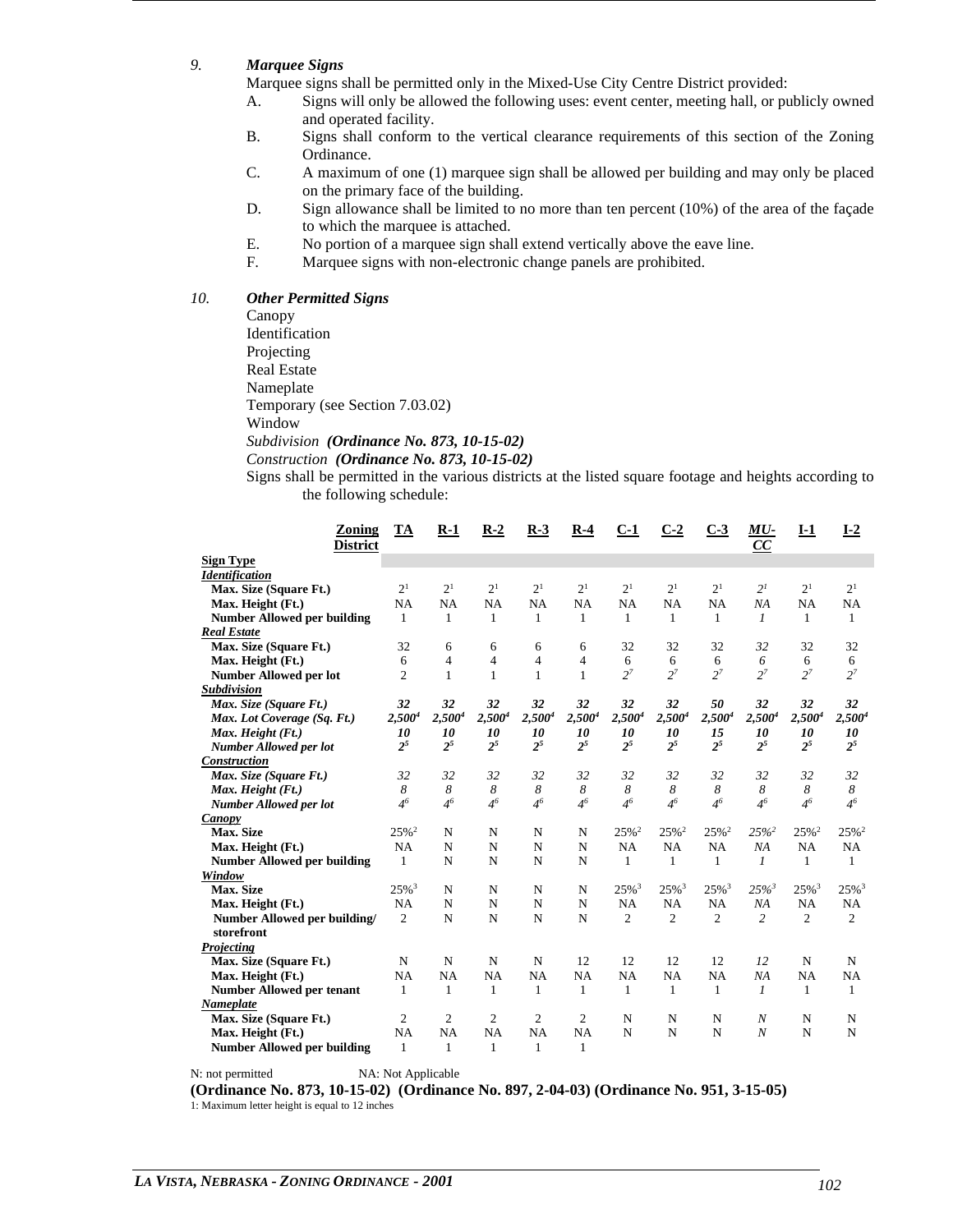2: percentage of total Canopy area

3: percentage of total window area

4: When constructed as a landscaping element on an outlot or plat lot

5: Per Entrance

6: Maximum number equal to four (4) when every sign equals the maximum size, no maximum number when using six (6) square foot signs

*7: On corner lots or lots one (1) acre or greater, otherwise one (1) per lot (Ordinance No. 897, 2-04-03)*

#### **Note: All signs shall have a Vertical Clearance of nine (9) feet above any public sidewalk, private drive, or parking.**

**All signs shall have a Vertical Clearance of twelve (12) feet above any Public Street.**

# 11. **Sign type, District Permitted**

A. Signs shall be permitted in the various districts according to the following schedule:

| <b>Zoning District</b> | <b>TA</b>   | $R-1$ | $R-2$                               | $R-3$ | $R-4$ | $C-1$       | $C-2$ | $C-3$ | MU-<br>$\overline{CC}$ | $I-1$        | $I-2$        |
|------------------------|-------------|-------|-------------------------------------|-------|-------|-------------|-------|-------|------------------------|--------------|--------------|
| <b>Sign Type</b>       |             |       |                                     |       |       |             |       |       |                        |              |              |
| <b>Building Marker</b> | P           | P     | P                                   | P     | P     | P           | P     | P     | P                      | P            | P            |
| <b>Identification</b>  | $\mathbf P$ | P     | P                                   | P     | P     | $\mathbf P$ | P     | P     | P                      | $\mathbf{P}$ | $\mathbf P$  |
| <b>Temporary</b>       | P           | P     | P                                   | P     | P     | P           | P     | P     | P                      | $\mathbf{P}$ | P            |
| <b>Construction</b>    | P           | P     | P                                   | P     | P     | P           | P     | P     | P                      | P            | $\mathbf P$  |
| <b>Real Estate</b>     | P           | P     | P                                   | P     | P     | $\mathbf P$ | P     | P     | P                      | $\mathbf{P}$ | P            |
| Incidental             | $\mathbf P$ | P     | P                                   | P     | P     | $\mathbf P$ | P     | P     | P                      | $\mathbf{P}$ | $\mathbf P$  |
| <b>Subdivision</b>     | P           | P     | P                                   | P     | P     | $\mathbf P$ | P     | P     | P                      | $\mathbf{P}$ | $\mathbf P$  |
| Wall                   | P           | N     | N                                   | N     | N     | $\mathbf P$ | P     | P     | P                      | $\mathbf{P}$ | P            |
| Canopy                 | P           | N     | $\mathbf N$                         | N     | N     | P           | P     | P     | P                      | P            | P            |
| Window                 | $\mathbf P$ | P     | P                                   | P     | P     | P           | P     | P     | P                      | P            | $\mathbf P$  |
| Projecting             | P           | N     | N                                   | N     | N     | P           | P     | P     | P                      | P            | P            |
| <b>Name Plate</b>      | P           | P     | P                                   | P     | P     | P           | P     | P     | P                      | P            | P            |
| <b>Monument</b>        | $\mathbf P$ | P     | P                                   | P     | P     | $\mathbf P$ | P     | P     | P                      | $\mathbf{P}$ | $\mathbf{P}$ |
| <b>Billboard</b>       | N           | N     | N                                   | N     | N     | N           | N     | N     | N                      | N            | N            |
| Pole                   | N           | N     | N                                   | N     | N     | N           | N     | N     | N                      | N            | N            |
| Roof                   | N           | N     | N                                   | N     | N     | N           | N     | N     | P                      | N            | N            |
| <b>Blade</b>           | N           | N     | N                                   | N     | N     | N           | N     | N     | P                      | N            | N            |
| <b>Marquee</b>         | N           | N     | N                                   | N     | N     | N           | N     | N     | P                      | N            | N            |
| P: permitted           |             |       | N: not permitted C: Conditional Use |       |       |             |       |       |                        |              |              |

*(Ordinance No. 873, 10-15-02)*

# 12. **Special Signage Conditions**

The following special conditions apply to stand-alone ATM's, Coffee Kiosks and other Kiosks. A. Stand-alone ATM's may have the following:

- One (1) wall sign on each exterior wall provided each wall sign does not exceed ten (10) percent of the applicable exterior wall and the total shall not exceed forty (40) square feet in size.
- Where a canopy is integrated into the ATM, a canopy sign may be placed on each face of the ATM, provided the overall height of the canopy and sign do not exceed twentyfour (24) inches. In addition, the overall size of all canopy signs shall not exceed forty (40) square feet.
- Directional signage shall be contained on the ATM, painted within a drive lane or in any curbing defining a drive lane.
- All signs are subject to the required permitting process of this Ordinance.
- Said signage may be incorporated with lighting plan and backlit in order to provide for greater security on the premises.

# B. Coffee Kiosks and other Kiosks may have the following:

 One wall sign per frontage, provided each wall sign does not exceed ten (10) percent of the applicable exterior wall and the total shall not exceed forty (40) square feet in size.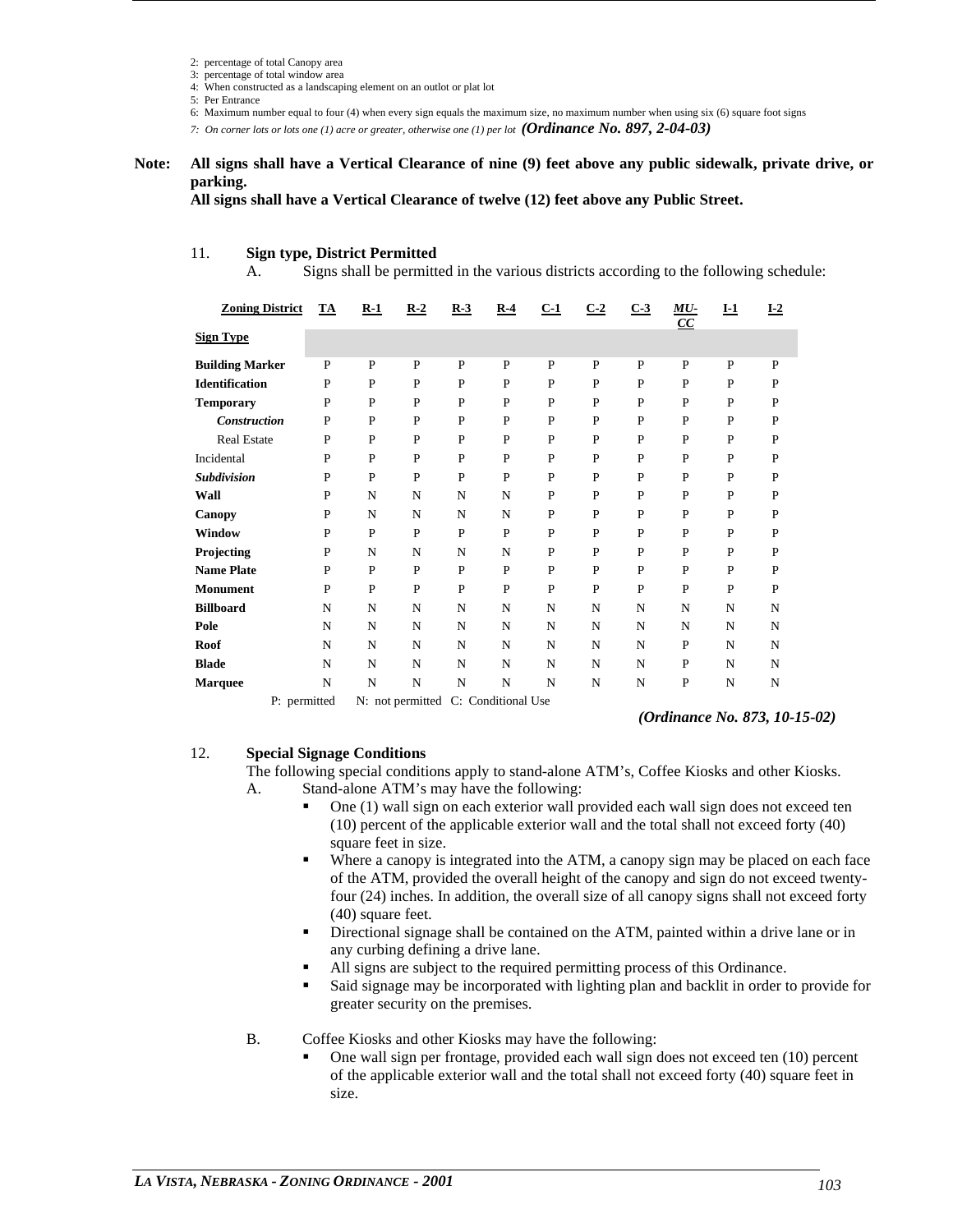- Where a canopy is integrated into the Coffee Kiosks / Kiosks, a canopy sign may be placed on each face of the Coffee Kiosk / Kiosks, provided the overall height of the canopy and sign do not exceed twenty-four (24) inches. In addition, the overall size of all canopy signs shall not exceed forty (40) square feet.
- Directional signage shall be contained on the Coffee Kiosk /Kiosk, painted within a drive lane or in any curbing defining a drive lane
- Window signs limited to menu boards and daily specials shall not require a sign permit.
- All signs are subject to the required permitting process of this Ordinance, unless otherwise noted.

# 7.01.06 **Permits Required**

- 1. If a sign requiring a permit under the provision of the ordinance is to be placed, constructed, erected, or modified on a zone lot, the owner of the lot shall secure a sign permit prior to the construction, placement, erection, or modification of such a sign in accordance with the requirements of Section 7.04.01.
- 2. Furthermore, the property owner shall maintain in force, at all times, a sign permit for such sign in accordance with Section 7.04.09.
- 3. No signs shall be erected in the public right-of-way except in accordance with Section 7.03.01.
- 4. No sign permit of any kind shall be issued for an existing or proposed sign unless such sign is consistent with the requirements of this ordinance (including those protecting existing signs) in every respect and with the Signage Plan in effect for the property.

# 7.01.07 **Design, Construction, Maintenance**

All signs shall be designed, constructed and maintained in accordance with the following standards:

- 1. All signs shall comply with applicable provisions of the Uniform Building Code and the National Electrical Code.
- 2. Except for flags, temporary signs, and window signs conforming in all respects with the requirements of this ordinance, all signs shall be constructed of permanent materials and shall be permanently attached to the ground, a building or another structure by direct attachment to a rigid wall, frame or structure.
- 3. All signs shall be maintained in good structural condition, in compliance with all building and electrical codes and in conformance with this code, at all times.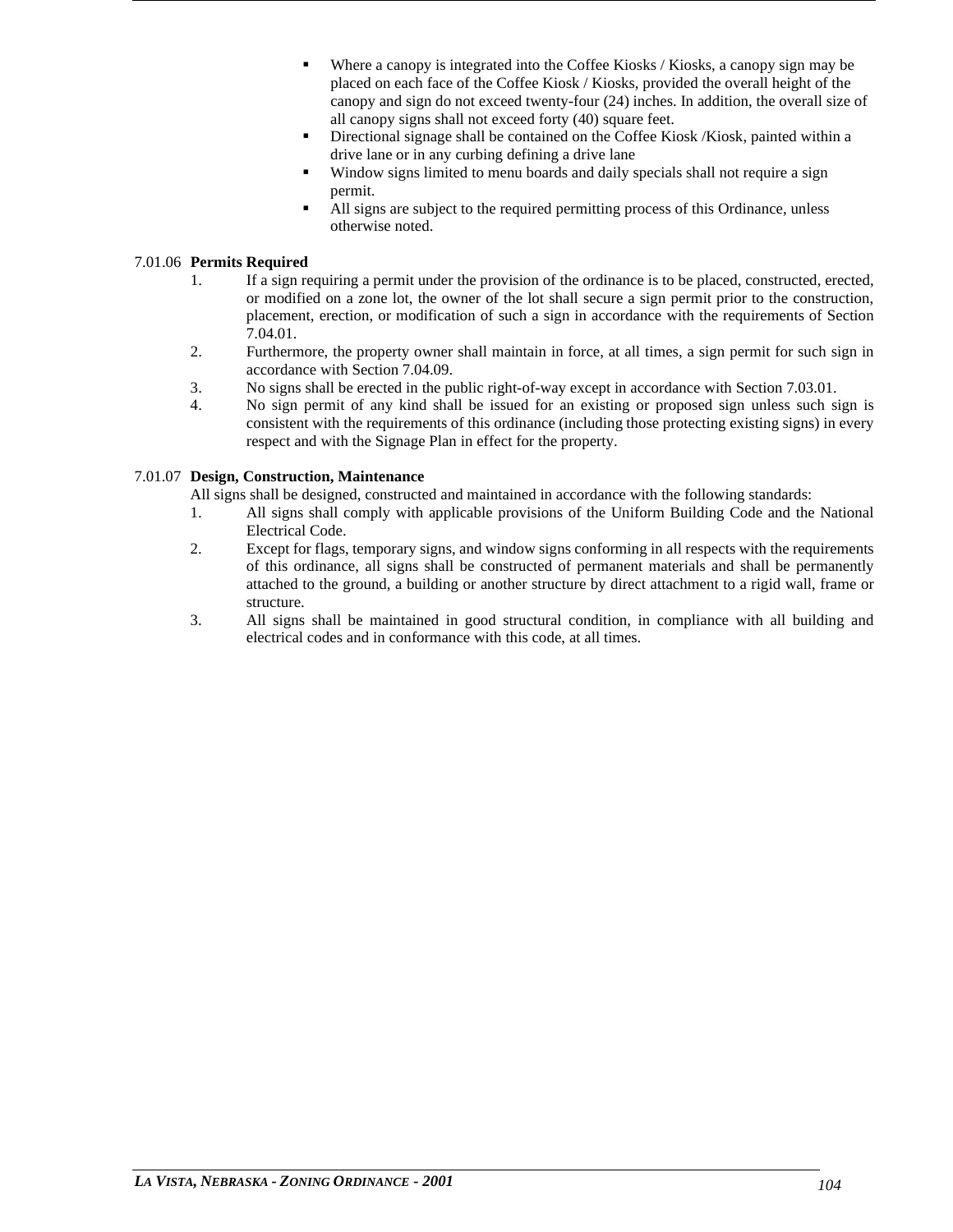# **Section 7.02 Signage Plans**

# 7.02.01 **General Provisions**

- 1. No permit shall be issued for an individual sign requiring a permit unless and until an Individual Signage Plan or Master Signage Plan for the zoned lot on which the sign will be erected has been submitted to the City and approved by the Community Development Department as conforming with this section.
- 2. All signage plans and permits shall include the following minimum information:
	- A. Color scheme;
	- B. Lettering or graphic style;<br>C. Lighting:
	- Lighting:
	- D. Location of each sign on the buildings;
	- E. Material;
	- F. Sign proportions; and
	- G. Any other criteria required by the appropriate signage plan.

# 7.02.02 **Master Signage Plan.**

For any zoned lot on which the owner proposes to erect more than three (3) signs requiring a permit, the owner shall submit to the Community Development Department a Master Signage Plan containing the following:

- 1. An accurate plot plan of the zone lot, at such a scale as the Community Development Department may require:
- 2. Location of buildings, parking lots, driveways, and landscaped areas on such zone lot;
- 3. Computation of the maximum total sign area, the maximum area for individual signs, the height of signs and the number of freestanding signs allowed on the zone lot(s) included in the plan under this ordinance and
- 4. An accurate indication on the plot plan of the proposed location of each present and future sign of any type, whether requiring a permit or not, except that incidental signs need not be shown.

# 7.02.03 **Showing Window Signs on Master Signage Plan.**

1. A Master Signage Plan including window signs may simply indicate the areas of the windows to be covered by window signs and the general type of the window (e.g., paper affixed to window, painted, etched on glass, or some other material hung inside window) and need not specify the exact dimension or nature of every window sign.

# 7.02.04 **Limit Number of Free-Standing Signs Under Master Signage Plan.**

The Master Signage Plan, for all zone lots with multiple uses or multiple users, shall limit the number of freestanding signs to a total of one (1) for each street on which the zone lots shall provide for shared or common usage of such signs.

# 7.02.05 **Amendment.**

1. A Master Signage Plan may be amended by filing a new Master Signage Plan that conforms to all requirements of the ordinance then in effect.

# 7.02.06 **Existing Signs Not Conforming to Master Signage Plan.**

1. If any new or amended Master Signage Plan is filed for a property on which existing signs are located, it shall include a schedule for bringing into conformance, within two (2) years, all signs not conforming to the proposed amended plan or to the requirements of this ordinance in effect on the date of submission.

# 7.02.07 **Binding Effect.**

1. After approval of a Master Signage Plan, no sign shall be erected, placed, painted, or maintained, except in conformance with such plan, and such plan may be enforced in the same way as any provision of this ordinance. In case of any conflict between the provisions of such a plan and any other provision of this ordinance, the ordinance shall control.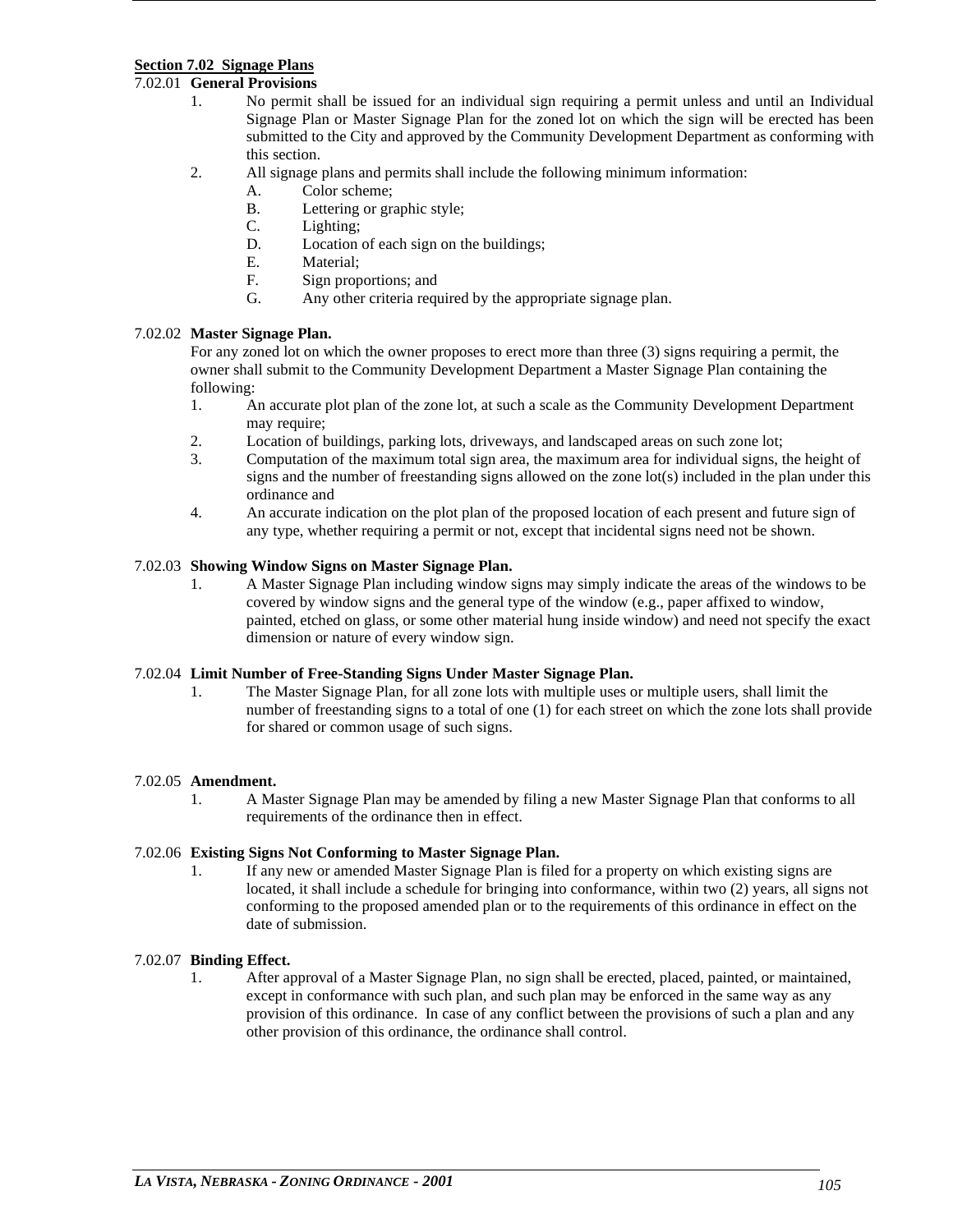# **Section 7.03 Other Signage Provisions**

# 7.03.01 **Signs in the Public Right-of-Way**

No signs shall be allowed in the public right-of-way, except for the following:

- 1. **Permanent Signs.** Permanent signs, including:
	- A. Public signs erected by or on behalf of a governmental body to post legal notices, identify public property, convey public information, advertise community events, and direct or regulate pedestrian or vehicular traffic;
	- B. Bus stop signs erected by a transit company
	- C. Informational signs of a public utility regarding its poles, lines, pipes, or facilities; and
	- D. Awning, projecting, and suspended signs projecting over a public right-of-way in conformity with the conditions of Section 1.16.

# 7.03.02 **Temporary Signs**

A permit for temporary signs shall be issued only in accordance to the Master Fee Schedule and for signs meeting the following criteria:

- 1. *Construction and real estate signs are exempt from a temporary sign permit provided they meet the requirements set forth hereafter and in Section 7.01.05(5) of this Ordinance.*
- 2. Such signs shall not be in place for more than fourteen (14) consecutive days, *except that Real Estate signs may be in place until the property sale is finalized and construction signs may be in place until that construction phase is completed*;
- 3. No more than four (4) temporary permits shall be issued to an individual use in a calendar year;
- 4. *Construction Signs shall be located on the property being constructed. Advertisement on business trailers or vehicles are exempt from a temporary sign permit and size restriction, except that such trailers or vehicles must be removed when construction by that company on said property is completed.*
- 5. Any violation of this Section may void any future requested permits; and
- 6. No temporary sign shall be of such size, message, or character so to harm the public, health, safety or general welfare. *Temporary signs shall not exceed thirty-two (32) square feet. (Ordinance No. 874, 10-15-02) (Ordinance No. 898, 2-04-03)*

# 7.03.03 **Emergency Signs (Permitted)**

1. Emergency warning signs erected by a governmental agency, public utility company, or a contractor doing authorized or permitted work within the public right-of-way.

# 7.03.04 **Other Signs Forfeited**

1. Any sign installed or placed on public property, except in conformance with the requirements of this section, shall be forfeited to the public and subject to confiscation. In addition, to other remedies hereunder, the city shall have the right to recover from the owner or person placing such a sign the full costs of removal and disposal of such sign.

# 7.03.05 **Signs Exempt from Regulation Under this Ordinance**

The following signs shall be exempt from regulation under this ordinance:

Any public notice or warning required by a valid and applicable federal, state, or local law, regulation or ordinance;

Any religious symbol;

Any sign identifying a public facility or public / civic event, including signs for public school facilities;

Any sign inside a building, not attached to a window or door, that is not legible from a distance of more than three feet beyond the lot line of the zone lot or parcel on which such sign is located

Holiday lights and decorations with no commercial message;

- Traffic control signs on private property, such as Stop, Yield, and similar signs, the face of which meets the Manual on Uniform Traffic Control Devices standards and which contain no commercial message of any sort; and
- A political sign exhibited in conjunction with the election of political candidates. Such signs may not exceed thirty-two (32) square feet in any zone. Only four (4) political signs shall be allowed per zone lot at any one time. All such political signs shall be removed no later than (10) days after the election. *(Ordinances No. 1184, 9-18-12)*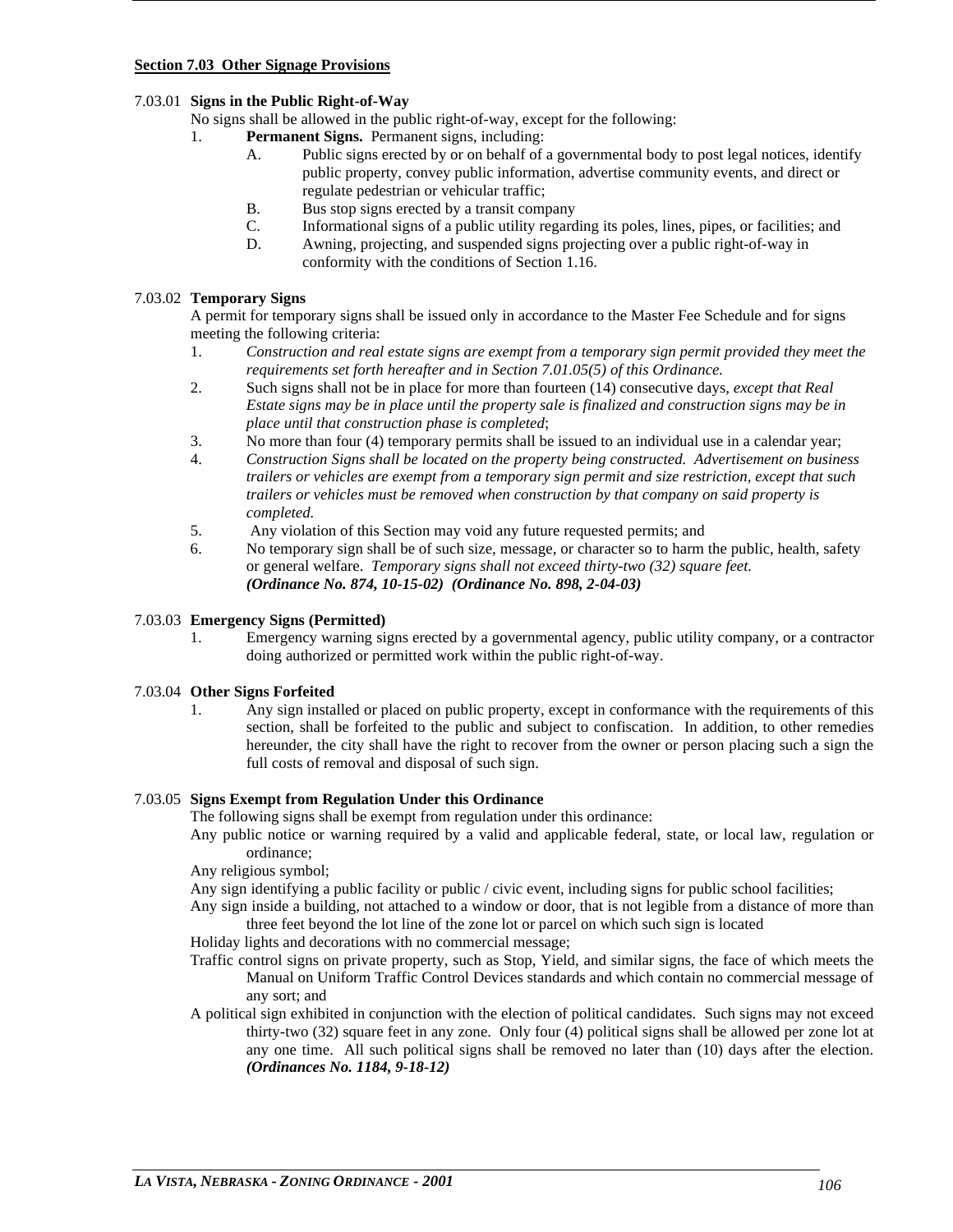# 7.03.06 **Signs Prohibited Under These Regulations**

All signs not expressly permitted in these regulations or exempt from regulation hereunder in accordance with the previous section are prohibited in the city. Such signs include, but are not limited to:

- 1. Beacons and flashing signs;<br>2. Video signs;
- 2. Video signs;<br>3. Portable sign
- Portable signs, except as allowed by a Temporary Sign Permit;
- 4. Pole signs;
- 5. Suspended signs;
- 6. Strings of lights not permanently mounted to a rigid background, except those exempt under the previous section;
- 7. Off-premises signs, except for signs located on outdoor public or quasi-public recreational areas/facilities, provided such signs are located in a manner approved by the City (such as not facing adjacent street right-of-way or residential zoning districts) and are no larger than 32 square feet." *(Ordinance No. 951, 3-15-05)*
- 8. Animated signs, except for roof signs and electronic message boards, as permitted by this ordinance; and
- 9. Audible Signs.

# **Section 7.04 Permit Procedures**

# 7.04.01 **General Permit Procedures**

1. The following procedures shall govern the application for, and issuance of, all sign permits under this ordinance, and the submission and review of Master Signage Plans.

# 7.04.02 **Applications**

1. All applications for sign permits of any kind and for approval of a Master Signage Plan shall be submitted to the City on an application form or in accordance with application specifications published by the City.

# 7.04.03 **Fees**

1. Each application for a sign permit or for approval of a Master Signage Plan shall be accompanied by the applicable fees, which shall be established in the Master Fee Schedule.

# 7.04.04 **Completeness**

1. Upon receiving an application for a sign permit or for a Master Signage Plan, the Community Development Department shall review it for completeness. If the Community Development Department finds that it is complete, the application shall then be processed. If the Community Development Department finds that it is incomplete, the Community Development Department shall send to the applicant a notice of the specific ways in which the application is deficient, with appropriate references to the applicable sections of this ordinance.

#### 7.04.05 **Action**

Within fourteen (14) working days of the submission of a complete application for a sign permit, the Community Development Department shall either:

- 1. Issue the sign permit, if the sign(s) that is the subject of the application conforms in every respect with the requirements of this ordinance and applicable Master Signage Plan; or
- 2. Reject the sign permit if the sign(s) that is the subject of the application fails in any way to conform with the requirements of this ordinance and the applicable Master Signage Plan. In case of a rejection, the Community Development Department shall specify in the rejection the section or sections of the ordinance or applicable plan with which the sign(s) is inconsistent.

# 7.04.06 **Permits to Construct or Modify Signs**

1. All signs shall be erected, installed, or created only in accordance with a duly issued and valid sign construction permit from the Community Development Department. Such permits shall be issued only in accordance with the following requirements and procedures.

# 7.04.07 **Permit for New Sign or for Sign Modification**

1. An application for construction, creation, or installation of a new sign or for modification of an existing sign shall be accompanied by detailed drawings to show the dimensions, design, structure,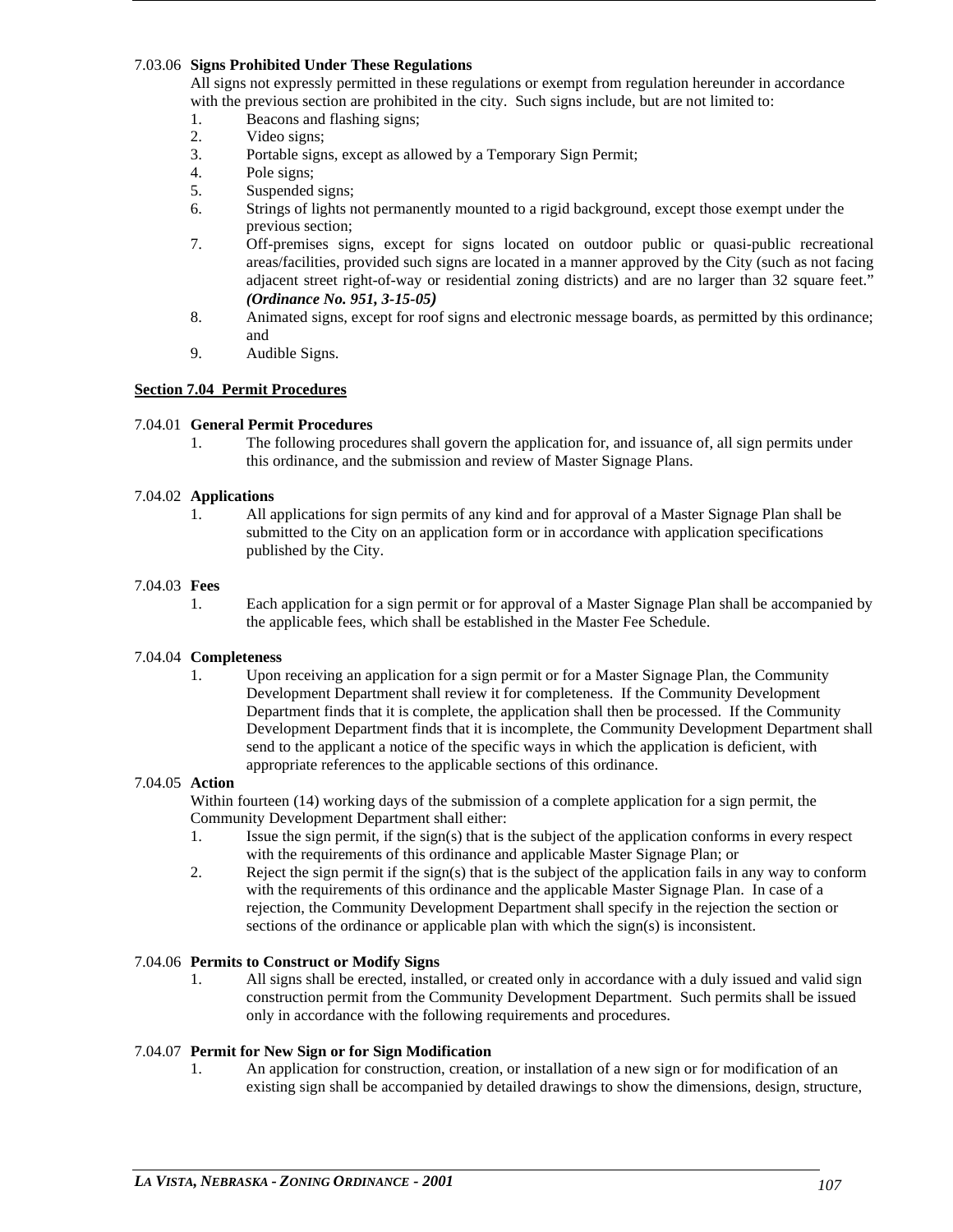and location of each particular sign, to the extent that such details are not contained on a Master Signage Plan then in effect for the zone lot.

# 7.04.08 **Inspection**

- 1. The Community Development Department shall cause an inspection of the zone lot for which each permit for a new sign or for modification of an existing sign is issued during the sixth month after the issuance of such permit or at such earlier date as the owner may request. If the construction is not substantially complete at the time of inspection, the permit shall lapse and become void. If the construction is complete and in full compliance with this ordinance and the building and electrical codes, the Community Development Department shall affix to the premises a permanent symbol identifying the sign(s) and the applicable permit by number or other reference. If the construction is substantially complete but not in full compliance with this ordinance and applicable codes, the Community Development Department shall give the owner or applicant notice of the deficiencies and shall allow an additional thirty (30) days from the date of inspection for the deficiencies to be corrected. If the deficiencies are not corrected by such date, the permit shall lapse. If the construction is then complete, the Community Development Department shall affix to the premises the permanent symbol described above.
- 2. The permanent symbol shall remain affixed to approved sign. If removed the approved permit may become voided and said owner may be in violation and subject to any applicable fines.

# 7.04.09 **Sign Permits — Continuing**

1. The owner of a zone lot containing signs requiring a permit under this ordinance shall at all times maintain in force a sign permit for such property. Sign permits shall be issued for individual zone lots, notwithstanding the fact that a particular zone lot may be included with other zone lots in a Master Signage Plan.

# 7.04.10 **Initial Sign Permit**

1. An initial sign permit shall be automatically issued by the Community Development Department covering the period from the date of inspection of the completed sign installation, construction, or modification through the last day of that calendar year.

# 7.04.11 **Lapse of Sign Permit**

1. A sign permit shall lapse automatically if the business license for the premises lapses, is revoked, or is not renewed. A sign permit shall also lapse if the business activity on the premises is discontinued for a period of one hundred eighty (180) days or more and is not renewed within thirty (30) days of a notice from the city to the last permittee, sent to the premises, that the sign permit will lapse if such activity is not renewed.

#### 7.04.12 **Assignment of Sign Permits**

1. A current and valid sign permit shall be freely assignable to a successor as owner of the property or holder of a business license for the same premises, subject only to filing such application as the Community Development Department may require and paying any applicable fee. The assignment shall be accomplished by filing and shall not require approval.

# 7.04.13 **Sign Removal Required**

1. A sign that was constructed, painted, installed, or maintained in conformance with a permit under this ordinance, but for which the permit has lapsed or not been renewed or for which the time allowed for the continuance of a nonconforming sign has expired, shall be forthwith removed, by the owner, without notice or action from the city.

# 7.04.14 **Violations**

- 1. Any of the following shall be a violation of these regulations and shall be subject to the enforcement remedies and penalties provided by the La Vista Zoning Ordinance, and by state law:
	- A. To install, create, erect, or maintain any sign in a way that is inconsistent with any plan or permit governing such sign or the zone lot on which the sign is located;
	- B. To install, create, erect, or maintain any sign requiring a permit without such permit;
	- C. To fail to remove any sign that is installed, created, erected, or maintained in violation of this ordinance, or for which the sign permit has lapsed.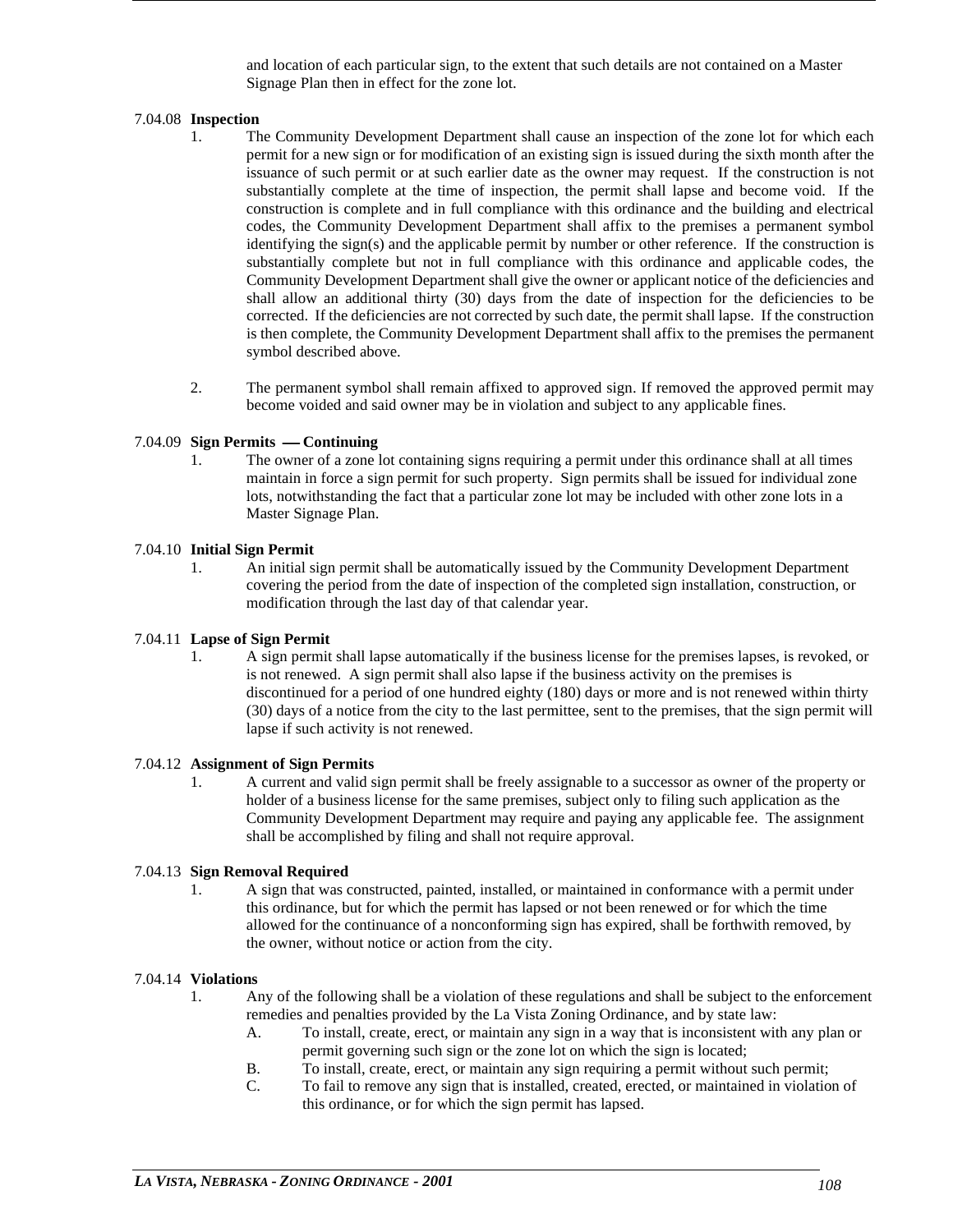- D. To continue any such violation. Each day of a continued violation shall be considered a separate violation when applying the penalty portions of this ordinance.
- E. Each sign installed, created, erected, or maintained in violation of this ordinance shall be considered a separate violation when applying the penalty portions of this ordinance.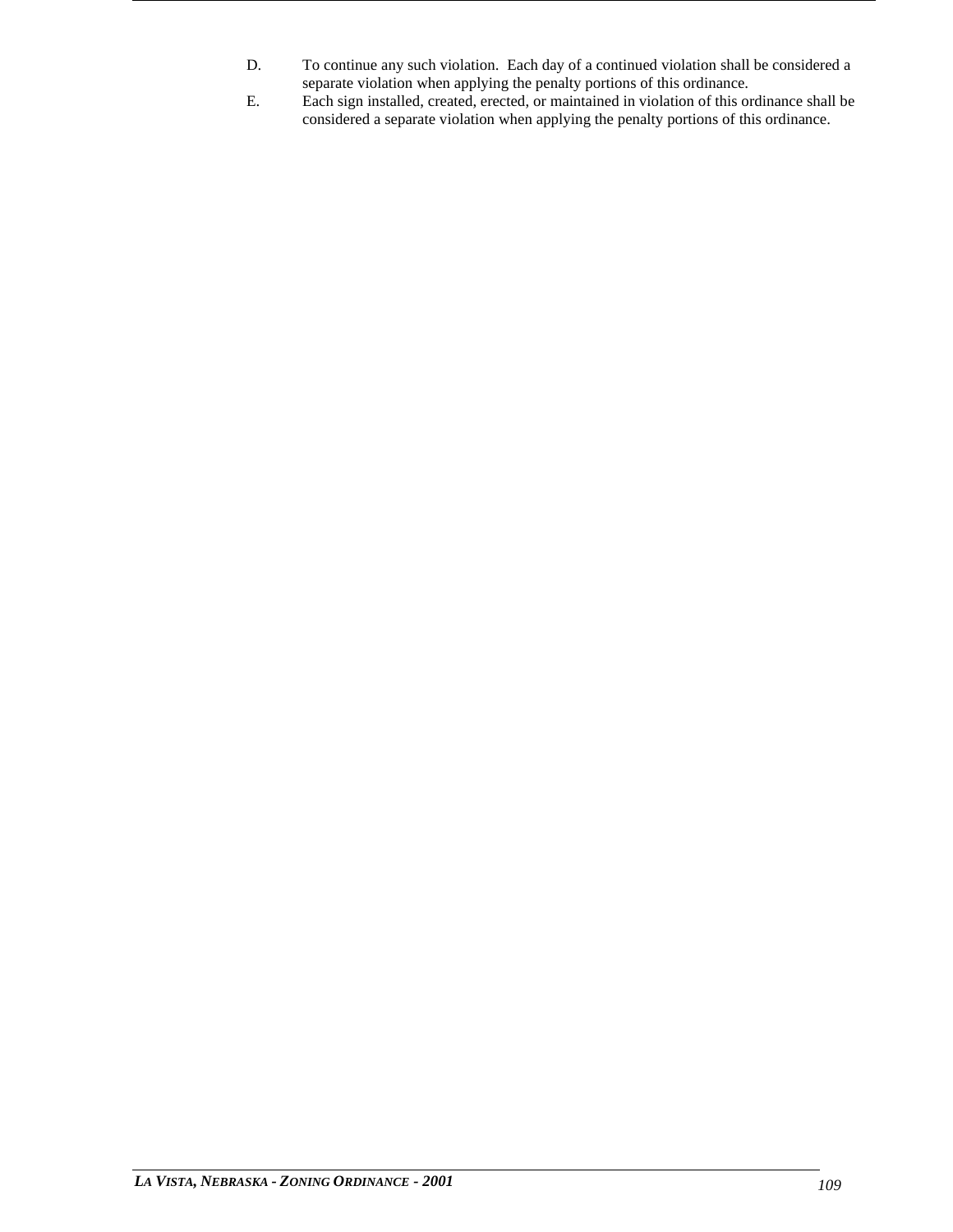# **Section 7.05 Off-Street Automobile Storage.**

- 7.05.01 Off-street automobile storage or standing space shall be provided on any lot on which any of the following uses are hereafter established; such space shall be provided with vehicular access to a street or an alley. For purposes of computing the number of parking spaces available in a given area, the ratio of two hundred fifty (250) square feet per parking space shall be used.
- 7.05.02 If vehicle storage space or standing space required in section *7.06* cannot be reasonably provided on the same lot on which the principal use is conducted in the opinion of the Chief Building Official , the Chief Building Official may permit such space to be provided on other off-street property, provided such space lies within four hundred (400) feet of an entrance to such principal use. Such vehicle standing space shall be deemed to be required open space associated with the permitted use and shall not thereafter be reduced or encroached upon in any manner. *(Ordinance No. 975, 12-20-05)*
- 7.05.03 All parking spaces for *residential, commercial, industrial, public or quasi-public uses* shall be paved with asphalt or concrete. *(Ordinance No. 975, 12-20-05) All parking spaces for permitted temporary uses not located on the same lot as a permitted principle use may be exempt from a paved surface but shall have access to a hard-surface road and have a rock drive for emergency vehicles. (Ordinance No. 994, 6-6-06)*
- 7.05.04 Parking spaces for outdoor recreational uses in the Transitional Agriculture (TA) District may have a surface of compacted gravel or crushed rock contained within a distinct border and having a depth of four inches. However, upon rezoning to a district other than TA, these parking areas shall be paved with asphalt or concrete within three (3) years. Paved parking stalls, sidewalks, and other improvements, in both number and design to comply with the Americans with Disabilities Act (ADA), the Nebraska Accessibility Guidelines, and Section 7.08 of this Ordinance, shall still be constructed within and surrounding such crushed rock parking areas. *(Ordinance No. 1433, 12-7-21)*
- 7.05.05 Where calculations in accordance with the foregoing list results in requiring a fractional space, any fraction less than one-half shall be disregarded and any fraction of one-half or more shall require one space.
- 7.05.06 In Districts R-1, R-2, R-3, and R-4, required off-street parking shall be provided on the lot on which it is located the use to which the parking pertains. In other Districts, such parking may be provided either on the same lot or an adjacent or other lot provided the lot on which the use requiring them is located are not separated by more than three hundred (300) feet at closest points, measured along a street or streets.
- 7.05.07 Where off-street parking is located on a lot other than the lot occupied by the use, which requires it, site plan approval for both lots is required.
- 7.05.08 Some uses may require two (2) different use types to be calculated together in order to determine the total parking requirement (Example: Primary schools may require a tabulation for classrooms and assembly areas)
- 7.05.09 In Districts R-3 and R-4, multi-family, apartment, and condominium dwellings shall have a minimum of 0.5 enclosed garages per unit. The required garages may count towards the total number of parking spaces required as per Section 7.06. Multi-family, apartment, and condominium developments approved by the City prior to May 17, 2011 shall be exempt of this requirement. *(Ordinance No. 1146, 5-17-11)*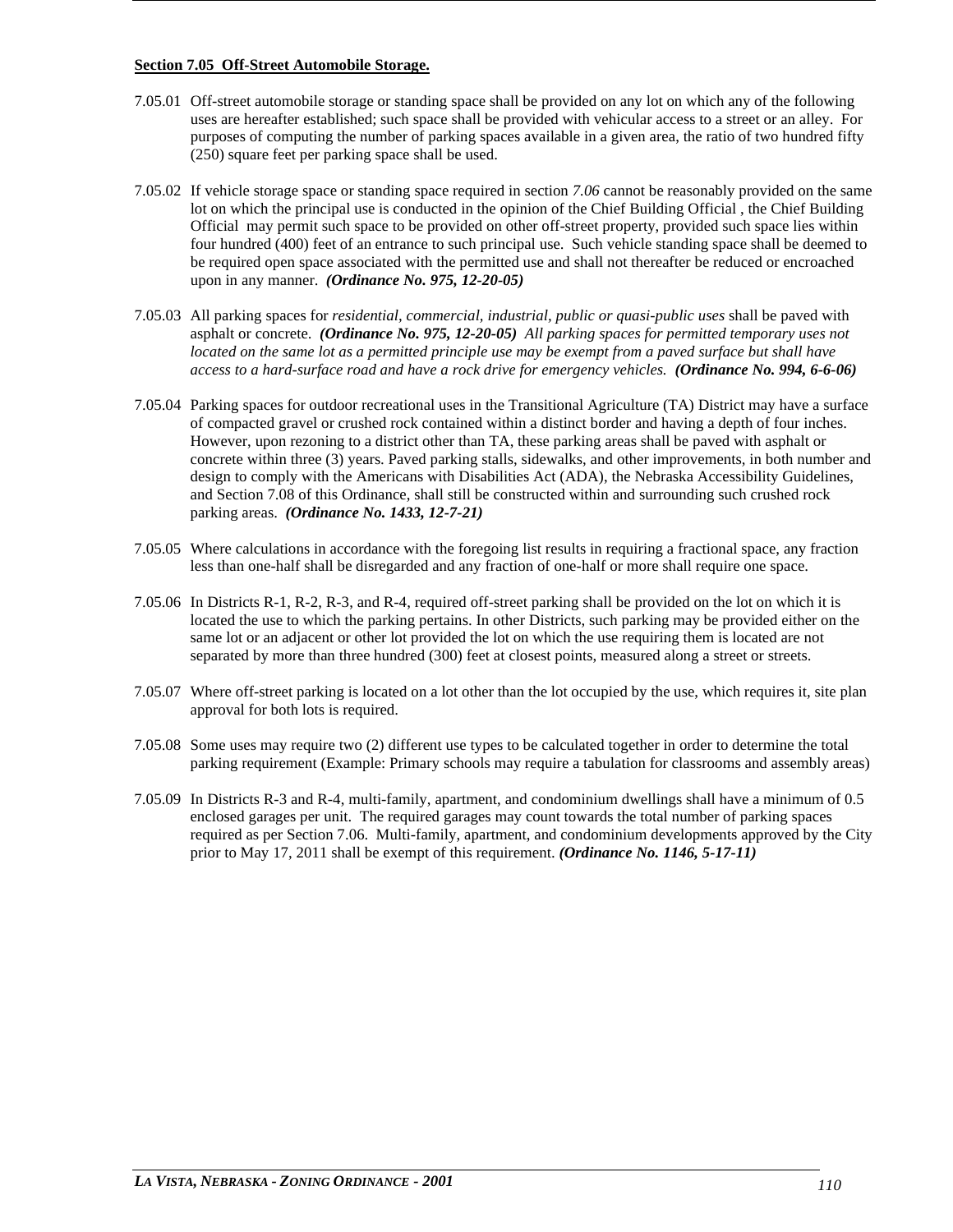# **Section 7.06 Schedule of Minimum Off-Street Parking Requirements (Ordinance No. 1070, 8-19-08)**

| <b>Uses</b>                                                           | <b>Parking Requirements</b>                                                                                                                       |
|-----------------------------------------------------------------------|---------------------------------------------------------------------------------------------------------------------------------------------------|
| <b>Adult Entertainment Establishments</b>                             | One (1) space per 100 sq. feet of gross floor area; plus one (1) space per                                                                        |
|                                                                       | employee on peak shift                                                                                                                            |
| <b>Amusement Arcades</b>                                              | One (1) space for each 100 sq. feet of gross floor area, in addition to one (1)                                                                   |
|                                                                       | space for each employee on the maximum shift                                                                                                      |
| <b>Animal Specialty Services</b>                                      | One (1) space per 300 sq. feet of gross floor area                                                                                                |
| <b>Bed and Breakfast/Boarding House</b>                               | One (1) space per rental unit                                                                                                                     |
| <b>Churches, Synagogues, and Temples</b>                              | One (1) space per 4 seats in main worship area                                                                                                    |
| <b>Social clubs or Fraternal Organizations</b>                        | One (1) space per 500 sq. feet of gross floor area                                                                                                |
| <b>Commercial Uses</b>                                                |                                                                                                                                                   |
| <b>Agricultural Sales / Service</b>                                   | One (1) space per 500 sq. feet of gross floor area                                                                                                |
| <b>Automotive Rental / Sales</b>                                      | One (1) space per 500 sq. feet of gross floor area                                                                                                |
| <b>Automotive Repair Services</b>                                     | Three (3) spaces per repair stall                                                                                                                 |
| <b>Bars, Taverns, Nightclubs</b>                                      | One (1) space per 100 sq. feet of gross floor area, including outside seating;                                                                    |
|                                                                       | plus one (1) space per employee on peak shift                                                                                                     |
| <b>Equipment Rental / Sales</b>                                       | One (1) space per 500 sq. feet of gross floor area                                                                                                |
| Campground                                                            | One (1) space per camping unit                                                                                                                    |
| <b>Communication Services</b>                                         | One (1) space per 500 sq. feet of gross floor area                                                                                                |
| <b>Construction Sales / Services</b>                                  | One (1) space per 500 sq. feet of gross floor area                                                                                                |
| <b>Convenience Store with Limited Fuel Sales</b>                      | One (1) space per 200 sq. feet of gross floor area; spaces adjacent to fuel                                                                       |
|                                                                       | pump are included in total number                                                                                                                 |
| <b>Food Sales (limited)</b>                                           | One (1) space per 300 sq. feet of gross floor area                                                                                                |
| <b>Food Sales (general)</b>                                           | One (1) space per 200 sq. feet of gross floor area                                                                                                |
| <b>General Retail Sales Establishments</b>                            | One (1) space per 200 sq. feet of gross floor area                                                                                                |
| <b>Laundry Services</b><br><b>Restaurants w/ Drive-thru</b>           | One (1) space per 200 sq. feet of gross floor area                                                                                                |
|                                                                       | One (1) space per 150 sq. feet of gross floor area; plus five (5) stacking spaces                                                                 |
| <b>Restaurants (General)</b>                                          | for drive through window<br>One $(1)$ space per four $(4)$ seats or 1 per 100 sq. feet of gross floor area,                                       |
|                                                                       | including outside seating (whichever is greater); plus one (1) space per                                                                          |
|                                                                       | employee on peak shift                                                                                                                            |
| <b>Nursing Home</b>                                                   | One (1) space per 3 beds plus 1 per employee on the largest shift.                                                                                |
| <b>Child Care Center</b>                                              | One (1) space per employee plus (one) 1 space per 10 children.                                                                                    |
| <b>Educational Uses, Primary facilities - Kindergarten,</b>           | Two (2) spaces per classroom                                                                                                                      |
| <b>Elementary School, Junior High</b>                                 |                                                                                                                                                   |
| <b>Educational Uses, Secondary Facilities - High School</b>           | Eight (8) spaces per classroom plus 1 space per teacher                                                                                           |
| <b>Funeral Homes and Chapels</b>                                      | Eight (8) spaces per reposing room                                                                                                                |
| <b>Group Care Home</b>                                                | One (1) space per 4 residents plus one additional space for each employee                                                                         |
| <b>Health Club</b>                                                    | One (1) space per 200 sq. feet of gross floor area, plus one space for each                                                                       |
|                                                                       | employee on peak shift                                                                                                                            |
| <b>Hospitals</b>                                                      | One and one-half (1 1/2) spaces per 2 licensed beds; plus, .75 times the                                                                          |
|                                                                       | maximum number of employees during the largest shift                                                                                              |
| <b>Hotels and Motels</b>                                              | One (1) space per rental unit                                                                                                                     |
| <b>Housing (Congregate)</b>                                           |                                                                                                                                                   |
| <b>Assisted-living facilities</b>                                     | One (1) space per dwelling unit plus 1 space per employee on the largest shift                                                                    |
| <b>Duplex</b>                                                         | Two (2) spaces per dwelling unit                                                                                                                  |
| Multi-family / Apartments / Condominiums                              | One (1) space per bedroom (See Section 7.05.08 for additional requirements)                                                                       |
|                                                                       | (Ordinance No. 1146, 5-17-11)                                                                                                                     |
| <b>Industrial Uses / Flex Space for Industrial</b>                    | One (1) space per 3,000 sq. feet of gross floor area                                                                                              |
| <b>Libraries</b><br><b>Medical Clinics</b>                            | One (1) space 500 sq. feet of gross floor area<br>One (1) space per 250 sq. feet of gross floor area                                              |
| <b>Mobile Home Park</b>                                               | Two (2) per dwelling unit                                                                                                                         |
|                                                                       |                                                                                                                                                   |
| <b>Offices and Office Buildings</b><br><b>Recreational Facilities</b> | One (1) space per 200 sq. feet of gross floor area<br>One $(1)$ space per four $(4)$ occupants or, in the case of a nonstructural facility,       |
|                                                                       |                                                                                                                                                   |
| Residential (Single-family, attached and detached)                    | one $(1)$ space per four $(4)$ persons the facility is intended to accommodate<br>Two (2) spaces per dwelling unit with 1 required to be enclosed |
| <b>Roadside Stands</b>                                                | Four (4) spaces per stand                                                                                                                         |
|                                                                       |                                                                                                                                                   |
| <b>Special and Vocational Training</b>                                | One (1) space per 500 sq. feet of gross floor area                                                                                                |
| <b>Theaters, Auditoriums, and Places of Assembly</b>                  | One (1) space per 4 seats<br>One (1) space for every 300 sq. feet of gross floor area (excluding floor area                                       |
| Veterinary Establishments / Pet Health Services                       |                                                                                                                                                   |
|                                                                       | used for keeping and caring for large farm animals)                                                                                               |
| <b>Wholesaling / Distribution Operations</b>                          | One (1) space per 5,000 sq. feet of gross floor area                                                                                              |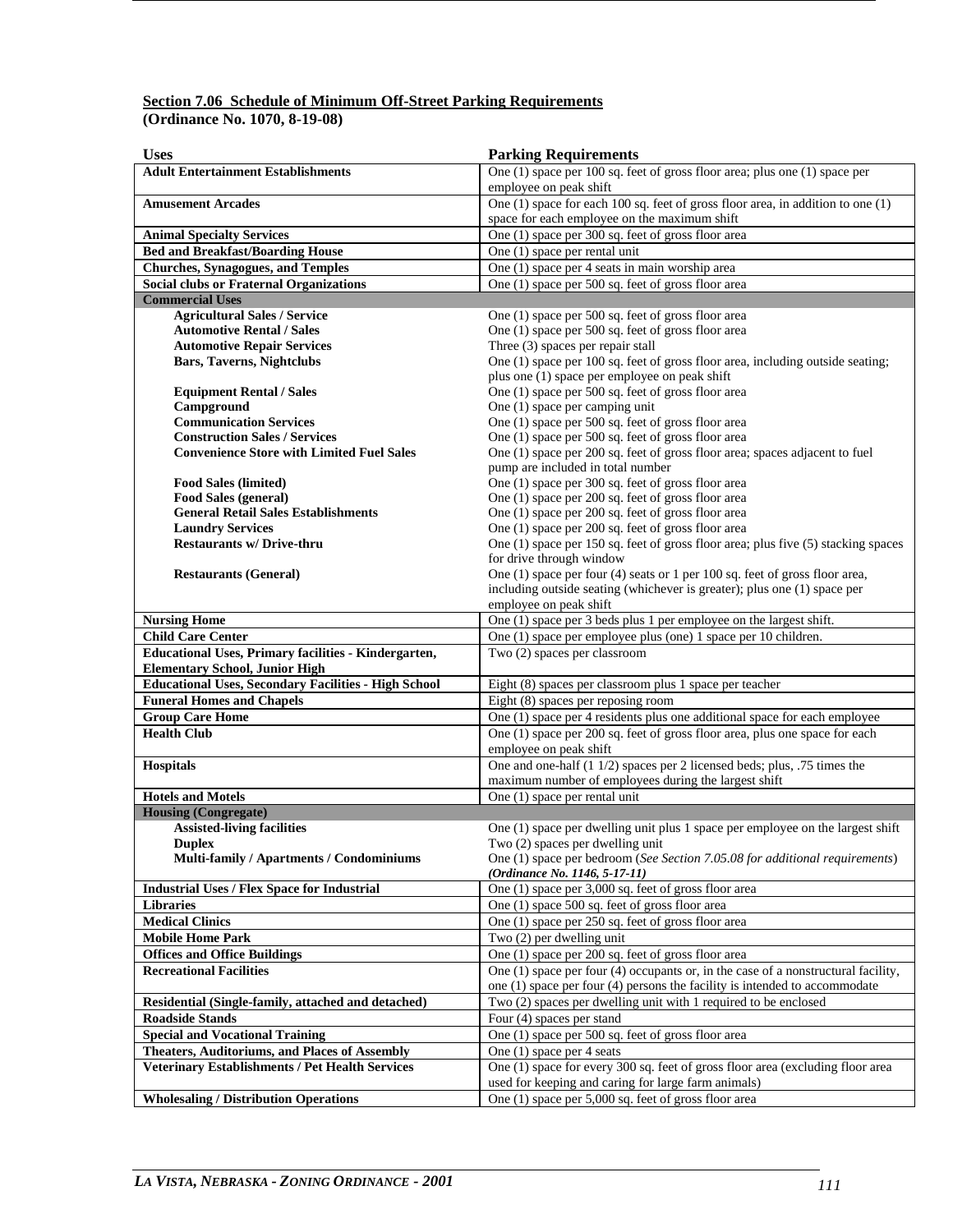# **Section 7.07 Off-street Parking: Shared Parking requirements**

- 7.07.01 Notwithstanding the provisions of Section 7.06, in cases of shopping centers having 400,000 or more square feet of gross floor area and where parking and building patterns are such that overlapping uses of a majority of the total number of parking spaces in the center is likely to occur, compliance with the standard retail parking ratios may be decreased by the Planning Commission and City Council. Said request for a decrease in parking spaces shall be accompanied by a rezoning to a Planned Unit Development (PUD) and the request is made during the PUD application process. All regulations of the PUD District shall be adhered to within the development.
- 7.07.02 Where convention centers, conference centers, assembly halls, ballrooms, or other similar facilities are built in conjunction with a hotel, office park, or shopping center, the Planning Commission and City Council may permit the construction of fewer parking spaces, due to overlapping usage of a portion of the parking spaces. Said request for a decrease in parking spaces shall be accompanied by a rezoning to a Planned Unit Development (PUD) and the request is made during the PUD application process. All regulations of the PUD District shall be adhered to within the development.

# **Section 7.08 Off-Street Parking: Parking for Individuals with Disabilities**

7.08.01 In conformance with the Americans with Disabilities Act (ADA) and the Nebraska Accessibility Guidelines, if parking spaces are provided for self-parking by employees or visitors, or both, then accessible spaces shall be provided in each parking area in conformance with the table in this section. Spaces required by the table need not be provided in the particular lot. They may be provided in a different, if equivalent or greater accessibility, in terms of distance from an accessible entrance, cost and convenience, is ensured.

| <b>Total</b><br>Parking<br><b>Spaces</b> | Column A<br><b>Required Minimum Number</b><br>of Accessible Spaces | Column B<br><b>Minimum Number of Van-</b><br><b>Accessible Parking Spaces</b><br>(1 of 6 available spaces) |
|------------------------------------------|--------------------------------------------------------------------|------------------------------------------------------------------------------------------------------------|
| 1 to 25                                  |                                                                    |                                                                                                            |
| 26 to 50                                 |                                                                    |                                                                                                            |
| 51 to 75                                 | 3                                                                  |                                                                                                            |
| 76 to 100                                | 4                                                                  |                                                                                                            |
| 101 to 150                               | 5                                                                  |                                                                                                            |
| 151 to 200                               | 6                                                                  |                                                                                                            |
| 201 to 300                               |                                                                    | 2                                                                                                          |
| 301 to 400                               | 8                                                                  | 2                                                                                                          |
| $401$ to $500$                           | 9                                                                  | $\mathcal{D}$                                                                                              |
| 501 to 1,000                             | 2 percent of the total                                             | $1/6$ of Column A                                                                                          |
| $1.001$ and over                         | 20 plus 1 for each $100$ over $1,000$                              | $1/6$ of Column A                                                                                          |

- 7.08.02 Except as provided *in* Section *7.08.02.01* of this Ordinance, access aisles adjacent to accessible spaces shall be sixty (60) inches (1525 mm) wide minimum. *(Ordinance No. 899, 2-04-03)*
	- 7.08.02.01 One (1) in every eight (6) accessible spaces, but not less than one, shall be served by an access aisle ninety-six (96) inches (2440 mm) wide minimum and shall be designated "van accessible" as required by Section 7.08.04 of this Ordinance. The vertical clearance at such spaces shall comply with 7.08.05 of this Ordinance. All such spaces may be grouped on one (1) level of a parking structure.

Parking access aisles shall be part of an accessible route to the building or facility entrance. Two (2) accessible parking spaces may share a common access aisle.

Parked vehicle overhangs shall not reduce the clear width of an accessible route. Parking spaces and access aisles shall be level with slopes not exceeding 1:50 (2%) in all directions, except for angled parking spaces which must have access aisles located on the passenger side of the parking spaces.

- 7.08.02.02 If passenger-loading zones are provided, then at least one (1) passenger loading zone shall comply with 7.08.06 of this Ordinance.
- 7.08.02.03 At facilities providing medical care and other services for persons with mobility impairments, parking spaces complying with 7.08 of this Ordinance shall be provided in accordance with 7.08.01 of this Ordinance; except as follows: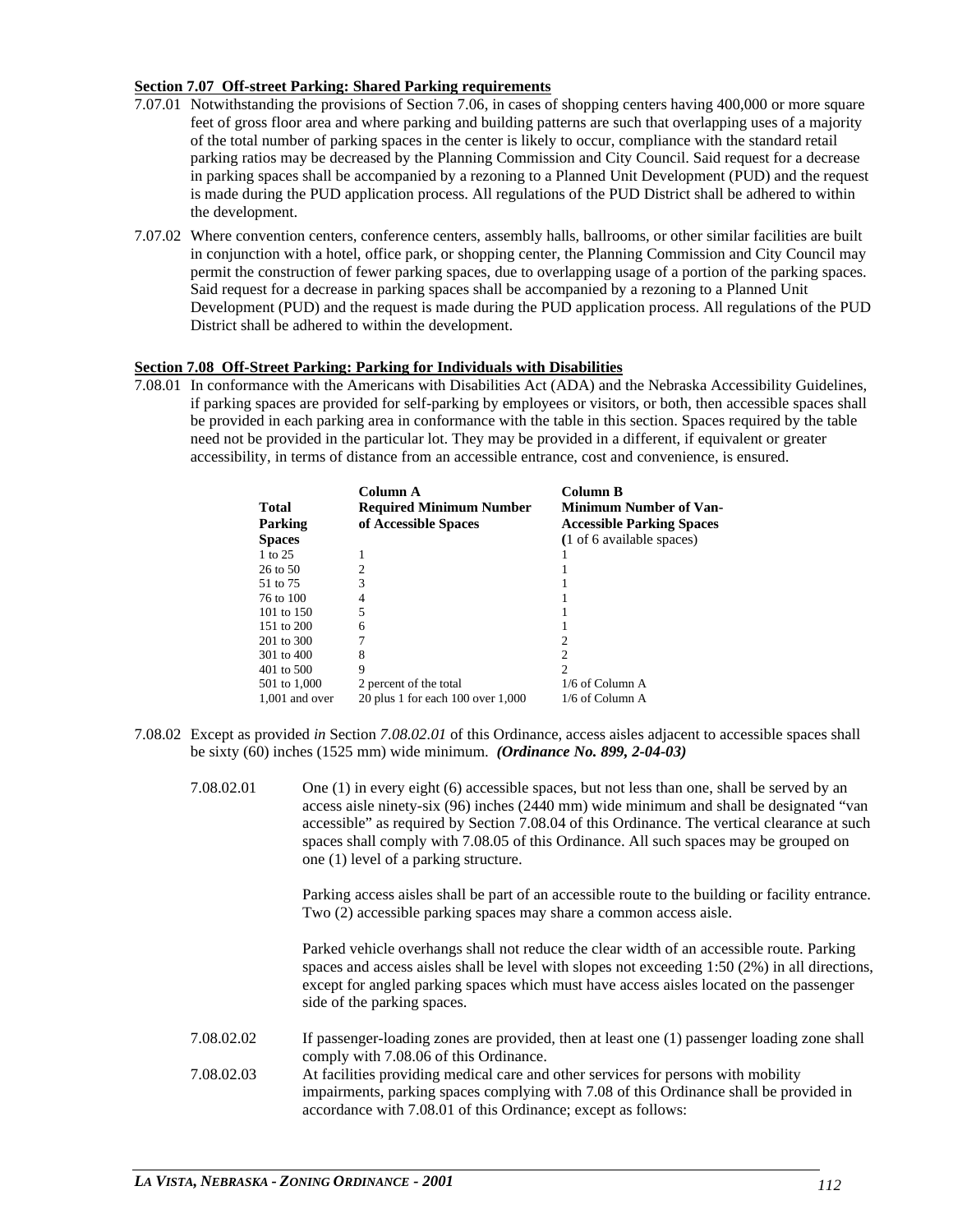- 1. Outpatient units and facilities: ten percent (10%) of total number of parking spaces provided serving each such outpatient unit or facility;
- 2. Units and facilities that specialize in treatment or services for persons with mobility impairments: twenty percent (20%) of the total number of parking spaces provided serving each such unit or facility.
- 7.08.02.04 Valet parking: valet parking facilities shall provide a passenger loading zone complying with 7.08.06 of this Ordinance located on an accessible route to the entrance of the facility. Sections 7.08.01, 7.08.02.01, and 7.08.02.03 of this Ordinance do not apply to valet parking.
- 7.08.03 Location of accessible parking spaces serving a particular building shall be located on the shortest accessible route of travel from adjacent parking to an accessible entrance.
	- 7.08.03.01 In parking facilities that do not serve a particular building, accessible parking shall be located on the shortest accessible route of travel to an accessible pedestrian entrance of the parking facility.
	- 7.08.03.02 In buildings with multiple accessible entrances with adjacent parking, accessible parking spaces shall be dispersed and located closet to the accessible entrances.
- 7.08.04 Signage of accessible parking spaces shall be designated as reserved by a sign showing the symbol of accessibility. Spaces complying 7.08.02.01 shall have an additional sign "Van Accessible" mounted below the symbol of accessibility. Such signs shall be located so they cannot be obscured by a vehicle parked in the space. ADA mandates the sign height be at least sixty (60) inches above ground surface measured from the bottom of the sign.
- 7.08.05 Minimum vertical clearance of one hundred fourteen (114) inches (2895mm)at accessible passenger loading zones and along at least one vehicle access route to such areas from site entrance(s) and exit(s). At parking spaces complying with 7.08.02.01, provide minimum vertical clearance of ninety-eight (98) inches (2490mm) at the parking space and along at least one vehicle access route to such spaces from site entrance(s) and exit(s).
- 7.08.06 Passenger Loading Zones shall provide an access aisle at least sixty (60) inches (1525mm) wide and twenty (20) feet (240inches) (6100mm) long adjacent and parallel to the vehicle pull-up space. If there are curbs between the access aisle and the vehicle pull-up space, then a curb ramp complying with accessibility standards shall be provided. Vehicle standing spaces and access aisles shall be level with surface slopes not exceeding 1:50 (2%) in all directions.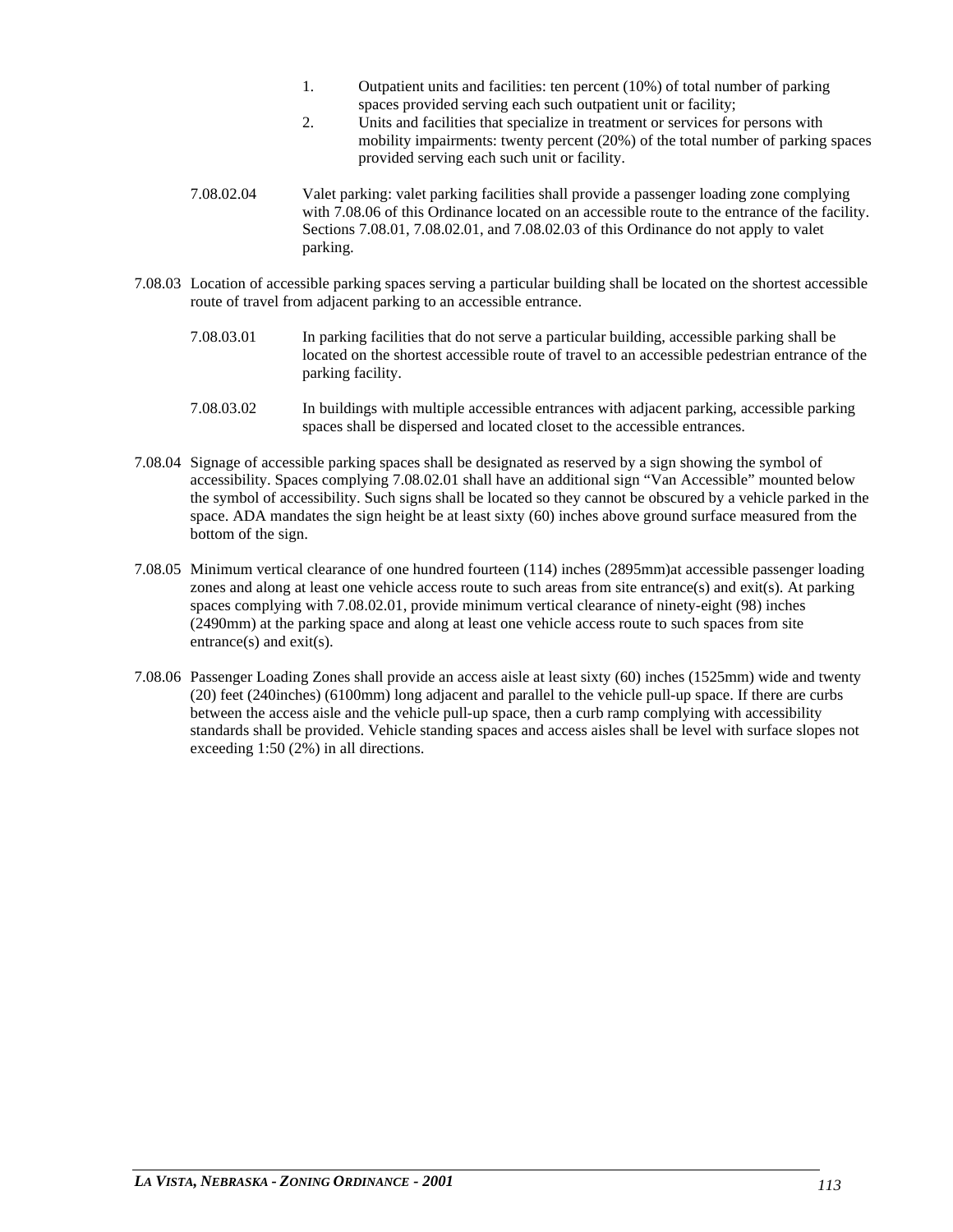#### **Section 7.09 Off-Street Parking Design Criteria**

7.09.01 Standard parking stall dimensions shall not be less than nine (9) feet by eighteen (18) feet, plus the necessary space for maneuvering into and out of the space. Where the end of the parking space abuts a curbed area at least five (5) feet in width (with landscaping or sidewalk), an overhang may be permitted which would reduce the length of the parking space by two (2) feet. Such overhang shall be measured from the face of the curb. For standard parking lots, minimum dimensions shall be as follows:



7.09.02 Minimum dimensions for a parallel parking space shall be nine (9) feet by twenty-three (23) feet.

7.09.03 Minimum parking dimensions for other configurations or for parking lots with compact car spaces shall be determined by the Planning Commission and City Council upon recommendation of the City Engineer.

#### **Section 7.10 Home Occupations**

The following are the minimum standards required for a Home Occupation:

- 7.10.01 No external evidence of the home occupation with the exception of one unlighted nameplate of not more than two (2) square foot in area attached flat against the building located on local or collector streets. However, four (4) square feet in area attached flat against the building located on arterial streets.
- 7.10.02 Advertising displays and advertising devices displayed through a window of the building shall not be permitted.
- 7.10.03 No more than twenty-five percent *(25%)* of the home*, not to exceed four hundred (400) square feet,* can be used for the home occupation, *except for Child Care Home. This percentage is inclusive* of any detached accessory buildings used for the Home Occupation.
- 7.10.04 Home occupations shall be operated on-site by no more than one full-time or part-time employee, volunteer, or business partner other than the resident(s) of the dwelling unit, provided that one off-street parking space is made available and used by that non-resident employee, volunteer, or business parter.
- 7.10.05 Unless expressly permitted by a Conditional Use Permit, no retail sales are permitted from the site.
- 7.10.06 No outdoor storage is permitted.
- 7.10.07 Additional off-street parking may be required for the business.
- 7.10.08 *If home occupation is for a business office for services rendered at another location then not more than two (2) business or employee vehicles parked on or adjacent to the home occupation property at any one time; provided only one said vehicle may be allowed to park on street right-of-way. Construction or maintenance equipment shall not be stored on the property other than in an enclosed garage; provided one*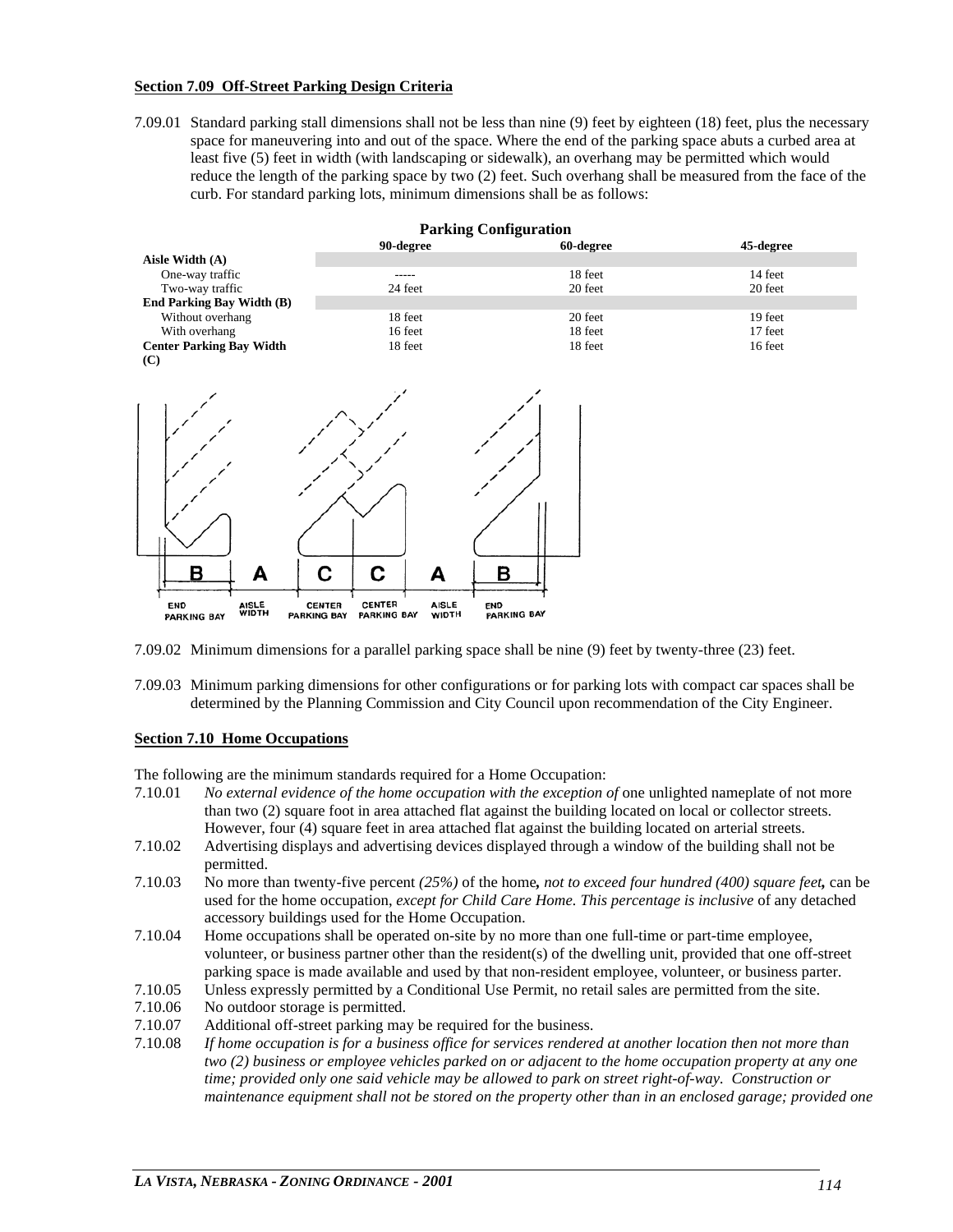*(1) piece of equipment shall be counted as one (1) of the two (2) business or employee vehicles allowed. For the purpose of enforcement of the home occupation provisions of this ordinance, a piece of construction equipment parked on a trailer shall be counted as a single business vehicle. A trailer being pulled by another vehicle, however, shall be counted as two (2) vehicles. Personal vehicles of occupants of the residential dwelling shall not be included in the count of number of business or employee vehicles.*

- 7.10.09 No offensive noise, vibration, smoke, odor, heat, or glare shall be noticeable at or beyond the property line.
- 7.10.10 *A Home Occupation License shall be required for Home Occupation I uses. Such license shall include, but not be limited to, the following:*
	- 7.10.10.1 Application fee in accordance with the Master Fee Schedule<br>7.10.10.2 For maior Home Occupations requiring a Conditional Use Pe
	- For major Home Occupations requiring a Conditional Use Permit, a minimum of seventyfive percent (75%) of the households within two hundred feet (200') of the proposed home occupation shall indicate no objections, in writing, to the operation of such home occupation. A "no objections" signature form shall be provided by the City and said residents shall sign next to their respective address.
	- 7.10.10.3 A Conditional Use Permit is required for Home Occupation I uses, except Child Care Homes.
- 7.10.11 *A Conditional Use Permit is required, except for Home Occupation II uses and Child Care Homes.*
- 7.10.12 *Child Care Homes and Child Care Centers shall require a certificate (CRED 9911) signed by the State of Nebraska Fire Marshall.*
- 7.10.13 All fees shall be paid in accordance with the Master Fee Schedule.
- 7.10.14 All businesses related to Child Care Homes and Child Care Centers shall be in accordance with Nebr. R. R. S. 1943, Sec. §71-1911. *(Ordinance No. 884, 11-19-02)*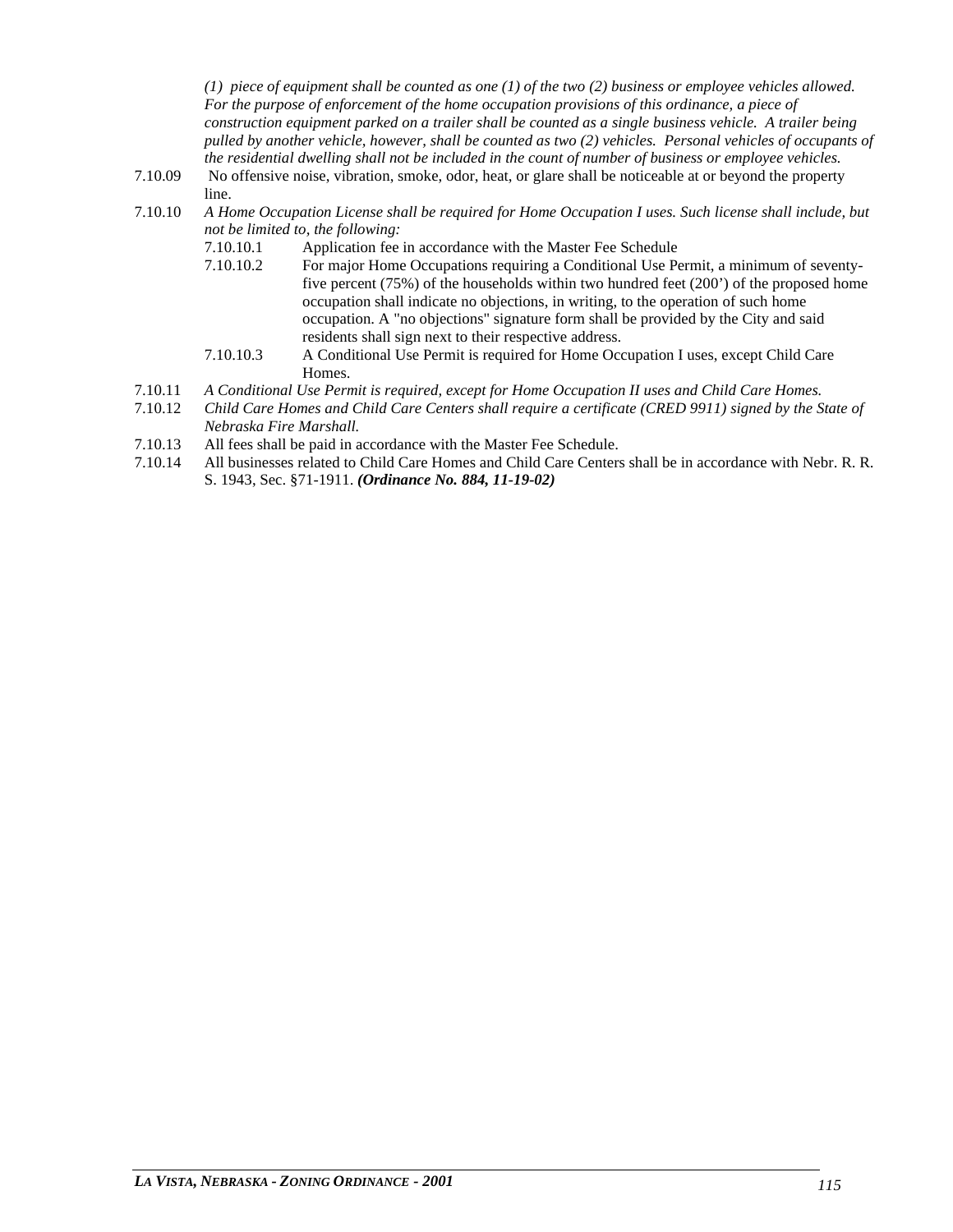# **Section 7.11 Wireless Telecommunications Facilities**

#### 7.11.01 Purpose and Legislative Intent.

The Telecommunications Act of 1996 affirmed the City of La Vista's authority concerning the placement, construction, and modification of wireless telecommunications facilities. The City of La Vista finds that wireless telecommunications facilities may pose significant concerns to the health, safety, public welfare, character, and environment of the City and its inhabitants. The City also recognizes that facilitating the development of wireless service technology can be an economic development asset to the City and of significant benefit to the City and its residents. In order to ensure that the placement, construction, or modification of wireless telecommunications facilities is consistent with the City's land use policies, the City is adopting a single, comprehensive, wireless telecommunications facilities application and permit process. The intent of this section is to minimize potentially negative impacts of wireless telecommunications facilities, establish a fair and efficient process for review and approval of applications, assure an integrated, comprehensive review of environmental impacts of such facilities, and protect the health, safety and welfare of the residents of the City of La Vista.

# 7.11.02 Definitions.

For purposes of this section, and where not inconsistent with the context of a particular subsection, the defined terms, phrases, words, abbreviations, and their derivations shall have the meaning given here. When not inconsistent with the context, words in the present tense include the future tense, words used in the plural number include words in the singular number and words in the singular number include the plural number. The word "shall" is always mandatory, and not merely directory.

- 7.11.02.01 "Accessory Facility or Structure" means an accessory facility or structure serving or being used in conjunction with wireless telecommunications facilities, and located on the same property or lot as the wireless telecommunications facilities, including but not limited to, utility or transmission equipment storage sheds or cabinets.
- 7.11.02.02 "Antenna" means communications equipment that transmits or receives electromagnetic radio frequency signals used in providing wireless services.
- 7.11.02.03 "Applicant" means any person submitting an application for a permit pursuant to this Section 7.11
- 7.11.02.04 "Co-location" means the use of an existing tower or structure to support antennas for the provision of wireless services. A replacement tower that is constructed on the same site as an existing tower will be considered a co-location as long as the new tower is no taller than the old tower and that the old tower is removed in a reasonable short time frame after the new tower is constructed.
- 7.11.02.05 "Commercial Impracticability" or "Commercially Impracticable" means the inability to perform an act on terms that are reasonable in commerce; the cause or occurrence of which could not have been reasonably anticipated or foreseen and that jeopardizes the financial efficacy of the project. The inability to achieve a satisfactory financial return on investment or profit, standing alone, shall not deem a situation to be "commercial impracticable" and shall not render an act or the terms of an agreement "commercially impracticable".
- 7.11.02.06 "Completed Application" means an application that contains all information and/or data necessary to enable an informed decision to be made with respect to an application.
- 7.11.02.07 "Distributed Antenna System or DAS" means a network of spatially separated antenna nodes connected to a common source via a transport medium that provides wireless service within a geographic area or structure, and generally serves multiple carriers. For the purposes of this Article, a distributed antenna system is considered a small wireless facility.
- 7.11.02.08 "Eligible Facilities Request" has the meaning provided in FCC 14-153.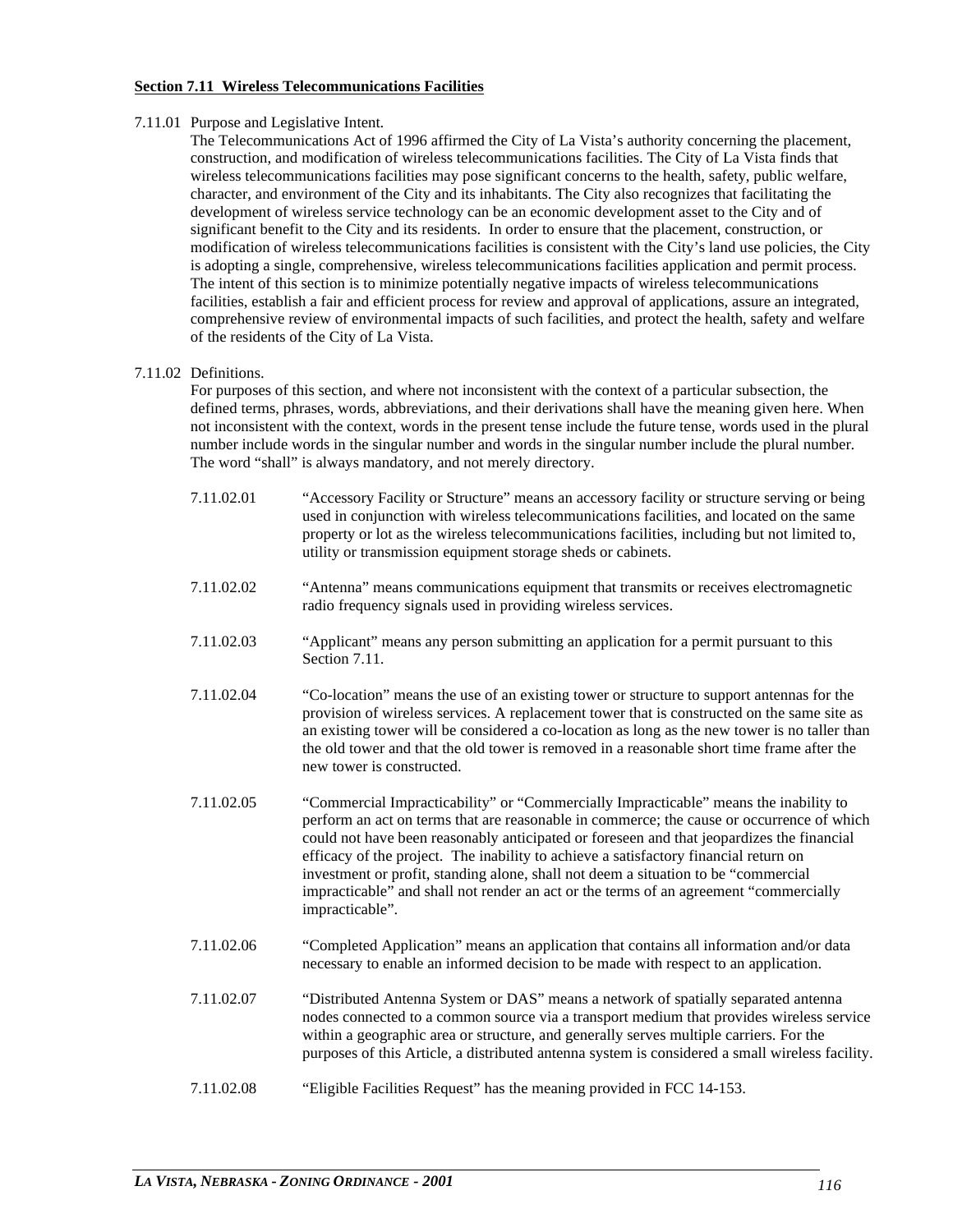- 7.11.02.09 "Eligible Facilities Permit" means the official zoning permit approved and issued by the Community Development Director pursuant to section 7.11.07 below in response to an application constituting an Eligible Facilities Request that does not propose a Substantial Change.
- 7.11.02.10 "FAA" means the Federal Aviation Administration, or its duly designated and authorized successor agency.
- 7.11.02.11 "FCC" means the Federal Communications Commission, or its duly designated and authorized successor agency.
- 7.11.02.12 "Height" means, when referring to a tower or structure, the distance measured from the pre-existing grade level to the highest point on the tower or structure, including antennas or lightening protection devices.
- 7.11.02.13 "Macro Tower" means a guyed or self-supported pole or monopole greater than the height parameters prescribed that supports or is capable of supporting antennas.
- 7.11.02.14 "Modification" or "Modify" means, the addition, removal or change of any of the physical and visually discernible components or aspects of a wireless telecommunications facility, such as antennas, cabling, equipment shelters, landscaping, fencing, utility feeds, changing the color or materials of any visually discernible components, vehicular access, parking and/or an upgrade or change out of equipment for better or more modern equipment. Adding a new wireless carrier or service provider to a telecommunications tower or telecommunications Site as a co-location is a modification. A Modification shall not include the replacement of any components of a wireless facility where the replacement is identical to the component being replaced or for any matters that involve the normal repair and maintenance of a wireless facility without adding, removing or changing anything.
- 7.11.02.15 "NIER" means Non-Ionizing Electromagnetic Radiation.
- 7.11.02.16 "Person" means any individual, corporation, estate, trust, partnership, joint stock company, association of two (2) or more persons having a joint common interest, or any other entity.
- 7.11.02.17 "Personal Wireless Facility" See definition for 'Wireless Telecommunications Facilities.'
- 7.11.02.18 "Personal Wireless Services" or "PWS" or "Personal Telecommunications Service" or "PCS" shall have the same meaning as defined and used in the 1996 Telecommunications Act.
- 7.11.02.19 "Pole" means a service pole, municipally-owned utility pole, small wireless facility support pole, or other utility pole.
- 7.11.02.20 "Repairs and Maintenance" means the replacement of any components of a wireless telecommunications facility where the replacement is identical to the component being replaced or for any matters that involve the normal repair and maintenance of such a facility without the addition, removal or change of any of the physical or visually discernible components or aspects of the facility that will add to the visible appearance of the facility as originally permitted.
- 7.11.02.21 "Small Wireless Facility" means any wireless facility that meets each of the following conditions: (1) the facilities (a) are mounted on structures fifty feet or less in height including the antennas or (b) are mounted on structures no more than ten percent taller than other adjacent structures; (2) each antenna associated with the deployment is no more than three cubic feet in volume; (3) all other equipment associated with the structure, whether ground-mounted or pole-mounted, is no more than twenty-eight cubic feet in volume; (4) the facilities do not require antenna structure registration under 47 C.F.R. part 17, as such regulation existed on January 1, 2019; (5) the facilities are not located on tribal lands, as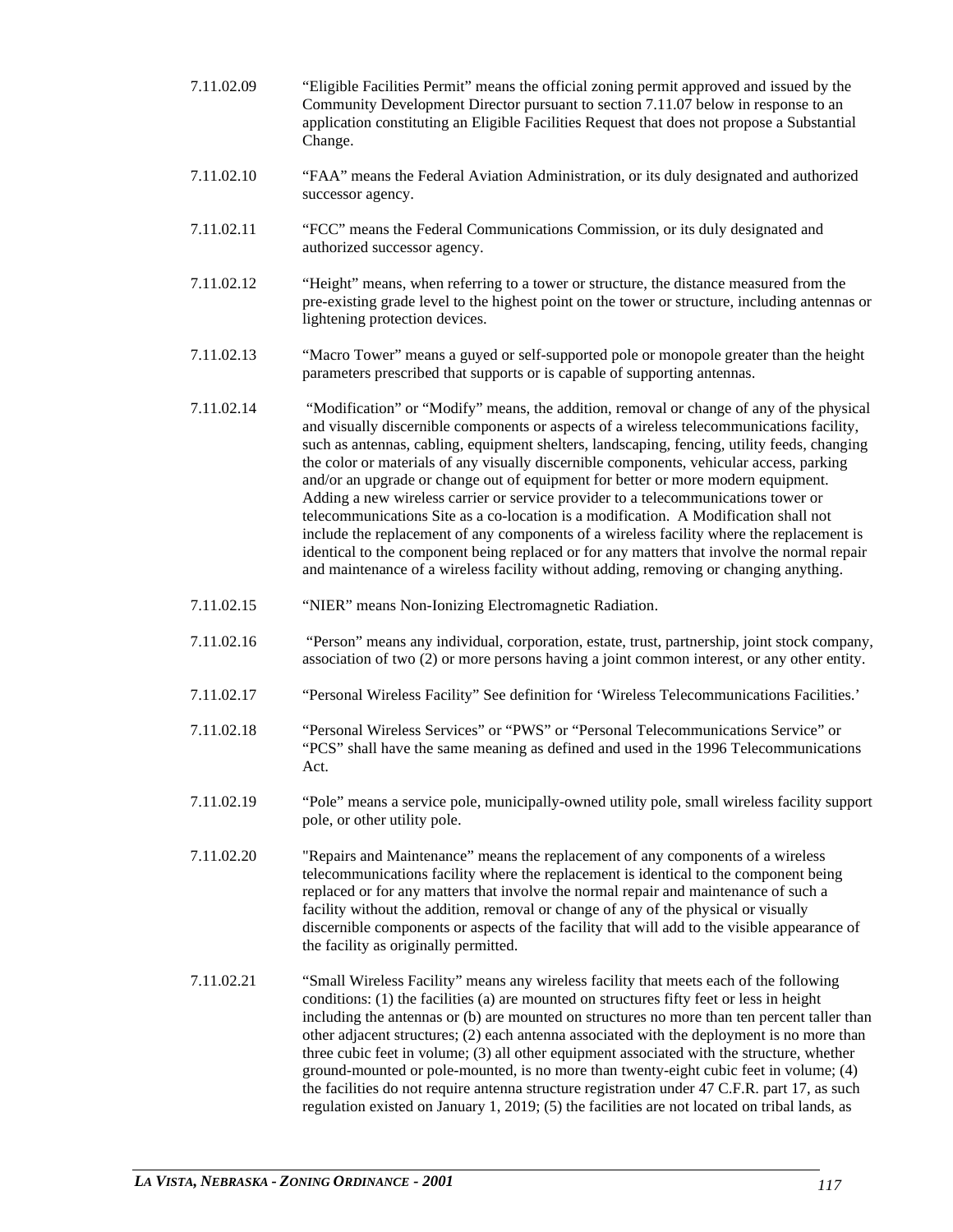defined in 36 C.F.R. 800.16(x), as such regulation existed on January 1, 2019; and (6) the facilities do not result in human exposure to radio frequency radiation in excess of the applicable safety standards specified in 47 C.F.R. 1.1307(b), as such regulation existed on January 1, 2019.

Small wireless facility(s) are governed and regulated by the La Vista Municipal Code Chapter 120 and La Vista Ordinance No. 1393.

- 7.11.02.22 "Small Wireless Facility Support Poles" means a pole installed by a network provider for the primary purpose of supporting a small wireless facility.
- 7.11.02.23 "Specialized Mobile Radio" or "SMR" means an analogue or digital trunked two-way radio system, operated by a service in the VHF, 220, UHF, 700,800 or 900 MHz bands.
- 7.11.02.24 "State" means the State of Nebraska.
- 7.11.02.25 "Stealth" or "Stealth Technology" means to minimize adverse aesthetic and visual impacts on the land, property, buildings, and other facilities adjacent to, surrounding, and in generally the same area as the requested location of such wireless Telecommunications facilities, which shall mean using the least visually and physically intrusive facility that is not technologically or commercially impracticable under the facts and circumstances.
- 7.11.02.26 "Substantial Change" has the meaning provided in FCC Rule 14-153.
- 7.11.02.27 "Telecommunications" means the transmission and/or reception of audio, video, data, and other information by wire, radio frequency, light, and other electronic or electromagnetic systems.
- 7.11.02.28 "Telecommunication Site" See definition for Wireless Telecommunications Facilities.
- 7.11.02.29 "Telecommunications Structure" means a structure used in the provision of services described in the definition of 'Wireless Telecommunications Facilities.'
- 7.11.02.30 "Temporary" means, in relation to all aspects and components of this section, something intended to, or that does not exist for more than ninety (90) days.
- 7.11.02.31 "Tower" means any structure that is designed and constructed primarily for the purpose of supporting one or more antennas, including self-supporting lattice towers, guy towers, or monopole towers, and that is not a utility pole, an alternative antenna telecommunications structure, or City-owned infrastructure, pole, or other property, or located within, on, over, under, or across City right-of-way.
- 7.11.02.32 "Utility Pole" means an upright pole designed and used to support electric cables, telephone cables, telecommunications cables, cable service cables, which are used to provide lighting, traffic control, signage, or a similar function.
- 7.11.02.33 "Wireless Telecommunications Facilities" means and includes a "Telecommunications Site" and "Personal Wireless Facility". It means a structure, facility or location designed, or intended to be used as, or used to support antennas or other transmitting or receiving devices. This includes without limit, towers of all types and kinds and structures, including, but not limited to buildings, church steeples, silos, water towers, signs or other structures that can be used as a support structure for antennas or the functional equivalent of such. It further includes all related facilities and equipment such as cabling, equipment shelters and other structures associated with the site. It is a structure and facility intended for transmitting and/or receiving radio, television, cellular, SMR, paging, 911, Personal Communications Services (PCS), commercial satellite services, microwave services and any commercial wireless telecommunication service not licensed by the FCC.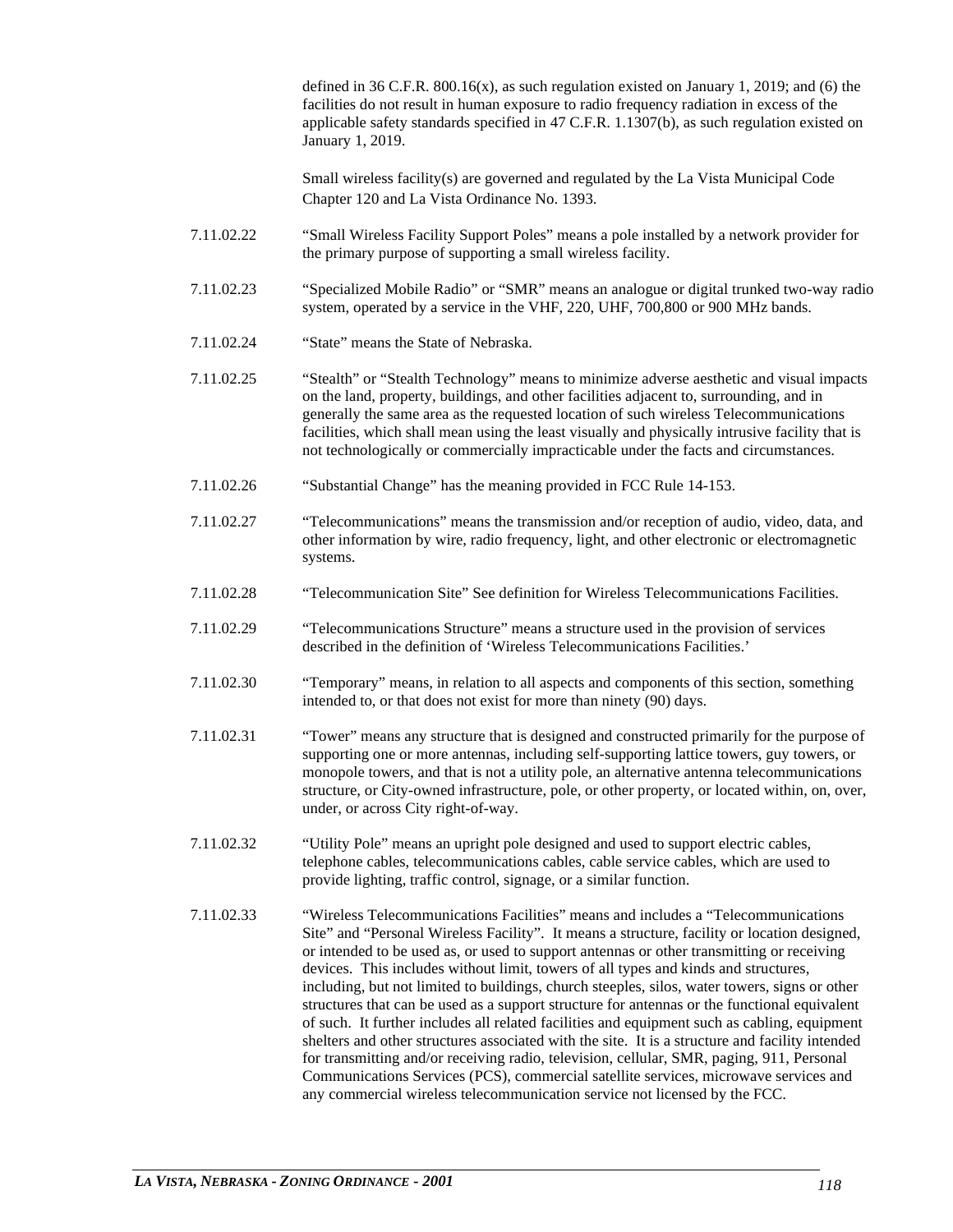#### 7.11.03 Overall Policy and Desired Goals for Eligible Facilities and Conditional Use Permits for Wireless Telecommunications Facilities.

In order to ensure that the placement, construction, and modification of wireless telecommunications facilities does not negatively impact the health and safety of the public, environmental features, the nature and character of the community and neighborhood, and other aspects of the quality of life specifically listed elsewhere in this section, the City hereby adopts an overall policy with respect to an Eligible Facilities Permit or Conditional Use Permit for wireless telecommunications facilities for the express purpose of achieving the following goals:

- 7.11.03.01 Requiring an Eligible Facilities Permit or Conditional Use Permit for any new, co-location or modification of a wireless telecommunications facility.
- 7.11.03.02 Implementing an application process for person(s) seeking an Eligible Facilities Permit or Conditional Use Permit for wireless telecommunications facilities.
- 7.11.03.03 Establishing a policy for examining an application for and issuing an Eligible Facilities Permit or Conditional Use Permit for wireless telecommunications facilities that is both fair and consistent.
- 7.11.03.04 Establishing a policy for examining an application for and issuing an Eligible Facilities Permit or Conditional Use Permit for wireless telecommunications facilities that is both fair and consistent.
- 7.11.03.05 Promoting and encouraging, wherever possible, the sharing and/or co-location of wireless telecommunications facilities among service providers.
- 7.11.03.06 Promoting and encouraging, wherever possible, the placement, height and quantity of wireless telecommunications facilities in such a manner, including but not limited to the use of stealth technology, to minimize adverse health, safety, aesthetic or visual impacts on the persons, land, property, buildings, and other facilities adjacent to, surrounding, and in generally the same area as the requested location of such wireless telecommunications facilities, which shall include without limitation using the least visually and physically intrusive facility that is not technologically or commercially impracticable under the facts and circumstances.
- 7.11.03.07 That in granting an Eligible Facilities Permit or Conditional Use Permit for wireless telecommunications facilities, the City has found that the facility shall be the most appropriate site insofar as it is the least visually intrusive among those available in the City.

7.11.04 Exceptions from application requirements for Wireless Telecommunications Facilities. Exceptions from Conditional Use Permit requirement. Except as otherwise provided by this ordinance no person shall be permitted to site, place, build, construct, modify or prepare any site for the placement or use of, wireless telecommunications facilities as of the effective date of this ordinance without having first applied for and obtained a Conditional Use Permit for wireless telecommunications facilities. Such requirements shall not apply if the proposed wireless telecommunications facilities are classified by the Community Development Director, or his or her designee, as:

- 1) An Eligible Facilities request that does not propose a Substantial Change, in which case the application and permitting requirements of Section 7.11.07 shall apply; or
- 2) A request for proposed installations or collocations of Small Wireless Facility(s) and/or Small Wireless Facility Support Poles as defined in Section 7.11.02. Small Wireless Facility(s) are, however, governed and regulated by the La Vista Municipal Code Chapter 120 and La Vista Ordinance No. 1393; or
- 3) One of the non-commercial exclusions delineated in 7.11.05; or
- 4) Repair and maintenance as defined in Section 7.11.02.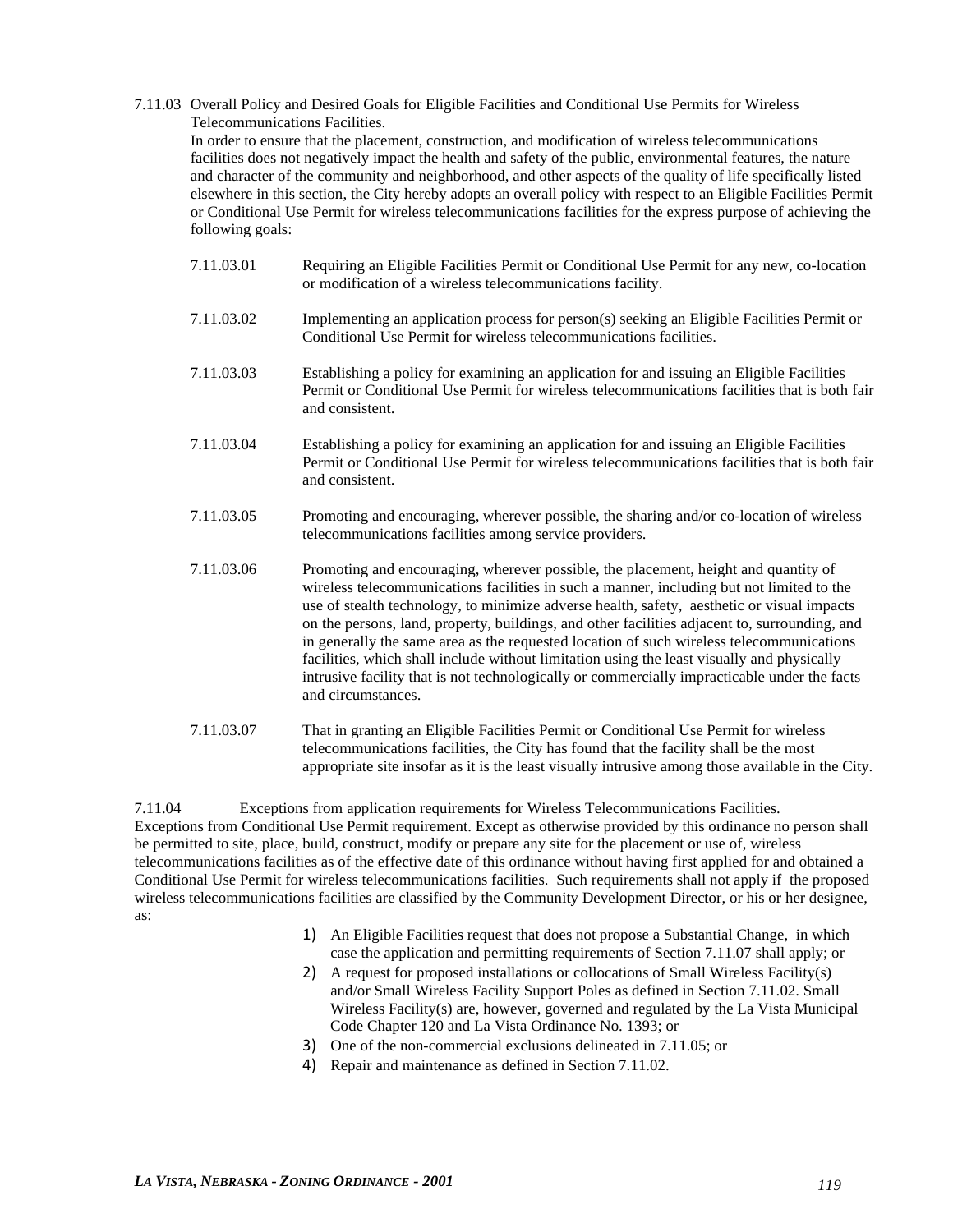#### 7.11.05 Non-Commercial Exclusions.

The following shall be exempt from Section 7.11:

- 7.11.05.01 The City's fire, police, public works or other public service facilities owned and operated by the local government and/or public entities in partnership with the local government.
- 7.11.05.02 Over-the-Air Reception Devices including the reception antennas for direct broadcast satellites (DBS), multichannel multipoint distribution (wireless cable) providers (MMDS), television broadcast stations (TVBS) and other customer-end antennas that receive and transmit fixed wireless signals that are primarily used for reception.
- 7.11.05.03 Facilities exclusively for private, non-commercial radio and television reception and private citizen's bands, licensed amateur radio and other similar non-commercial telecommunications.
- 7.11.05.04 Facilities used exclusively for providing unlicensed spread spectrum technology i.e. Bluetooth or a 'Hot Spot', where the facility does not require a new tower, where the service is not to be used for commercial purposes, where there is no fee or charge for the use of the service and where the service is intended to be useable for less than a distance of 200 feet.

#### 7.11.06 Conditional Use Permit Application and Other Requirements

- 7.11.06.01 All applicants for a Conditional Use Permit for Wireless Telecommunications Facilities shall comply with the requirements set forth in this ordinance. Applications for a Conditional Use Permit for Wireless Telecommunications Facilities must be made pursuant to Article 6 and this Article 7 of the Zoning Ordinance. Upon recommendation of the Planning Commission, the City Council is authorized to review, analyze, evaluate, and make decisions with respect to granting or not granting or revoking Conditional Use Permits for Wireless Telecommunications Facilities. The City may at its discretion delegate or designate officials or employees of the City, or other persons, to review, analyze, evaluate, and make recommendations to the Planning Commission or the City Council concerning matters involving Conditional Use Permits for Wireless Telecommunications Facilities. 7.11.06.02 All applications for a Conditional Use Permit for Wireless Telecommunications Facilities shall be filed with the Community Development Director's office pursuant to this section of the Zoning Ordinance. 7.11.06.03 The City may reject applications that are incomplete or otherwise do not meet the requirements stated herein or other applicable laws or regulations. 7.11.06.04 No wireless telecommunications facilities shall be installed, constructed or modified until the application is reviewed and approved by the City, and the Conditional Use Permit for Wireless Telecommunications Facilities has been issued. 7.11.06.05 Any and all representations made by the applicant to the City during the application process, whether written or verbal, shall be deemed a part of the application and may be relied upon in good faith by the City. 7.11.06.06 An application for a Conditional Use Permit for Wireless Telecommunications Facilities shall be signed on behalf of the Applicant by the person preparing the same and with knowledge of the contents and representations made therein and attesting to the truth and completeness of the information.
- 7.11.06.07 The Applicant must provide documentation to verify it has the right to proceed as proposed on the site. This would require an executed copy of a lease or other documentation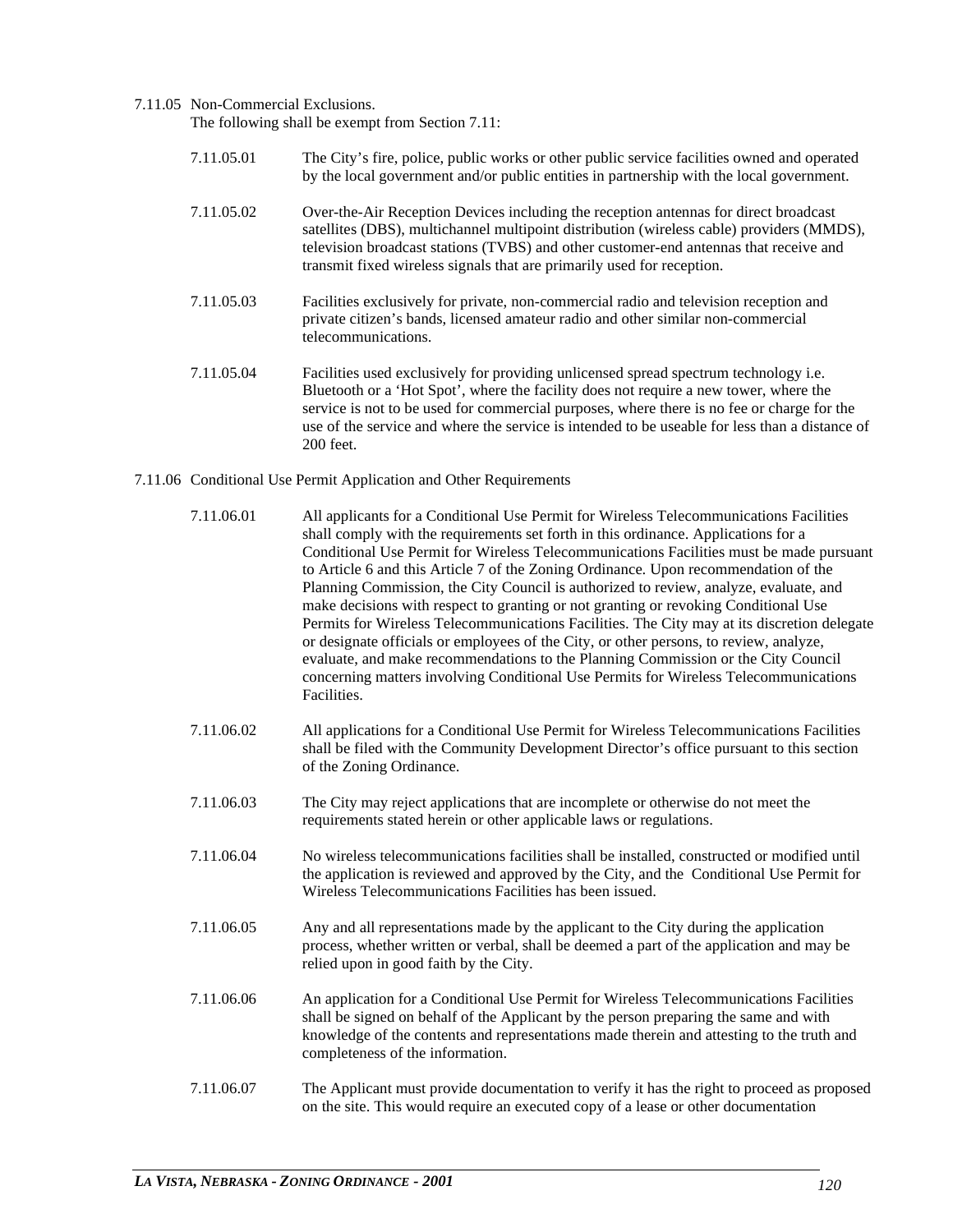satisfactory to the City providing the Applicant a legally binding right to use the Site for the proposed purpose. If the Applicant owns the site, evidence of ownership is required.

- 7.11.06.08 The Applicant shall include a statement in writing:
	- 1. That the applicant's proposed Wireless Telecommunications Facilities shall be maintained in a safe manner, and in compliance with all conditions of the Conditional Use Permit for Wireless Telecommunications Facilities, without exception, unless specifically granted relief by the City in writing, as well as all applicable codes, ordinances, and other applicable City, State and Federal laws, rules, and regulations;
	- 2. That the construction of the wireless telecommunications facilities is legally permissible, including, but not limited to the fact that the applicant is authorized to do business in the State.
- 7.11.06.09 Where professional certifications are required in this Ordinance, such certification shall bear the signature and seal of a registered professional engineer licensed in the State.

7.11.06.10 In addition to all other required information as stated in this Section 7.11 or in Article 6 of this ordinance, all applications for the construction or installation of new wireless telecommunications facilities or modification of an existing facility shall contain the information hereinafter set forth.

- 1. A completed City of La Vista Planning and Zoning Application Form;
- 2. A descriptive statement of the objective(s) for the new facility or modification including and expanding on a need such as coverage and/or capacity requirements;
- 3. Documentation that demonstrates and proves the need for the wireless telecommunications facility to provide service primarily and essentially within the City. Such documentation shall include propagation studies of the proposed site and all adjoining planned, proposed, in-service or existing sites that demonstrate a significant gap in coverage and/or if a capacity need, including an analysis of current and projected usage;
- 4. The location of nearest residential structure;
- 5. The location, size and height of all existing and proposed structures on the property which is the subject of the application;
- 6. The azimuth, size and center-line height location of all proposed and existing antenna(s) on the supporting structure;
- 7. The number, type and model of the antenna(s) proposed with a copy of the specification sheet;
- 8. The make, model, type and manufacturer of the tower and design plan stating the tower's capacity to accommodate multiple users
- 9. A site plan describing the proposed tower and antenna(s) and all related fixtures, structures, appurtenances and apparatus, including height above pre-existing grade, materials, color and lighting;
- 10. The frequency, modulation and class of service of radio or other transmitting equipment;
- 11. The actual intended transmission power stated as the maximum effective radiated power (ERP) in watts;
- 12. Signed documentation such as the "Checklist to Determine Whether a Facility is Categorically Excluded" to verify that the Wireless Telecommunication Facility with the proposed installation will be in full compliance with the current FCC RF Emissions guidelines (NIER). If not categorically excluded, a complete RF Emissions study is required to provide verification;
- 13. A signed statement that the proposed installation will not cause physical or RF interference with other telecommunications devices;
- 14. A copy of the FCC license applicable for the intended use of the wireless telecommunications facilities;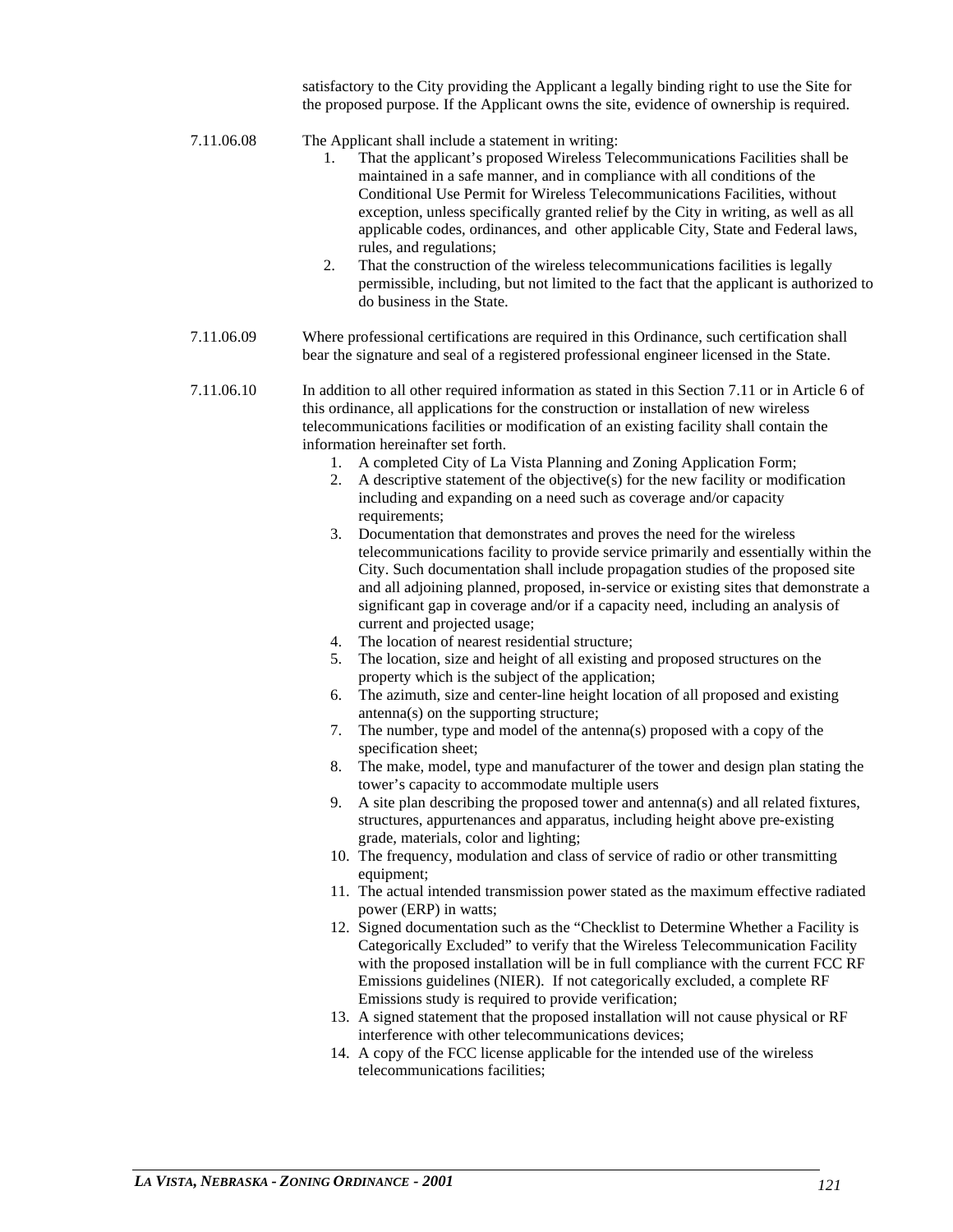- 15. A copy of the geotechnical sub-surface soils investigation, evaluation report and foundation recommendation for a proposed or existing tower site and if existing tower or water tank site, a copy of the installed foundation design.
- 7.11.06.11 The applicant will provide a written copy of an analysis, completed by a qualified individual or organization, to determine if the proposed new tower or existing structure intended to support wireless facilities is in compliance with Federal Aviation Administration Regulation Part 77 and if it requires lighting. This requirement shall also be for any existing structure or building where the application increases the height of the structure or building. If this analysis determines that an FAA determination is required, then all filings with the FAA, all responses from the FAA and any related correspondence shall be provided with the application.

# 7.11.06.12 Additional requirements for an application for a New Tower

- 1. In the case of a new tower, the applicant shall be required to submit a written report demonstrating its meaningful efforts to secure shared use of existing tower(s) or the use of alternative buildings or other structures within the City. Copies of written requests and responses for shared use shall be provided to the City in the application, along with any letters of rejection stating the reason for rejection.
- 2. In order to better inform the public, in the case of a new Telecommunication tower, the applicant shall, prior to the public hearing on the application, hold a "balloon test". The applicant shall arrange to fly, or raise upon a temporary mast, a minimum of a three (3) foot in diameter brightly colored balloon at the maximum height of the proposed new tower. The dates, (including a second date, in case of poor visibility on the initial date) times and location of this balloon test shall be advertised by the applicant seven (7) and fourteen (14) days in advance of the first test date in a newspaper with a general circulation in the City. The applicant shall inform the City, in writing, of the dates and times of the test, at least fourteen (14) days in advance. The balloon shall be flown for at least four consecutive hours sometime between 7:00 am and 4:00 pm on the dates chosen. The primary date shall be on a weekend, but in case of poor weather on the initial date, the secondary date may be on a weekday. A report with pictures from various locations of the balloon shall be provided with the application.
- 3. The applicant shall examine the feasibility of designing the proposed tower to accommodate future demand for at least four (4) additional commercial applications, for example, future co-locations. The tower shall be structurally designed to accommodate at least four (4) additional antenna arrays equal to those of the applicant, and located as close to the applicant's antenna as possible without causing interference. This requirement may be waived, provided that the applicant, in writing, demonstrates that the provisions of future shared usage of the tower is not technologically feasible, is commercially impracticable or creates an unnecessary and unreasonable burden, based upon:
	- 1. The foreseeable number of FCC licenses available for the area;
	- 2. The kind of wireless telecommunications facilities site and structure proposed;
	- 3. The number of existing and potential licenses without wireless telecommunications facilities spaces/sites;
	- 4. Available space on existing and approved towers.
- 7.11.06.13 Upon completing construction and before the issuance of the Certificate of Compliance, to ensure the tower was constructed as permitted, the Applicant is to provide signed documentation of the Tower condition per the requirements of ANS/TIA/EIA-222 (adopted by reference in the building code) Annex for Tower Maintenance, Condition Assessment, and Inspection Procedures. The inspection report must be performed every three (3) years for a guyed tower and five (5) years for monopoles and self-supporting towers.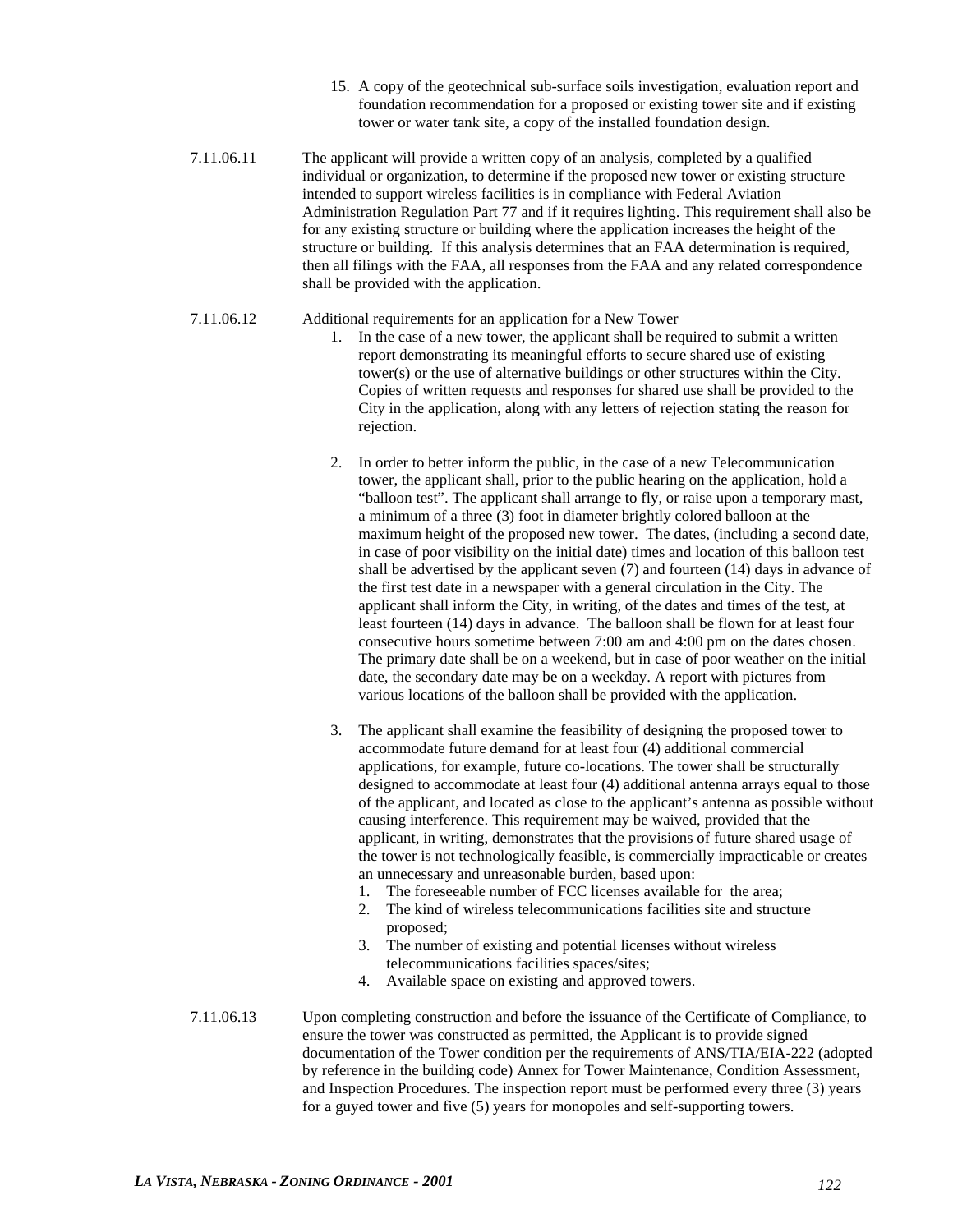- 7.11.06.14 The owner of a proposed new tower, and his/her successors in interest, shall negotiate in good faith for the shared use of the proposed tower by other Wireless service providers in the future, and shall:
	- 1. Respond within 60 days to a request for information from a potential shared-use applicant;
	- 2. Negotiate in good faith concerning future requests for shared use of the new tower by other Telecommunications providers;
	- 3. Allow shared use of the new tower if another Telecommunications provider agrees in writing to pay reasonable charges. The charges may include, but are not limited to, a pro rata share of the cost of site selection, planning, project administration, land costs, site design, construction and maintenance financing, return on equity, less depreciation, and all of the costs of adapting the tower or equipment to accommodate a shared user without causing electromagnetic interference.
	- 4. Failure to abide by the conditions outlined above may be grounds for revocation of the Conditional Use Permit.
- 7.11.06.15 The Applicant shall provide certification with documentation (structural analysis) including calculations that the Telecommunication Facility tower and foundation and attachments, rooftop support structure, water tank structure, and any other supporting structure as proposed to be utilized are designed and will be constructed to meet all local, City, State and Federal structural requirements for loads, including wind and ice loads.
- 7.11.06.16 If the application is for a co-location or modification of an existing Tower, the Applicant is to provide signed documentation of the Tower condition per the requirements of ANS/TIA/EIA-222 (adopted by reference in the building code) Annex for Tower Maintenance, Condition Assessment and Inspection Procedures. The inspection report must be performed every three (3) years for a guyed tower and five (5) years for monopoles and self-supporting towers.
- 7.11.06.17 All proposed wireless telecommunications facilities shall contain a demonstration that the Facility will be sited so as to minimize visual intrusion as much as possible, given the facts and circumstances involved and will thereby have the least adverse visual effect on the environment and its character and on the residences in the area of the wireless telecommunications facility.
- 7.11.06.18 If the application is for a new tower, an antenna attachment to an existing structure, or modification adding to a visual impact, the applicant shall furnish a Visual Impact Assessment, which shall include:
	- 1. If a new tower or increasing the height of an existing structure is proposed, a computer generated "Zone of Visibility Map" at a minimum of one mile radius from the proposed structure, with and without foliage shall be provided to illustrate locations from which the proposed installation may be seen.
	- 2. Pictorial representations of "before and after" (photo simulations) views from key viewpoints both inside and outside of the City as may be appropriate, including but not limited to State highways and other major roads; parks; other public lands; and from any other location where the site is visible to a large number of visitors, travelers or residents. Guidance will be provided, concerning the appropriate key sites at the pre-application meeting. Provide a map showing the locations of where the pictures were taken and distance from the proposed structure.
	- 3. A written description of the visual impact of the proposed facility including; and as applicable the tower base, guy wires, fencing and accessory buildings from abutting and adjacent properties and streets as relates to the need or appropriateness of screening.
- 7.11.06.19 The Applicant shall demonstrate and provide in writing and/or by drawing how it shall effectively screen from view the base and all related equipment and structures of the proposed wireless telecommunications facility.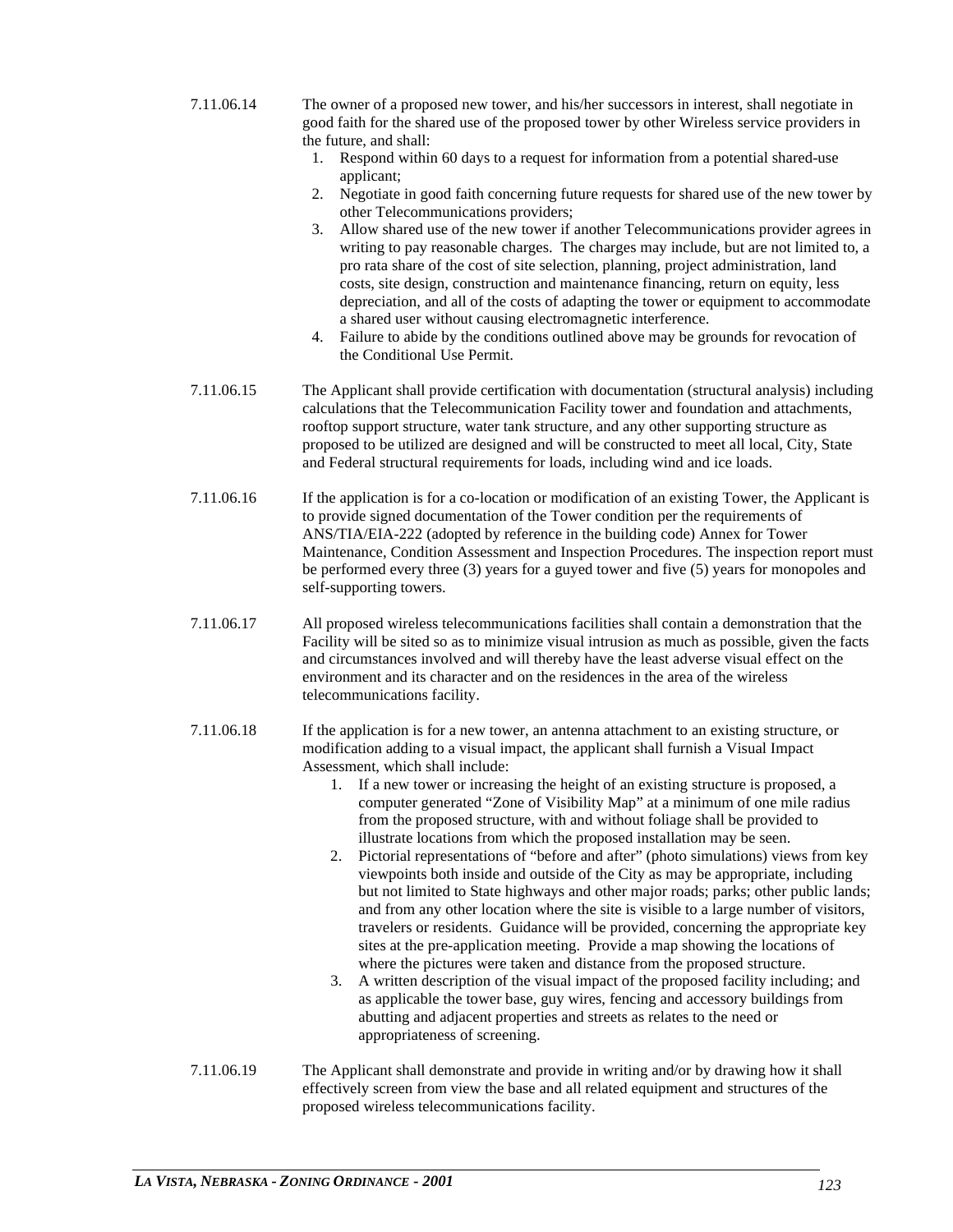- 7.11.06.20 The wireless telecommunications facility and any and all accessory or associated facilities shall maximize the use of building materials, colors and textures designed to blend with the structure to which it may be affixed and/or to harmonize with the natural surroundings, this shall include the utilization of stealth or concealment technology as may be required by the City.
- 7.11.06.21 All utilities at a wireless telecommunications facilities site shall be installed underground whenever possible and in compliance with all laws, ordinances, rules and regulations of the City, including specifically, but not limited to, the National Electrical Safety Code and the National Electrical Code where appropriate.
- 7.11.06.22 At a Telecommunications Site, an access road, turn-around space and parking shall be provided to assure adequate emergency and service access. Maximum use of existing roads, whether public or private, shall be made to the extent practicable. Road construction shall at all times minimize ground disturbance and the cutting of vegetation. Road grades shall closely follow natural contours to assure minimal visual disturbance and reduce soil erosion.
- 7.11.06.23 All wireless telecommunications facilities shall be constructed, operated, maintained, repaired, provided for removal of, modified or restored in strict compliance with all current applicable technical, safety and safety-related codes adopted by the City, State, or United States, including but not limited to the most recent editions of the ANSI Code, National Electrical Safety Code and the National Electrical Code, as well as accepted and responsible workmanlike industry practices and recommended practices of the National Association of tower Erectors. The codes referred to are codes that include, but are not limited to, construction, building, electrical, fire, safety, health, and land use codes. In the event of a conflict between or among any of the preceding the more stringent shall apply.
- 7.11.06.24 A holder of an Eligible Facilities Permit or Conditional Use Permit for a Wireless Communications Facility granted under this ordinance shall obtain, at its own expense, all permits and licenses required by applicable law, rule, regulation or code, and must maintain the same, in full force and effect, for as long as required by the City or other governmental entity or agency having jurisdiction over the applicant.
- 7.11.06.25 There shall be a pre-application meeting. The purpose of the pre-application meeting will be to address issues that will help to expedite the review and permitting process. A preapplication meeting shall also include a site visit if there has not been a prior site visit for the requested site.
- 7.11.06.26 An applicant shall submit to the City the number of completed applications determined to be needed at the pre-application meeting. Written notification of the application shall be provided to the legislative body of all adjacent municipalities as applicable and/or requested.
- 7.11.06.27 The holder of an Eligible Facilities Permit or Conditional Use Permit for Wireless Telecommunications Facilities shall notify the City of any intended modification of a Wireless Telecommunication Facility and shall apply to the City to modify, relocate or rebuild a Wireless Telecommunications Facility.
- 7.11.07 Permit application and other requirements for Eligible Facilities Requests that do not propose Substantial Changes.
	- 7.11.07.01. Compliance with application requirements. All applicants for an Eligible Facilities Permit shall comply with the requirements set forth in this Section 7.11.07.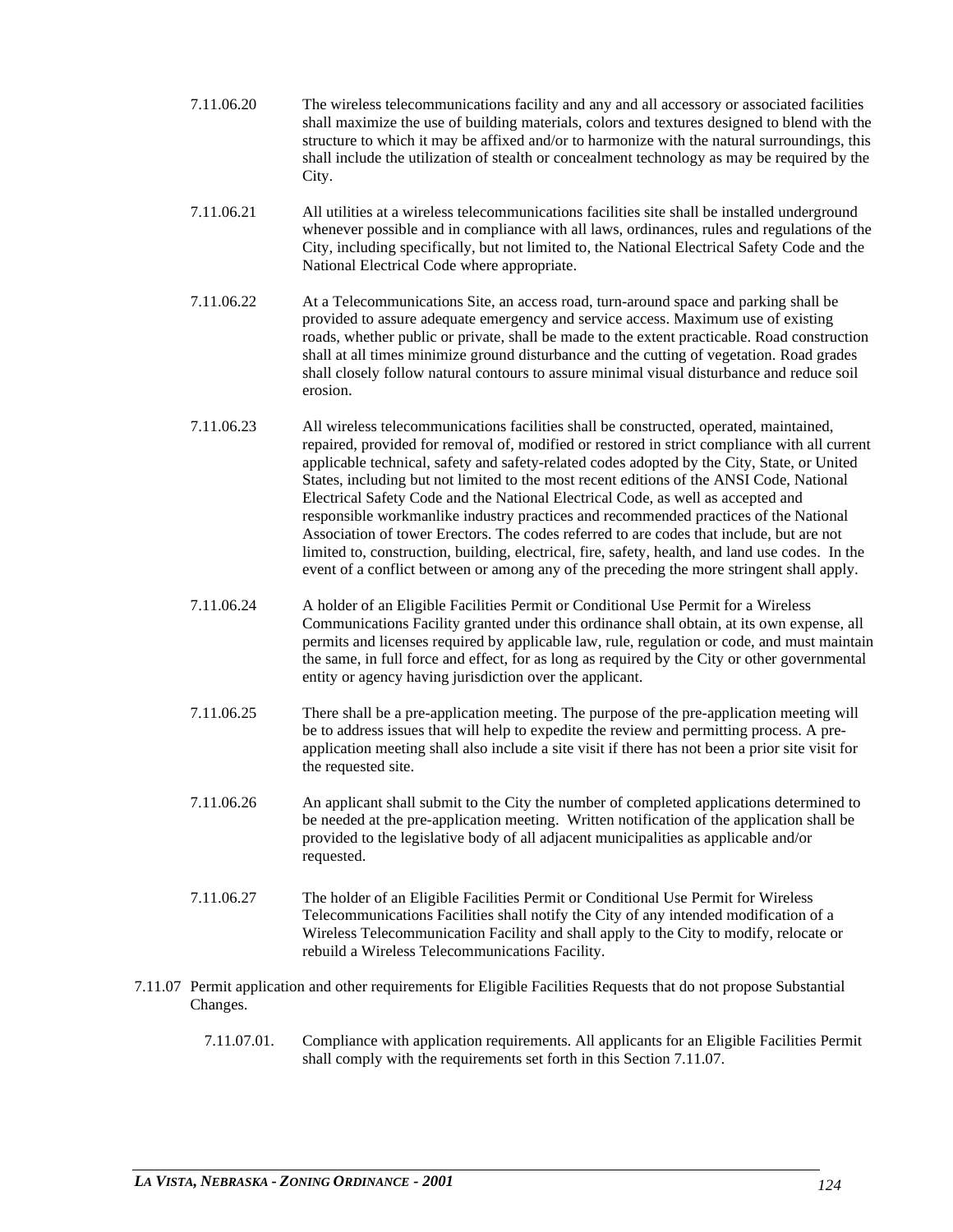- 7.11.07.02. Eligible Facilities Permit required. No Wireless Telecommunications Facilities that requires an Eligible Facilities Permit shall be installed, constructed or modified until the Eligible Facilities Permit has been approved by the Community Development Director, and all applicable building permits have been obtained in accordance with Section 9.04.
- 7.11.07.03. Representations by applicant. Any and all representations made by the applicant to the City or its consultants or experts during the application process, whether written or verbal, shall be deemed a part of the application and may be relied upon in good faith by the City.
- 7.11.07.04. Application requirements for Eligible Facilities Permits. An Eligible Facilities Permit application shall include the following information:
	- 1. Name and address, and phone number of the applicant to include the legal name of the applicant.
	- 2. The name, address, and phone number of the property owner. If the site is a tower and the tower owner is not the applicant, provide name and address of the tower owner.
	- 3. The address and legal description of the property.
	- 4. A signed statement demonstrating that the modification qualifies as an Eligible Facilities request that does not propose a Substantial Change.
	- 5. A lease or other satisfactory documentation demonstrating that applicant has the legally binding right to proceed as proposed on the site. If the applicant owns the site, a statement is not required.
	- 6. A lease or other satisfactory documentation demonstrating that construction of the proposed Wireless Telecommunications Facility shall be legally permissible upon the City's approval of the corresponding eligible facilities permit and upon the issuance of all applicable building permits to be obtained in accordance with Section 9.04. Such statement shall include, but not limited to, confirmation of the fact that the applicant is authorized to do business in the State.
	- 7. Satisfactory documentation demonstrating that the application complies with federal guidelines regarding interference and ANSI standards as adopted by the FCC including but not limited to NIER standards.
	- 8. Satisfactory documentation demonstrating that the proposed installation or work will not cause physical or RF interference with telecommunications or other facilities or devices.
	- 9. A site plan that complies with Section 5.15.05.02, which also includes:
		- a) The location, size and height of all existing and proposed structures on the property which is the subject of the application; and
		- b) The type, locations and dimensions of all proposed and existing landscaping, screening, and fencing.
	- 10. A description of the proposed antenna(s), and all related fixtures, structures, appurtenances, and apparatus, including height above pre-existing grade, materials, color, and lighting. This shall include:
		- a) The azimuth, size and center-line height location of all proposed and existing antenna(s) on the supporting structure; and
		- b) The number, type and model of the antenna(s) and equipment proposed with a copy of the specification sheet; and
		- c) The make, model, type and manufacturer of the tower; and
		- d) The frequency, modulation, and class of service of radio or other transmitting equipment; and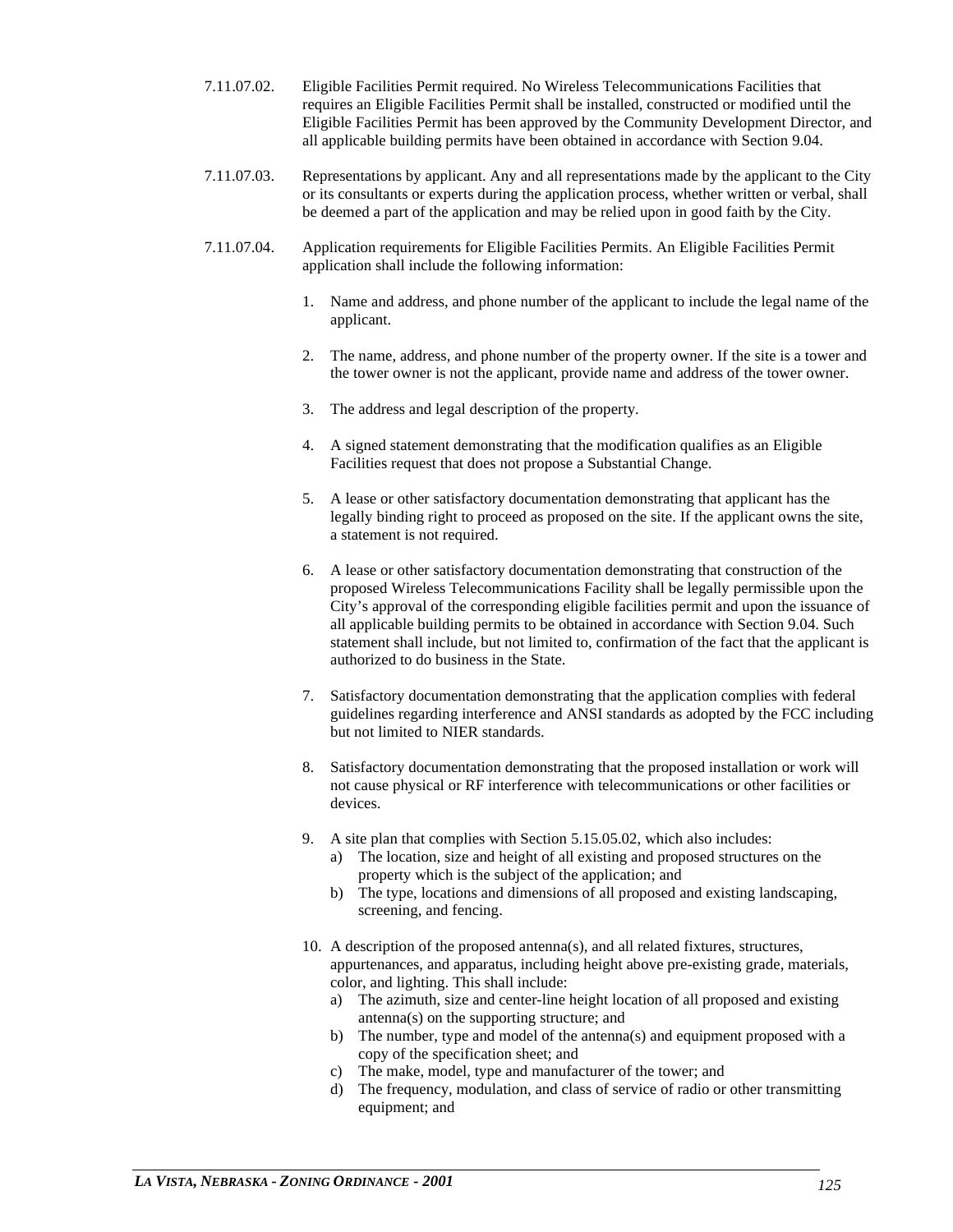- e) The actual intended transmission power stated as the maximum effective radiated power (ERP) in watts.
- 11. A structural analysis report that includes calculations that the Wireless Telecommunication Facility tower and foundation and attachments, rooftop support structure, water tank structure, and any other supporting structure as proposed to be utilized are designed and will be constructed to meet all City, State and Federal structural requirements for loads, including wind and ice loads. Such structural analysis shall bear the signature and seal of a registered professional structural engineer licensed in the State.
- 7.11.07.05. Utility installation. All utilities at a Wireless Telecommunications Facilities site shall be installed underground whenever possible and in compliance with all laws, ordinances, rules and regulations of the City, including specifically, but not limited to, the National Electrical Code where appropriate.
- 7.11.07.06. Compliance with technical, safety, and safety-related codes. All Wireless Telecommunications Facilities shall be constructed, operated, maintained, repaired, provided for removal of, modified, or restored in strict compliance with all current applicable technical, safety, and safety-related codes adopted by the City, State, or United States, including but not limited to the most recent editions of the ANSI Code and the National Electrical Code, as well as accepted and responsible workmanlike industry practices and recommended practices of the National Association of Tower Erectors. The codes include, but are not limited to, construction, building, electrical, fire, safety, health, and land use codes. In the event of a conflict between or among any of the preceding codes, the more stringent shall apply.
- 7.11.07.07. Responsibility for permits and licenses. A holder of an Eligible Facilities Permit granted under this Article shall obtain, at its own expense, all permits and licenses required by applicable laws, rules, or regulations, and must maintain the same, in full force and effect, for as long as required by the City or other governmental entity or agency having jurisdiction over the applicant.
- 7.11.08 Location of Wireless Telecommunications Facilities
	- 7.11.08.01 Applicants for wireless telecommunications facilities shall locate, site and erect said wireless telecommunications facilities in accordance with the following priorities, one (1) being the highest priority and six (6) being the lowest priority.
		- 1. On existing towers or other structures on city owned properties, including the right-of-way.
		- 2. On existing towers or other structures on other property in the City.
		- 3. A new tower on City-owned properties.
		- 4. A new tower on properties in areas zoned for Heavy Industrial use.
		- 5. A new tower on properties in areas zoned for Light Industrial use.
		- 6. A new tower on properties in areas zoned for Transitional Agricultural use.
	- 7.11.08.02 If the proposed site is not proposed for the highest priority listed above, then a detailed explanation must be provided as to why a site of a higher priority was not selected. The person seeking such an exception must satisfactorily demonstrate the reason or reasons why such a permit should be granted for the proposed site, and the hardship that would be incurred by the applicant if the permit were not granted for the proposed site.
	- 7.11.08.03 An applicant may not by-pass sites of higher priority by stating the site proposed is the only site leased or selected. An application shall address co-location as an option. If such option is not proposed, the applicant must explain to the reasonable satisfaction of the City why co-location is commercially or otherwise impracticable. Agreements between providers limiting or prohibiting co-location shall not be a valid basis for any claim of commercial impracticability or hardship.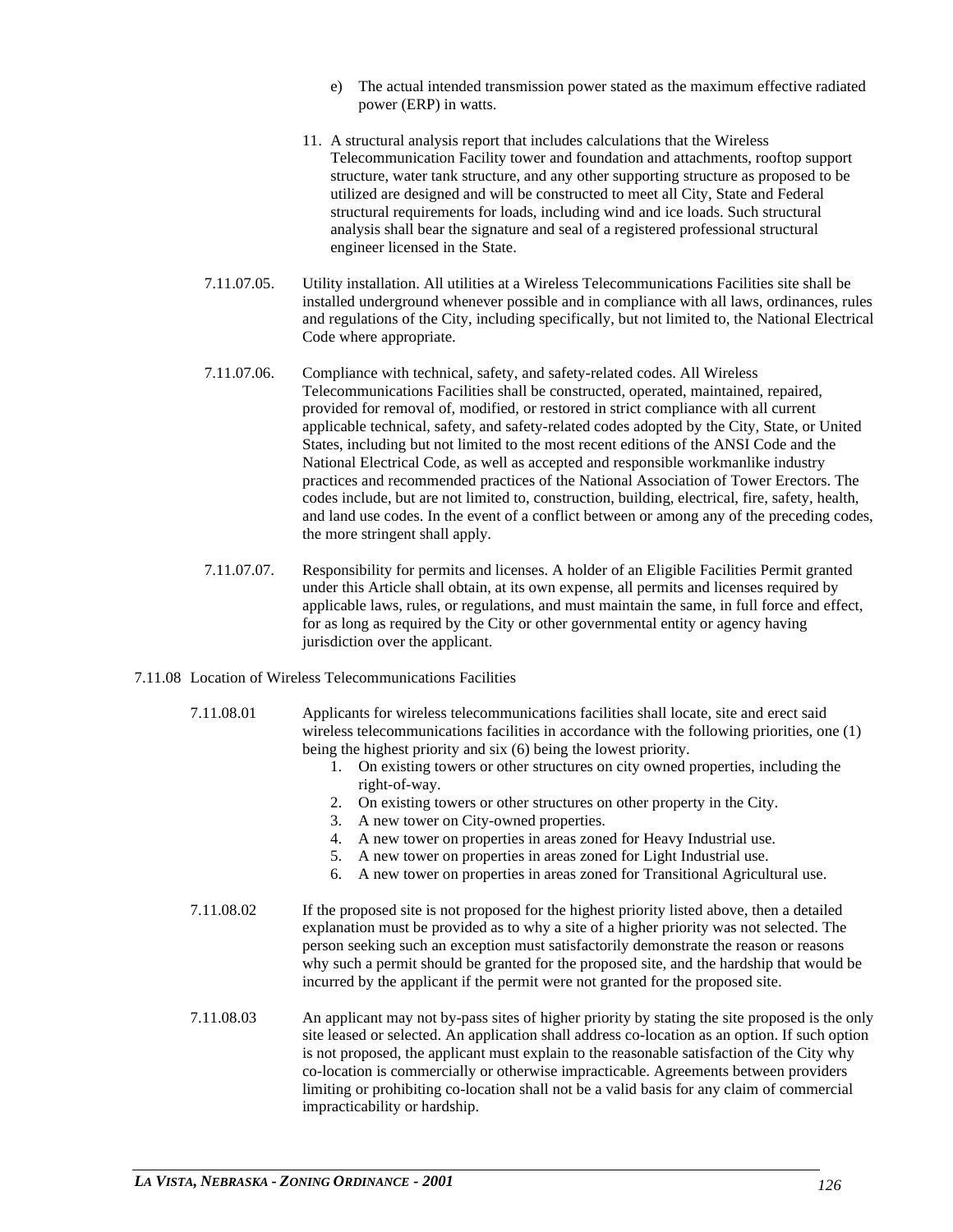- 7.11.08.04 Notwithstanding the above, the City may approve any site located within an area in the above list of priorities, provided that the City finds that the proposed site is in the best interest of the health, safety and welfare of the City and its inhabitants and will not have a deleterious effect on the nature and character of the community and neighborhood.
- 7.11.08.05 The Applicant shall submit a written report demonstrating the applicant's review of the above locations in order of priority, demonstrating the technological reason for the site selection. If appropriate, based on selecting a site of lower priority, a detailed written explanation as to why sites of a higher priority were not selected shall be included with the application.
- 7.11.08.06 Notwithstanding that a potential site may be situated in an area of highest priority or highest available priority, the City may disapprove an application for any of the following reasons.
	- 1. Conflict with safety and safety-related codes and requirements;
	- 2. Conflict with the nature or character of a neighborhood or district;
	- 3. The use or construction of wireless telecommunications facilities which is contrary to an already stated purpose of a specific zoning or land use designation;
	- 4. The placement and location of wireless telecommunications facilities which would create an unacceptable risk, or the reasonable probability of such, to residents, the public, employees and agents of the City, or employees of the service provider or other service providers;
	- 5. Conflicts with the provisions of this ordinance.
- 7.11.09 Shared Use of Wireless Telecommunications Facilities and Other Structures
	- 7.11.09.01 The City, as opposed to the construction of a new tower, shall prefer locating on existing towers or others structures without increasing the height. The applicant shall submit a comprehensive report inventorying existing towers and other suitable structures within two (2) miles of the location of any proposed new tower, unless the applicant can show that some other distance is more reasonable and demonstrate conclusively why an existing tower or other suitable structure cannot be used.
	- 7.11.09.02 An Applicant intending to locate on an existing tower or other suitable structure shall be required to document the intent of the existing owner to permit its use by the applicant.
	- 7.11.09.03 Such shared use shall consist only of the minimum antenna array technologically required to provide service primarily and essentially within the City, to the extent practicable, unless good cause is shown.

# 7.11.10 Height of Telecommunications Tower(s)

- 7.11.10.01 The Applicant shall submit documentation justifying the total height of any tower, facility and/or antenna requested and the basis therefore. Documentation in the form of propagation studies must include all backup data used to perform at requested height and a minimum of ten (10') feet lower height to allow verification of this height need. Such documentation will be analyzed in the context of the justification of the height needed to provide service primarily and essentially within the City, to the extent practicable, unless good cause is shown.
- 7.11.10.02 No tower constructed after the effective date of this section, including allowing for all attachments, shall exceed that height which shall permit operation without required artificial lighting of any kind in accordance with City, State, and/or any Federal statute, law, local law, city ordinance, code, rule or regulation. The height limitations in this section shall supersede the height limitations set forth in Section 4.15.
- 7.11.11 Visibility of Wireless Telecommunications Facilities.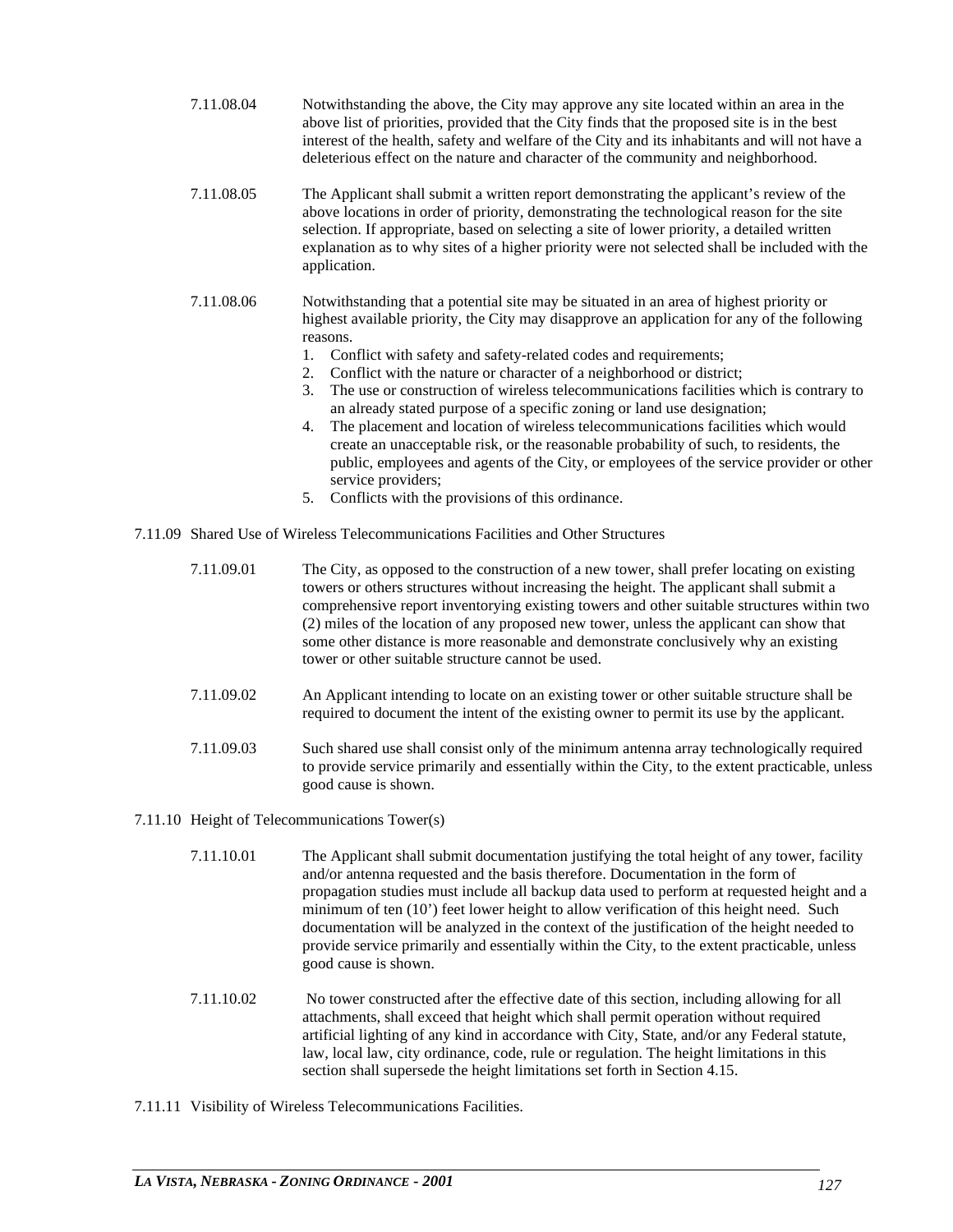- 7.11.11.01 Wireless telecommunications facilities shall not be artificially lighted or marked, except as required by law. 7.11.11.02 Towers shall be galvanized and/or painted with a rust-preventive paint of an appropriate color to harmonize with the surroundings and shall be maintained in accordance with the
- 7.11.11.03 If lighting is required, applicant shall provide a plan for sufficient lighting of as unobtrusive and inoffensive an effect as is permissible under State and Federal regulations.
- 7.11.12 Security of Wireless Telecommunications Facilities.

requirements of this ordinance.

7.11.12.01 All wireless telecommunications facilities and antennas shall be located, fenced or otherwise secured in a manner that prevents unauthorized access. Specifically:

- 1. All antennas, towers and other supporting structures, including guy anchor points and wires, shall be made inaccessible to individuals and constructed or shielded in such a manner that they cannot be climbed or collided with; and
- 2. Transmitters and telecommunications control points shall be installed in such a manner that they are readily accessible only to persons authorized to operate or service them.

# 7.11.13 Signage

7.11.13.01 Wireless telecommunications facilities shall contain a sign no larger than four (4) square feet in order to provide adequate notification to persons in the immediate area of the presence of RF radiation or to control exposure to RF radiation within a given area. A sign of the same size is also to be installed to contain the name(s) of the owner(s) and operator(s) of the antenna(s) as well as emergency phone number(s). The sign shall be on the equipment shelter or cabinet of the applicant and be visible from the access point of the site and must identify the equipment owner of the shelter or cabinet. On tower sites, an FCC registration site as applicable is also to be present. The signs shall not be lighted, unless applicable law, rule or regulation requires lighting. No other signage, including advertising, shall be permitted.

# 7.11.14 Lot Size and Setbacks

- 7.11.14.01 All proposed towers and any other proposed wireless telecommunications facility structures shall be set back from abutting parcels, recorded rights-of-way and road and street lines by the greater of the following distances: A distance equal to the height of the proposed tower or wireless telecommunications Facility structure plus ten percent (10%) of the height of the tower or structure, or the existing setback requirement of the underlying zoning district, whichever is greater. Any accessory structure shall be located so as to comply with the applicable minimum setback requirements for the property on which it is situated.
- 7.11.15 Retention of Expert Assistance and Reimbursement by Applicant
	- 7.11.15.01 The City may hire any consultant and/or expert necessary to assist the City in reviewing and evaluating the application, including the construction and modification of the site, once permitted, and any site inspections.

# 7.11.16 Application Fee

At the time that a person submits an application for a Conditional Use Permit for a new tower, such person shall pay a non-refundable fee as established in the Master Fee Schedule.

# 7.11.17 Performance Security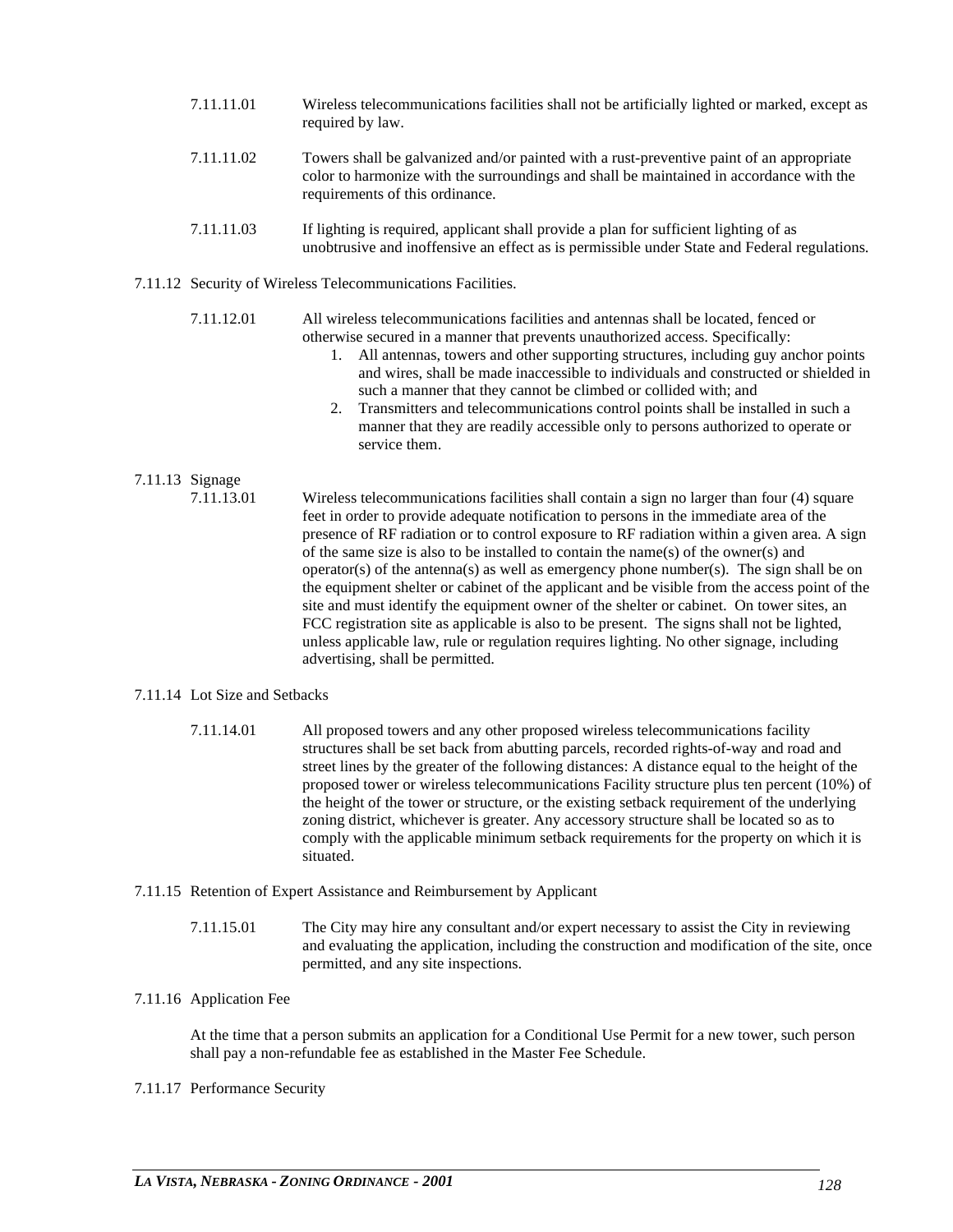The applicant and the owner of record of any proposed wireless telecommunications facilities property site shall, at its cost and expense, be jointly required to execute and file with the City a bond, or other form of security acceptable to the City as to type of security and the form and manner of execution, in an amount of at least \$75,000.00 for a tower facility and \$25,000 for a co-location on an existing tower or other structure and with such sureties as are deemed sufficient by the City to assure the faithful performance of the terms and conditions of this ordinance and conditions of any Eligible Facilities Permit or Conditional Use Permit issued pursuant to this ordinance. The full amount of the bond or security shall remain in full force and effect throughout the term of the Conditional Use Permit and/or until any necessary site restoration is completed to restore the site to a condition comparable to that, which existed prior to the issuance of the original Eligible Facilities Permit or Conditional Use Permit.

7.11.18 Reservation of Authority to Inspect Wireless Telecommunications Facilities

In order to verify that the holder of a Conditional Use Permit for wireless telecommunications facilities and any and all lessees, renters, and/or licensees of wireless telecommunications facilities, place and construct such facilities, including towers and antennas, in accordance with all applicable technical, safety, fire, building, and zoning codes, laws, ordinances and regulations and other applicable requirements, the City may inspect all facets of said permit holder's, renter's, lessee's or licensee's placement, construction, modification and maintenance of such facilities, including, but not limited to, towers, antennas and buildings or other structures constructed or located on the permitted site.

# 7.11.19 Liability Insurance

| A holder of an Eligible Facilities Permit or Conditional Use Permit for wireless<br>telecommunications facilities shall secure and at all times maintain public liability<br>insurance for personal injuries, death and property damage, and umbrella insurance<br>coverage, for the duration of the Eligible Facilities Permit or Conditional Use Permit in<br>amounts as set forth below<br>1. Commercial General Liability covering personal injuries, death and property damage:<br>\$1,000,000 per occurrence/\$2,000,000 aggregate;<br>Automobile Coverage: \$1,000,000 per each accident;<br>2.<br>3. Workers Compensation and Disability: Statutory amounts |
|---------------------------------------------------------------------------------------------------------------------------------------------------------------------------------------------------------------------------------------------------------------------------------------------------------------------------------------------------------------------------------------------------------------------------------------------------------------------------------------------------------------------------------------------------------------------------------------------------------------------------------------------------------------------|
| For a wireless telecommunications facility on City property, the Commercial General<br>Liability insurance policy shall specifically include the City and its officers, Councils,<br>employees, committee members, attorneys, agents and consultants as additional insureds.                                                                                                                                                                                                                                                                                                                                                                                        |
| The insurance policies shall be issued by an agent or representative of an insurance<br>company licensed to do business in the State and with a Best's rating of at least A.                                                                                                                                                                                                                                                                                                                                                                                                                                                                                        |
| The insurance policies shall contain an endorsement obligating the insurance company to<br>furnish the City with at least ten $(10)$ days prior written notice in advance of the<br>cancellation of the insurance for non-payment or 60 days for all other reasons.                                                                                                                                                                                                                                                                                                                                                                                                 |
| Renewal or replacement policies or certificates shall be delivered to the City at least fifteen<br>(15) days before the expiration of the insurance that such policies are to renew or replace.                                                                                                                                                                                                                                                                                                                                                                                                                                                                     |
| Before construction of a permitted wireless telecommunications facilities is initiated, but in<br>no case later than fifteen (15) days after the granting of the Eligible Facilities Permit or<br>Conditional Use Permit, the holder of the Eligible Facilities Permit or Conditional Use<br>Permit shall deliver to the City a copy of each of the policies or certificates representing the<br>insurance in the required amounts.                                                                                                                                                                                                                                 |
|                                                                                                                                                                                                                                                                                                                                                                                                                                                                                                                                                                                                                                                                     |

# 7.11.20 Indemnification

7.11.20.01 Any application for wireless telecommunication facilities that is proposed for City property, pursuant to this ordinance, shall contain a provision with respect to indemnification. Such provision shall require the applicant, to the extent permitted by the law, to at all times defend, indemnify, protect, save, hold harmless, and exempt the City,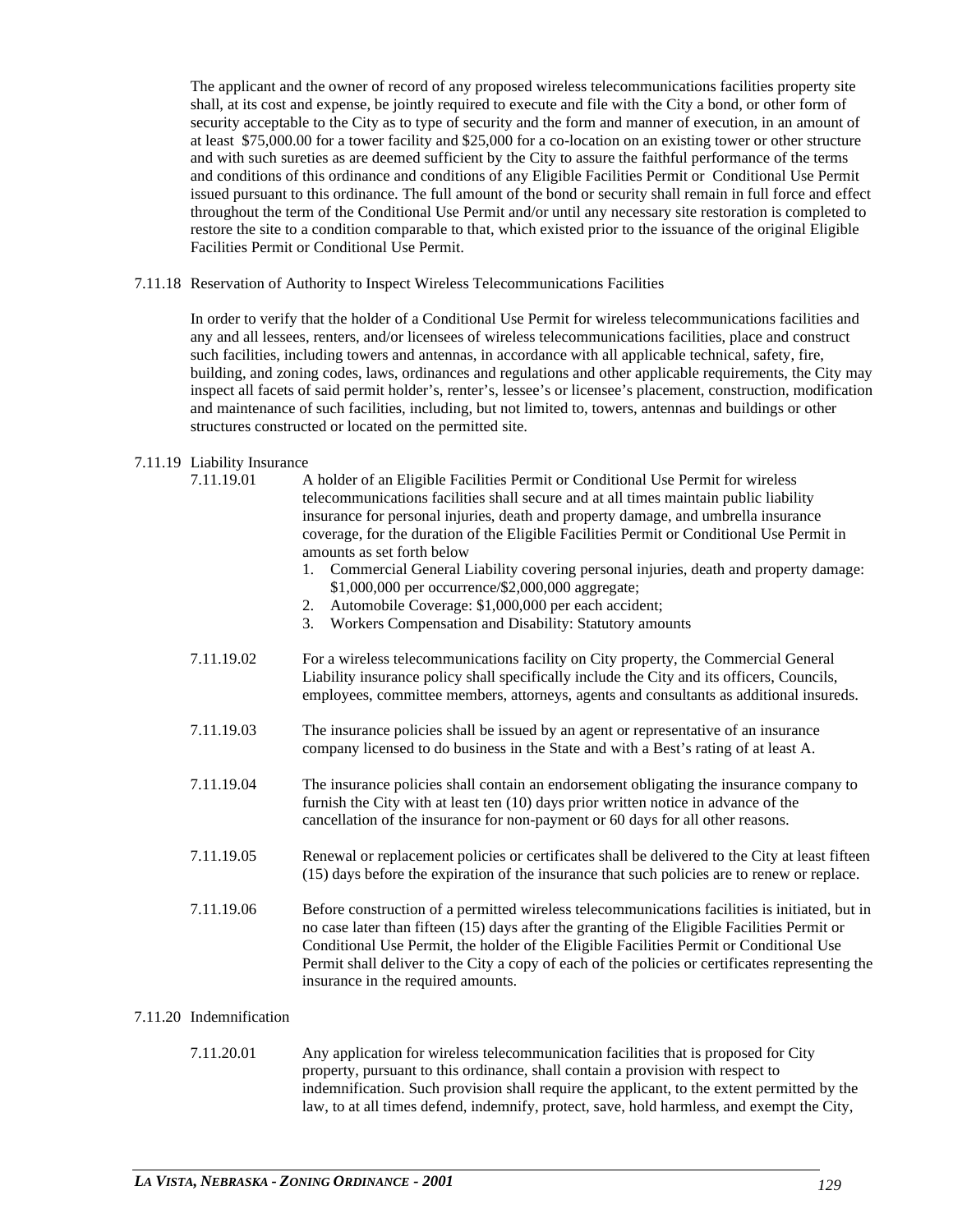and its officers, Councils, employees, committee members, attorneys, agents, and consultants from any and all penalties, damages, costs, or charges arising out of any and all claims, suits, demands, causes of action, or award of damages, whether compensatory or punitive, or expenses arising therefrom, either at law or in equity, which might arise out of, or are caused by, the placement, construction, erection, modification, location, products performance, use, operation, maintenance, repair, installation, replacement, removal, or restoration of said Facility, excepting, however, any portion of such claims, suits, demands, causes of action or award of damages as may be attributable to the negligent or intentional acts or omissions of the City, or its servants or agents. With respect to the penalties, damages or charges referenced herein, reasonable attorneys' fees, consultants' fees, and expert witness fees are included in those costs that are recoverable by the City.

- 7.11.20.02 Notwithstanding the requirements noted in Section 7.11.20.01, an indemnification provision will not be required in those instances where the City itself applies for and secures an Eligible Facilities Permit or Conditional Use Permit for wireless telecommunications facilities.
- 7.11.21 Default and/or Revocation.

If a Wireless Telecommunications Facility is repaired, rebuilt, placed, moved, re-located, modified or maintained in a way that is inconsistent or not in compliance with the provisions of this ordinance or of the Eligible Facilities Permit or Conditional Use Permit, then the City shall notify the holder of the Eligible Facilities Permit or Conditional Use Permit in writing of such violation. A permit holder in violation may be considered in default and subject to fines as in Section 25 and if a violation is not corrected to the satisfaction of the City in a reasonable period of time the Eligible Facilities Permit or Conditional Use Permit is subject to revocation.

7.11.22 Removal of Wireless Telecommunications Facilities.

7.11.22.01 Under the following circumstances, the City may determine that the health, safety, and welfare interests of the City warrant and require the removal of wireless telecommunications facilities.

- 1. Wireless Telecommunications Facilities or Small Wireless Facilities with a permit have been abandoned (i.e. not used as wireless telecommunications facilities) for a period exceeding ninety consecutive (90) days or a total of one hundred-eighty (180) days in any three hundred-sixty five (365) day period, except for periods caused by force majeure or Acts of God, in which case, repair or removal shall commence within 90 days;
- 2. Permitted Wireless Telecommunications Facilities or Small Wireless Facilities fall into such a state of disrepair that it creates a health or safety hazard;
- 3. Wireless Telecommunications Facilities or Small Wireless Facilities have been located, constructed, or modified without first obtaining, or in a manner not authorized by, the required Eligible Facilities Permit, Conditional Use Permit, or any other necessary authorization;
- 4. The Eligible Facilities Permit or Conditional Use Permit may be revoked by City Council as authorized within the conditions set forth within the approved Eligible Facilities Permit or Conditional Use Permit.
- 7.11.22.02 If the City makes such a determination as noted in Section 7.11.22.01, then the City shall notify the holder of the Eligible Facilities Permit or Conditional Use Permit for the facilities within forty-eight (48) hours that said facilities are to be removed, the City may approve an interim temporary use agreement/permit, such as to enable the sale of the wireless facilities.
- 7.11.22.03 The holder of the Eligible Facilities Permit or Conditional Use Permit, or its successors or assigns, shall dismantle and remove such wireless telecommunications facilities or wireless facilities, and all associated structures and facilities, from the site and restore the site to as close to its original condition as is possible, such restoration being limited only by physical or Commercial Impracticability, within ninety (90) days of receipt of written notice from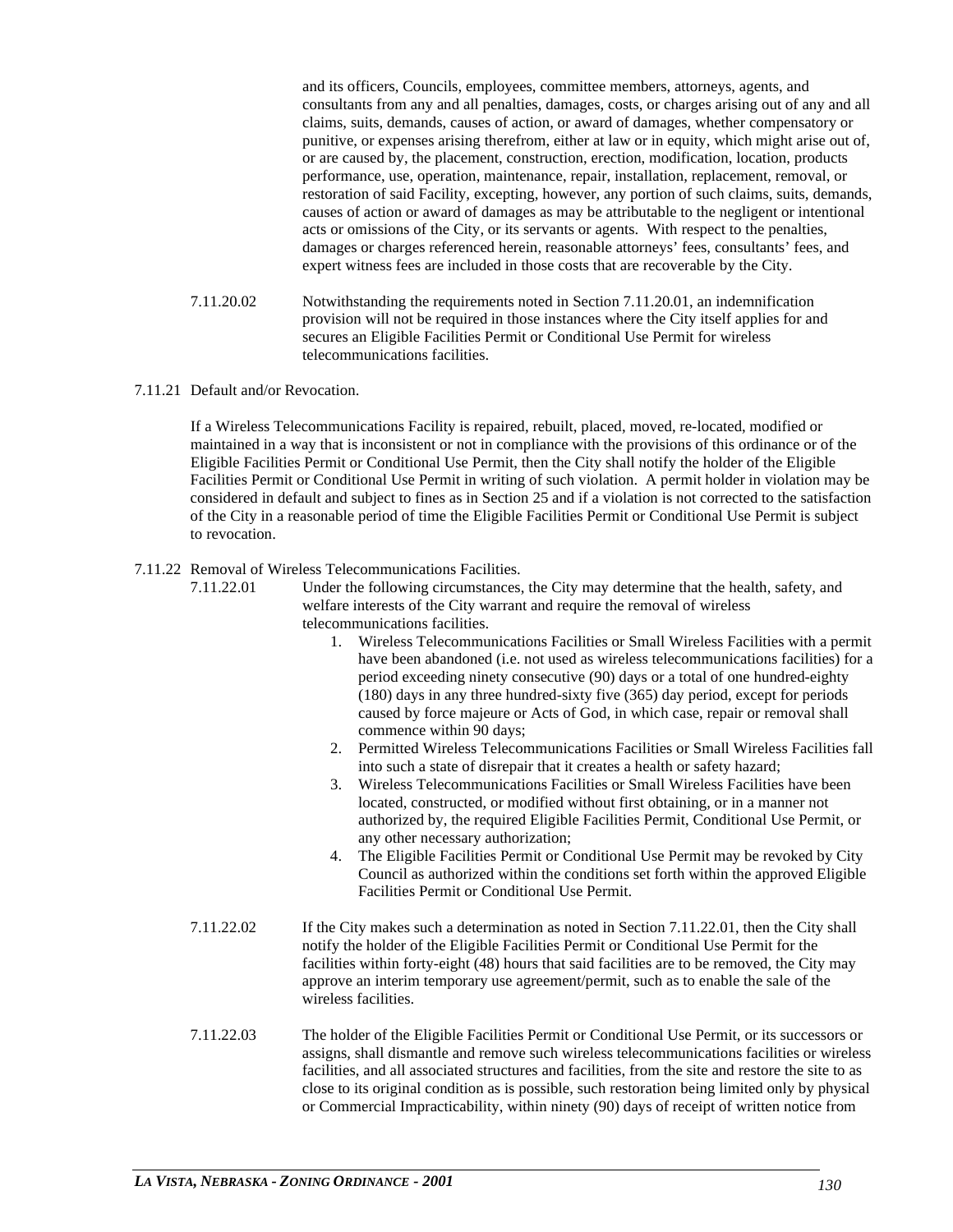the City. However, if the owner of the property upon which the facilities are located wishes to retain any access roadway to the facilities, the owner may do so with the approval of the City.

- 7.11.22.04 If wireless telecommunications facilities or wireless facilities are not removed or substantial progress has not been made to remove the facilities within ninety (90) days after the permit holder has received notice, then the City may order officials or representatives of the City to remove the wireless telecommunications facilities or wireless facilities at the sole expense of the owner or Eligible Facilities Permit or Conditional Use Permit holder.
- 7.11.22.05 If, the City removes, or causes to be removed, wireless telecommunications facilities or wireless facilities, and the owner of the facilities does not claim and remove it from the site to a lawful location within ten (10) days, then the City may take steps to declare the wireless telecommunications facilities or wireless facilities abandoned, and sell them and their components.
- 7.11.22.06 Notwithstanding anything in this Section to the contrary, the City may approve a temporary use permit/agreement for the wireless telecommunications facilities or wireless facilities, for no more ninety (90) days, during which time a suitable plan for removal, conversion, or re-location of the affected facilities shall be developed by the holder of the Eligible Facilities Permit or Conditional Use Permit, subject to the approval of the City, and an agreement to such plan shall be executed by the holder of the Eligible Facilities Permit or Conditional Use Permit and the City. If such a plan is not developed, approved and executed within the ninety (90) day time period, then the City may take possession of and dispose of the affected facilities in the manner provided in this Section.

# 7.11.23 Relief

Any applicant desiring relief, waiver or exemption from any aspect or requirement of this ordinance may request such, provided that the relief or exemption is contained in the submitted application for either an Eligible Facilities Permit or Conditional Use Permit, or in the case of an existing or previously granted Eligible Facilities Permit or Conditional Use Permit a request for modification of its tower and/or facilities. Such relief may be temporary or permanent, partial or complete. However, the burden of proving the need for the requested relief, waiver or exemption is solely on the applicant to prove. The applicant shall bear all costs of the City in considering the request and the relief, waiver or exemption. No such relief or exemption shall be approved unless the applicant demonstrates by clear and convincing evidence that, if granted the relief, waiver or exemption will have no significant affect on the health, safety and welfare of the City, its residents and other service providers.

7.11.24 Periodic Regulatory Review by the City

- 7.11.24.01 The City may at any time conduct a review and examination of this entire ordinance.
- 7.11.24.02 If after such a periodic review and examination of this ordinance, the City determines that one or more provisions of this ordinance should be amended, repealed, revised, clarified, or deleted, then the City may take whatever measures are necessary in accordance with applicable law in order to accomplish the same. It is noted that where warranted, and in the best interests of the City, the City may repeal this entire ordinance at any time.
- 7.11.24.03 Notwithstanding the provisions of Sections 7.11.24.01 and 7.11.24.02, the City may at any time and in any manner (to the extent permitted by Federal, State, or local law), amend, add, repeal, and/or delete one or more provisions of this ordinance.

# 7.11.25 Adherence to State and/or Federal Rules and Regulations

7.11.25.01 To the extent that the holder of an Eligible Facilities Permit or Conditional Use Permit pursuant to this Section 7.11 has not received relief, or is otherwise exempt, from appropriate State and/or Federal agency rules or regulations, then the holder of such an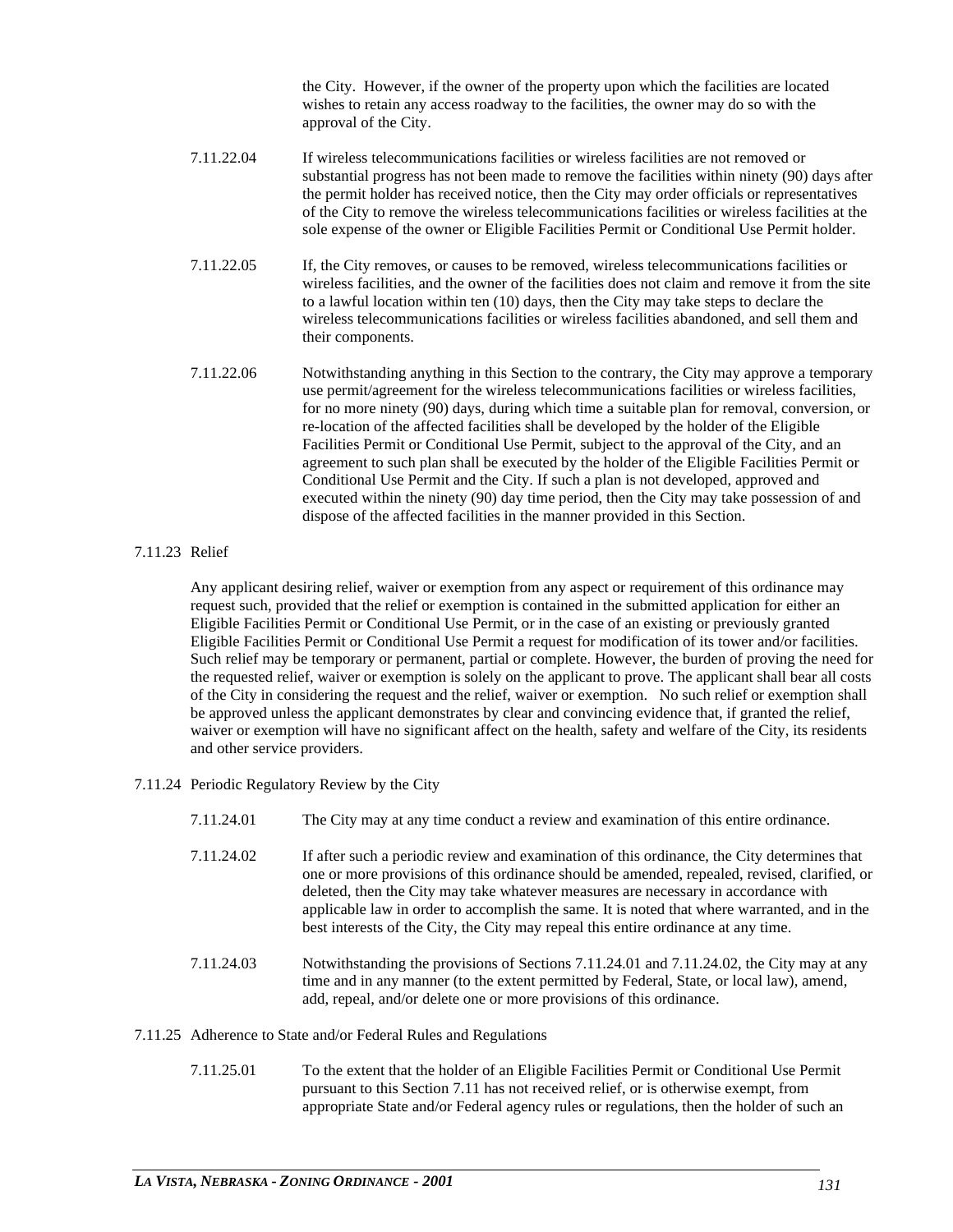Eligible Facilities Permit or Conditional Use Permit shall adhere to, and comply with, all applicable rules, regulations, standards, and provisions of any State or Federal agency, including, but not limited to, the FAA and the FCC. Specifically included in this requirement are any rules and regulations regarding height, lighting, security, electrical and RF emission standards.

7.11.25.02 To the extent that applicable rules, regulations, standards, and provisions of any State or Federal agency, including but not limited to, the FAA and the FCC, and specifically including any rules and regulations regarding height, lighting, and security are changed and/or are modified during the duration of an Eligible Facilities Permit or Conditional Use Permit pursuant to this Section 7.11, then the holder of such an Eligible Facilities Permit or Conditional Use Permit shall conform the permitted facilities to the applicable changed and/or modified rule, regulation, standard, or provision within a maximum of twenty-four (24) months of the effective date of the applicable changed and/or modified rule, regulation, standard, or provision, or sooner as may be required by the issuing entity

# **Section 7.12 Fences**

No fence shall be constructed within the zoning jurisdiction of the City of La Vista unless a permit therefore is approved and issued by the Chief Building Official and is constructed in conformance with the following requirements:

- 7.12.01 The height limitation for fences shall be six feet (6') above ground level except as provided herein.
	- 7.12.01.01 A fence constructed within a front yard of a residential lot and vegetation used as a barrier, screen, or fence along and parallel to the front line of a residential lot, shall not exceed forty-two (42) inches in height. 7.12.01.02 A fence constructed within the portion of a side yard of a residential lot that lies in front of a line extending perpendicularly from the side lot line to the front corner of the structure
		- that is closest to such side lot line, shall not exceed four feet (4') in height, except that if the lot is located on a corner, as defined in Article 2 of this Ordinance, a fence constructed within a side yard along the side lot line which is adjacent to a street shall not exceed six feet (6') in height.
	- 7.12.01.03 *The height limitation for fences in an Industrial District shall be eight feet (8') above ground level.* Where it is demonstrated that for security purposes the perimeter fencing around a plant or building located in an area zoned as an Industrial District must be higher than *eight* feet (8') in height may be approved through a Conditional Use Permit *(Ordinance No. 1124, 07-20-10)*
	- 7.12.01.04 Fences constructed along and parallel to lot lines separating a residential lot from property located in a Commercial or Industrial District shall not exceed eight feet (8') in height. 7.12.01.05 Fences constructed along and parallel to rear and side lot lines adjoining arterial streets, as designated by the Nebraska Department of Roads, shall not exceed eight feet (8') in height.
- 7.12.02 Fences located within a front or side yard of a residential lot must qualify within the definition of an open fence, except that solid fences may be constructed along a side lot line parallel and adjacent to the lot line that is adjacent to a Commercial District or an Industrial District. A solid fence may be constructed in a side yard parallel and adjacent to the lot line that is adjacent to a street.
- 7.12.03 No fence or vegetation shall be situated or constructed in such a way as to obstruct the vehicular traffic or otherwise create a traffic safety hazard.
- 7.12.04 The use of barbed wire in the construction of any fence is prohibited except:
	- 7.12.04.01 Perimeter security fencing of buildings constructed in an Industrial District. The plans and specifications for any such fencing must be approved by the City before commencement of construction.
	- 7.12.04.02 Farm fencing constructed for agricultural purposes on parcels of land twenty (20) acres or more in the Transitional Agricultural District.
- 7.12.05 All supporting posts for fence construction shall be set in concrete except for agricultural fencing.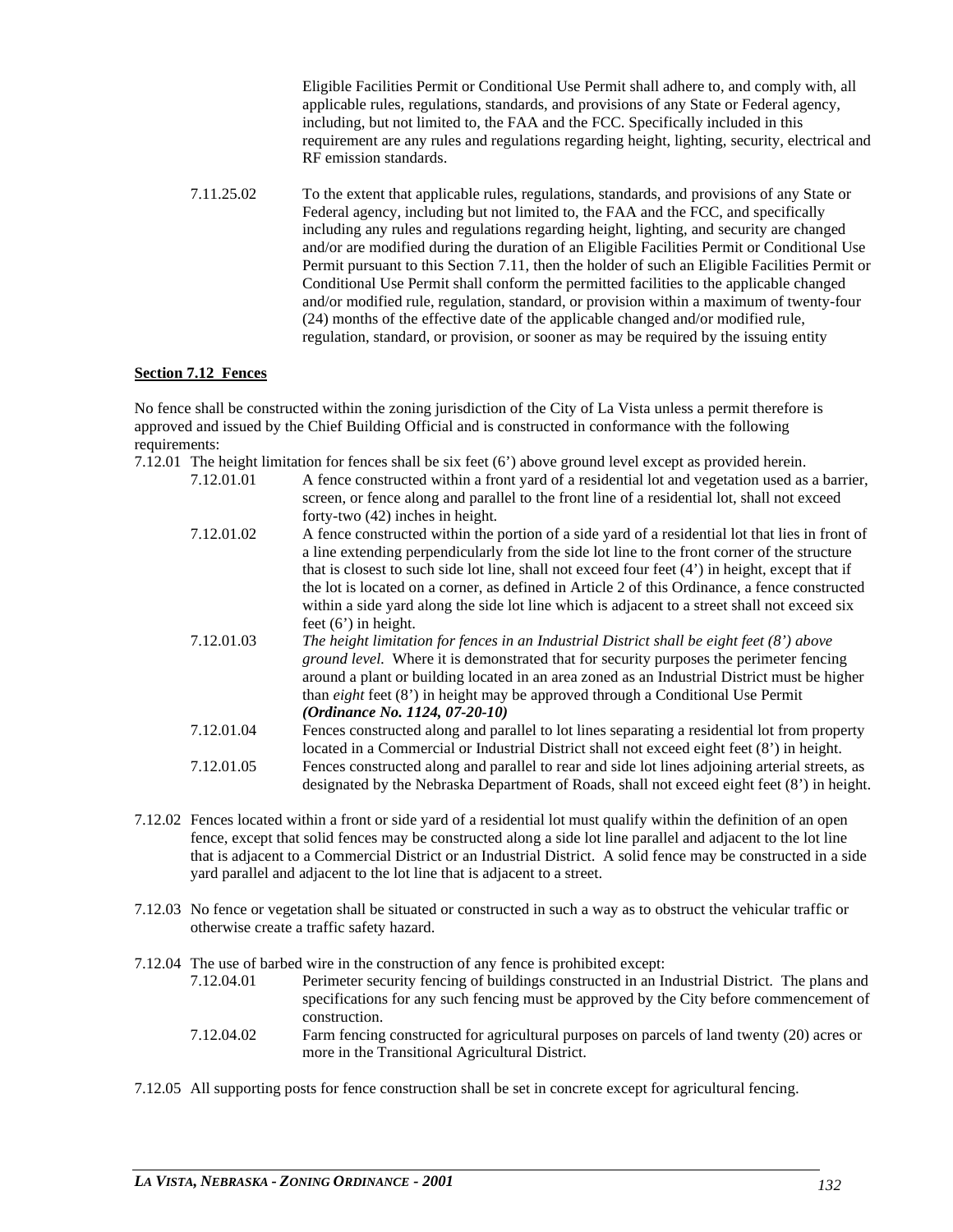- 7.12.06 All fences shall be maintained in good repair.
- 7.12.07 All fences shall be located inside the boundaries of the property upon which constructed except where two (2) adjacent property owners pursuant to written agreement filed with the City agree to build one (1) fence on the common lot line of adjacent side yards or back yards.
- 7.12.08 Electric Fences. No electric fence shall be constructed or maintained within the City of La Vista or within its extraterritorial zoning jurisdiction except in TA-Transitional Agriculture District as hereinafter provided. An owner or lessee of such property may, upon application to the City and approval by the Chief Building Official, maintain electrified fencing provided same shall not be energized to the extent that it is capable of causing bodily harm to persons, be they children or adults, or to animals. Before the Chief Building Official shall approve any electrified fencing, he shall determine that non-electrified fencing will not adequately protect the owner's property and the owner's application for approval of electrified fencing shall set forth in detail the reasons why non-electrified fencing will not adequately protect his property.
- 7.12.09 Facing. The finished surface of all fences shall face toward adjoining property or street frontage. However, in the case of two (2) or more property owners wishing to share a common fence line between their properties, said property owners shall jointly determine upon which side of the common fence line the finished face of the fence shall be placed. Such determination shall be consistent for the entire length of the common fence line.
- 7.12.10 *Perimeter Fencing. All fencing along an arterial or other perimeter road or street in a subdivision shall be consistent in style, type, material, height and color. Such fence shall be approved by the City based upon existing subdivision and adjacent subdivisions. If not prescribed within the subdivision agreement to be installed all at once, each fence shall require a fence permit and be consistent with the first fence on the perimeter, or in the case of an established subdivision, replacement fences shall be consistent with the dominant fence style, type, material, height, and color. Such requirements shall also pertain to street side yard fencing of lots on the corner of the subdivision entrance(s). (Ordinance No. 1007, 9-19-06)*
- 7.12.11 Any existing fence constructed pursuant to a permit issued and approved by the City of La Vista which was in conformity with the prior to the provisions of this Ordinance may remain without change in accordance with this section notwithstanding same may be in conflict with one (1) or more provisions of this section as amended; provided, however, and replacement or change of said existing fence or addition of a new fence, must hereby meet the requirements of this section as amended hereby.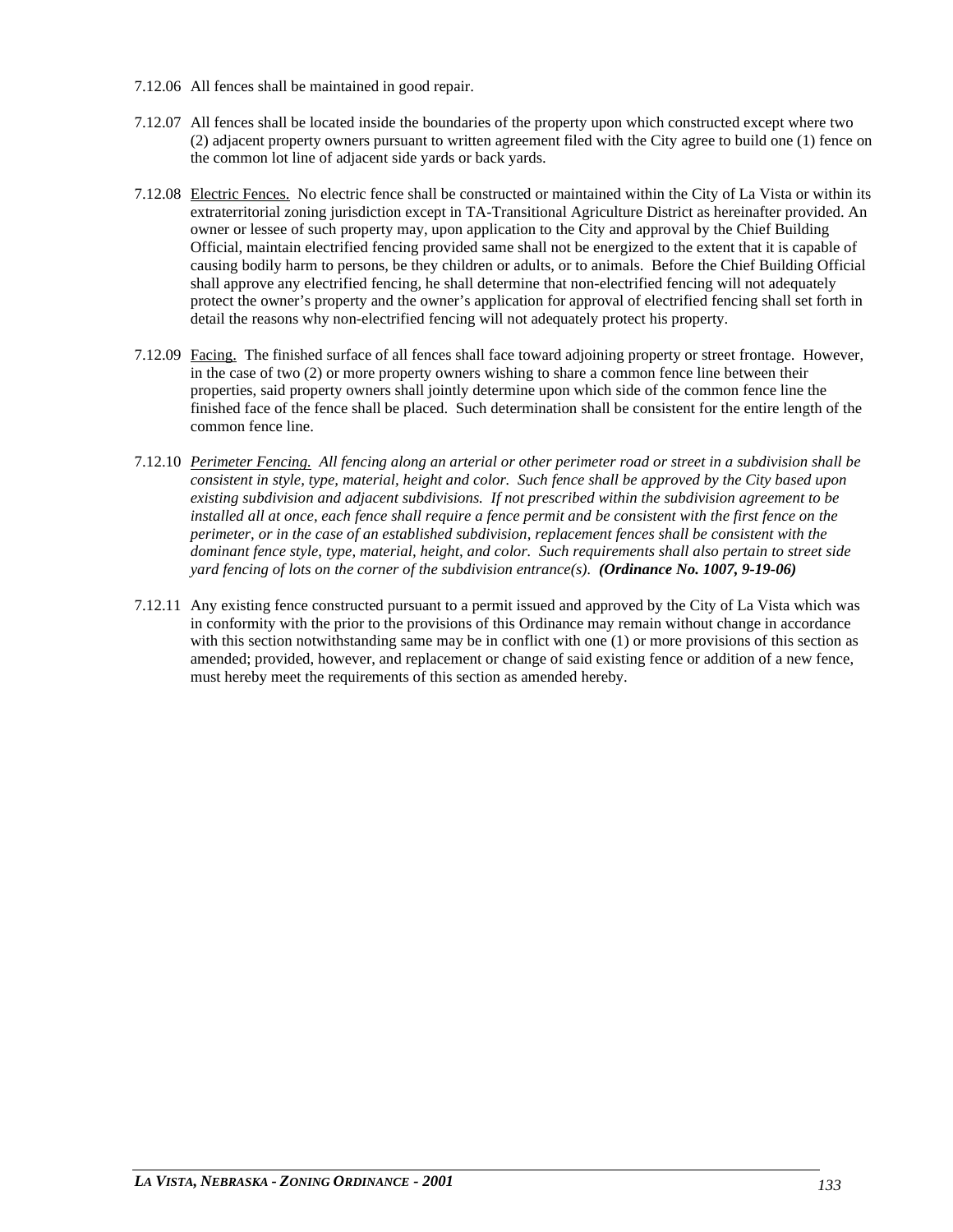#### **Section 7.13 Storage or parking of vehicles, boats, campers and trailers**

No lot, parcel or tract of land or part thereof, situated within the zoning jurisdiction of the City of La Vista shall be used for any of the following:

- 7.13.01 The storage or keeping of motor vehicles not having a property issued current motor vehicle registration and current motor vehicle license plate property displayed; provided, however, that the following shall not constitute a violation of this subparagraph.
	- 7.13.01.01 The storage of unlicensed and/or unregistered motor vehicles in a fully enclosed garage.
	- 7.13.01.02 The storage or keeping of operable off-highway farm or industrial vehicles on tracts zoned Transitional Agricultural Residence (TA) or any Industrial District and used in agricultural or industrial activity conducted on said premises.
	- 7.13.01.03 The storage of not more than one (1) passenger type motor vehicle in good operable condition and shielded from view of the general public by a manufactured and fitted vehicle cover and located on a hard surfaced driveway pursuant to a permit to so store obtained from the City Clerk which permit shall be issued for a fee as established in the Master Fee Schedule to the applicant and shall:
		- 1. Be issued for a period not to exceed six (6) months and shall be renewable upon application for like periods as long as such storage is in all respects in compliance herewith.
		- 2. Identify the vehicle by make, year of manufacture, model and manufacturer's identification number;
		- 3. State the reason the vehicle does not bear a current registration and license;
		- 4. Require owner to prove continued operability of the vehicle upon request of the Police Department; and
		- 5. Contain the property owner's and vehicle owner's consent for the City and its agents to enter upon the premises and vehicle for purpose of determining continued operability of the vehicle; and shall be revocable upon owner's failure to comply with any of the terms thereof.
- 7.13.02 The storage, keeping or abandonment of parts, including scrap metals, from motor vehicles or machinery, or parts thereof, except in enclosed buildings or garages or where otherwise authorized by the La Vista zoning regulations.
- 7.13.03 Parking, storage, or keeping, other than in a fully enclosed garage, of any non-operable motor vehicle on any lot zoned residential, provided, however, that automobiles that are non-operable solely by reasons of repair work being done thereon may be parked on residential lots within the La Vista zoning jurisdiction occupied by the owner of said automobile, under the following conditions:<br>7.13.03.01 The automobile is owned by the occupier of the
	- The automobile is owned by the occupier of the premises and registered to him/her at that address.
	- 7.13.03.02 The period of said repair work does not exceed ten (10) days in duration;<br>7.13.03.03 Said repair work is at all times conducted on a hard surface driveway: and
	- Said repair work is at all times conducted on a hard surface driveway; and
	- 7.13.03.04 No more than one (1) automobile in need of repair is situated on the premises at the same time.

Before the City removes a vehicle suspected of violation hereof by reason of it being inoperable the City shall give the owner of the premises upon which the offending vehicle is situated a seventy-two (72) hour warning notice which may be given by either tagging the motor vehicle or by sending notice by regular mail, postage prepaid, to the occupier of the premises upon which the motor vehicle is situated. Any motor vehicle not removed from the premises within such seventy-two (72) hour period shall be presumed to be inoperable and may thereafter be removed by the City. If he chooses, the owner may demonstrate operability of the vehicle by making special arrangements with the La Vista Police Department to demonstrate within said seventy-two (72) hour period. The operability of the vehicle and, if such operability is satisfactorily demonstrated, the automobile need not be removed.

7.13.04 No motor vehicle as defined by section 60-301 of Nebraska State Statues (or boat, camper or trailer in excess of 15 feet in length or 10 feet in height) shall be parked in the front, side or rear yard of any lot zoned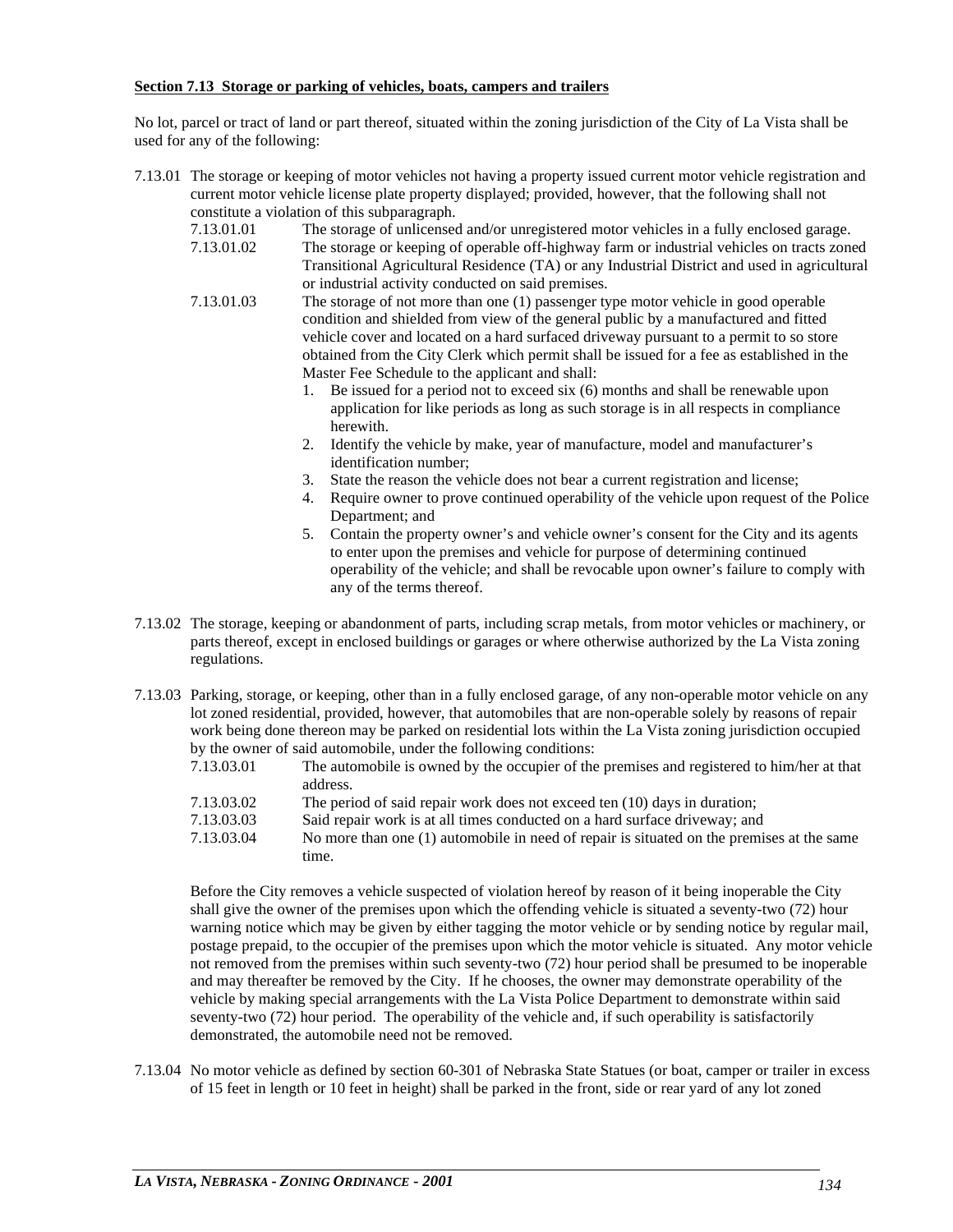residential except on paved driveways or other hard surfaced areas as designed and provided for in Article 2; provided that;

Boats, campers, trailers or any combination thereof not exceeding two (2) may be parked in the side or rear yard of lots zoned residential from October through April of each year without being parked on a hard surface. A camper or boat situated on a trailer shall be considered as one (1) vehicle.

Said boats, campers and trailers together with accessory structures shall not occupy more than thirty-five percent (35%) of the required rear yard.

Notwithstanding the foregoing, it shall be permissible to park motor vehicles in the yards of residential lots on areas which are not paved as driveways or otherwise hard surfaced for a period not to exceed seventy-two (72) hours, when on-street parking is illegal by reason of Section 5-708 of this code and as allowed by special permit to accommodate temporary guests or visitors for no more than fourteen (14) days. Any motor vehicle, boat, camper or trailer parked, stored or kept in violation of the provisions hereof may be removed by the City. All towing, storage and other costs of removal pursuant to this section shall be solely at the expense of the owner of the premises from which the vehicle, boat, camper or trailer is situated, and if the owner is different than the occupier of the premises, then both owner and occupier shall be jointly and severally liable. In addition, the City, upon certifying the same to the county treasurer, shall have a lien against the premises in the full amount of such removal costs, together with interest at the highest legal rate that the City is authorized by law to collect on special assessments.

# **Section 7.14 Keeping of Animals**

Animals may be kept within the zoning jurisdiction of the City of La Vista subject to the following restrictions:

- 7.14.01 No bees or livestock including but not limited to sheep, goats, cattle or swine shall be allowed within residential or commercial zoning districts.
- 7.14.02 No bird or fowl shall be allowed within residential or commercial zoning districts. Grandfather rights shall be granted upon application to the City so that this section will not apply to bird or fowl owned, kept or harbored prior to the original effect date of this section, subject to the following conditions:
	- 7.14.02.01 No more than two (2) fowl of any one (1) species or a total of more than five (5) fowl shall be allowed on any one (1) residence or dwelling unit. All fowl shall be confined to the premises of the residence or dwelling unit of the person owning, keeping or harboring such fowl.
	- 7.14.02.02 No fee will be charged for filing the permit application.
	- 7.14.02.03 The permit application must be filed on or before October 1, 1981.
	- 7.14.02.04 The rights granted under any such permit shall not be transferable to a replacement fowl.
- 7.14.03 Horses and other members of the horse family shall be allowed on any piece of property zoned Transitional Agricultural (TA) and containing at least one (1) acre of land. One (1) such animal is allowed on the first  $(1<sup>st</sup>)$ acre and an additional animal is allowed for each additional two (2) acres of land.
- 7.14.04 The keeping of dogs, cats, rabbits, pigeons and household pets shall be permitted accessory use in residential and commercial districts subject to the regulations for kennels as defined in Article 2 of this Ordinance and the provision found in Title 9, Chapter 95 of the La Vista Municipal Code. For the purposes of this section, a "household pet" is any animal or creature kept inside a residential dwelling not outside, and in no event shall include any of the following: any live monkey (non-human primate), raccoon, skunk, fox, poisonous or dangerous insect or reptile, leopard, panther, tiger, lion, lynx, or any other warm-blooded animal which can normally be found in the wild state. The keeping of pigeons is subject to the following conditions. 7.14.04.01 Such birds shall be banded with some form or identification.
	- 7.14.04.02 Such birds shall be confined in sanitary, secure structures subject to inspection and approval by the City of La Vista.
	- 7.14.04.03 No more than ten (10) such birds shall be allowed on any one (1) piece of property.
	- 7.14.04.04 Trained pigeons may be exercised under supervision of owner or trainer and be trained to recall on command.
	- 7.14.04.05 A permit for the keeping of such birds shall be obtained from the City of La Vista.

7.14.05 The restrictions contained in this Section 7.14 shall not apply to any pet store or veterinary services.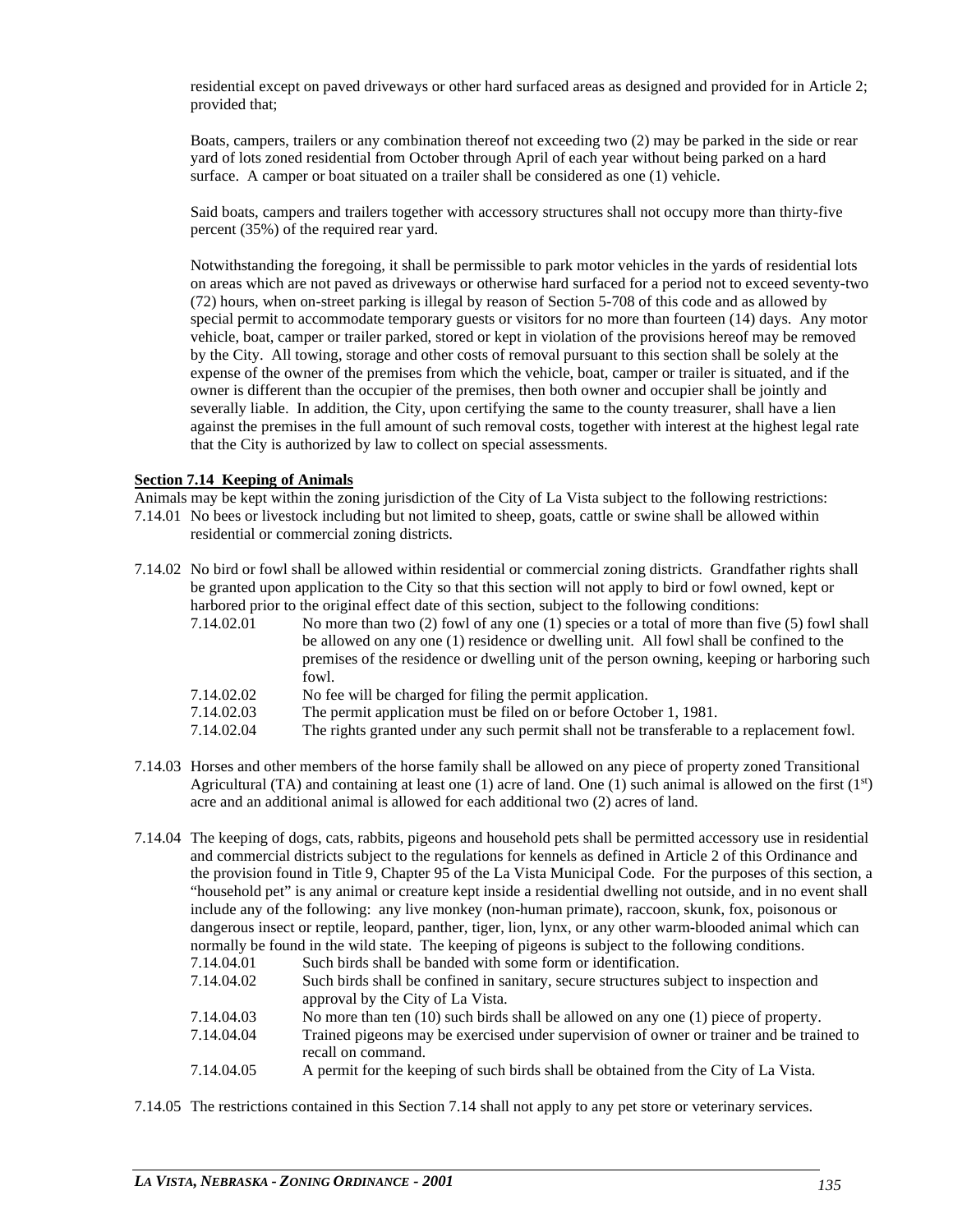# **Section 7.15 Solar Energy Conversion Systems**

Solar Energy Conversion Systems (SECS) are permitted in all zoning districts as an accessory use to any lawfully permitted principal use on the same lot upon issuance of the proper permit and upon compliance with all requirements of this section and as elsewhere specified in this Ordinance. Building-integrated solar energy systems, as defined in this Ordinance, are not considered an accessory use and are not subject to the requirements of this Section.

7.15.01 Height and Lot Requirements: Solar Energy Conversion Systems (SECS) shall conform to the required height and lot requirements provide herein:

| 7.15.01.01 | Building-Mounted SECS that are attached to a building on a lot shall comply with the<br>height, front, side, rear yard, and max. building coverage requirements of the building to<br>which they are attached, except as otherwise allowed in Section 7.15.01.04.                                                                        |
|------------|------------------------------------------------------------------------------------------------------------------------------------------------------------------------------------------------------------------------------------------------------------------------------------------------------------------------------------------|
| 7.15.01.02 | For a Building-Mounted SECS installed on a sloped roof that faces the front yard of a lot,<br>the system must be installed at the same angle as the roof on which it is installed with a<br>maximum distance, measured perpendicular to the roof, of eighteen (18) inches between<br>the roof and highest edge or surface of the system. |
| 7.15.01.03 | For a Building-Mounted SECS installed on a sloped roof, the highest point of the system<br>shall not exceed the highest point of the roof to which it is attached.                                                                                                                                                                       |
| 7.15.01.04 | For a Building-Mounted SECS installed on a flat roof, the highest point of the system shall<br>be permitted to extend up to six (6) feet above the roof to which it is attached, and the<br>system shall not extend horizontally past the roof line.                                                                                     |
| 7.15.01.05 | Ground-Mounted SECS may be located only in the required rear yard as Permitted<br>Accessory Uses. Ground-Mounted SECS may be located outside of the rear yard, but<br>behind the front building line, with an approved Conditional Use Permit.                                                                                           |
| 7.15.01.06 | Ground-Mounted SECS shall conform to the height and lot requirements for Accessory<br>Buildings in the zoning district in which the system is to be constructed, except that the<br>system may not exceed 12-feet in height.                                                                                                             |
| 7.15.01.06 | Ground-Mounted SECS shall only be permitted in the following districts, subject to the<br>requirements in this Ordinance: TA, R-1, R-2, R-3, R-4, I-1, I-2, and R-M.                                                                                                                                                                     |

7.15.02 Structural Requirements: The physical structure and connections to existing structures shall conform to the applicable City of La Vista Building Codes.

7.15.03 Permit Requirements: Before any construction or installation on any SECS system shall commence, a permit issued by the Building Department of the City of La Vista shall be obtained to document compliance with this Ordinance.

| 7.15.03.01 | A permit fee shall be required, and the amount shall be established in the Master Fee<br>Schedule.                                                                                                                                                      |
|------------|---------------------------------------------------------------------------------------------------------------------------------------------------------------------------------------------------------------------------------------------------------|
| 7.15.03.02 | The application for a permit shall be accompanied by a plot plan drawn to scale showing<br>property lines, existing structures on the lot, proposed solar panel location with respect to<br>property lines, and dimensions of the proposed solar panel. |

7.15.04 Inspection, Safety, Abandonment, and Removal: The Chief Building Official and Fire Marshall reserve the right to inspect a SECS for building or fire code compliance and safety. If upon inspection the Chief Building Official or Fire Marshall determine that a fire code or building code violation exists, that the system has been abandoned, or that the system otherwise poses a safety hazard to persons or property, the Chief Building Official or Fire Marshall may order the owner to repair or remove the system within a reasonable time. Such an order shall be in writing, shall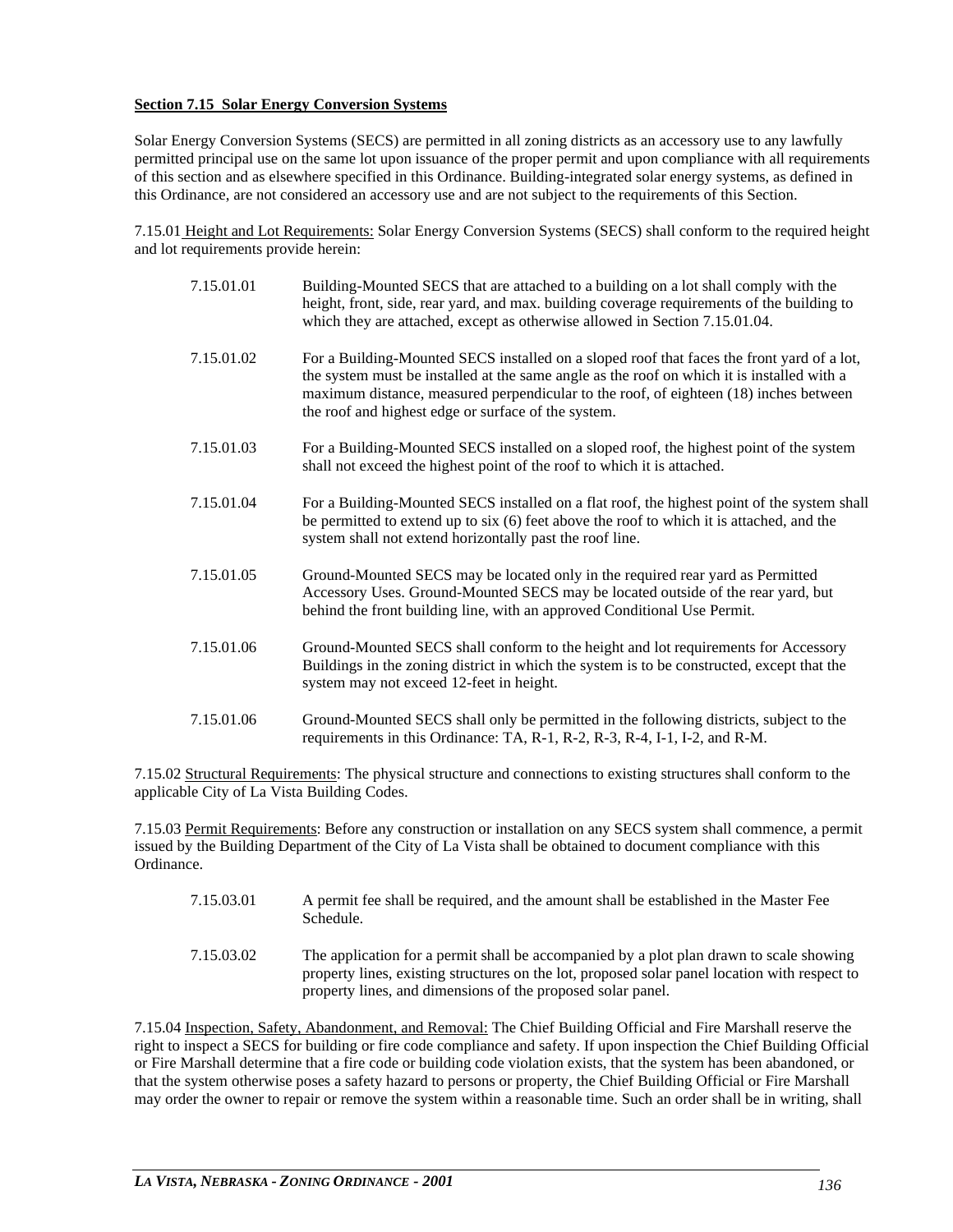offer the option to repair, shall specify the code violation or safety hazard found and shall notify the owner of his or her right to appeal such determination. If the owner fails to repair or remove a SECS as ordered, and any appeal rights have been exhausted, an employee or independent contractor with the City of La Vista may enter the property, remove the system and charge the owner for all costs and expenses of removal, including reasonable attorney's fees or pursue other legal action to have the system removed at the owner's expense. In addition to any other available remedies, any unpaid costs resulting from the City of La Vista's removal of a vacated abandoned or de-commissioned SECS shall constitute a lien upon the property against which the costs were charged. Legal counsel of the City of La Vista shall institute appropriate action for the recovery of such cost, plus attorney's fees. A SECS shall be deemed abandoned or defective by the City of La Vista if it is out of use for a period of 12 months or more, at which time the property owner shall have six months to return the system back to service, or complete decommissioning of the SECS. Decommissioning includes the removal of the SECS, all associated equipment, footings and foundation system, and wiring. Upon removal, such property shall be returned to the same conditions that existed before the installation of the system.

7.15.05 Preexisting SECS: Section 7.15 of this Ordinance applies to Solar Energy Conversion Systems (SECS) installed and constructed after December 17, 2019. Any upgrade, modification or structural change that materially alters the size or placement of an existing SECS system shall comply with the provisions of this Ordinance.

7.15.06 Signage and/or Graphic Content: No signage or graphic content may be displayed on the solar PV system except the manufacturer's badge, safety information and equipment specification information. Said information shall be depicted within an area no more than thirty-six (36) square inches in size.

7.15.07 Screening and Visibility: Placement of SECS shall be prioritized in such a way that will minimize or negate any solar glare onto nearby properties and roadways. SECS are subject to the following:

| 7.15.07.01 | All SECS using a reflector to enhance solar production must minimize glare from the<br>reflector that affects adjacent or nearby properties. Measures to minimize nuisance glare<br>include selective placement of the system, screening on the north and south sides of the<br>SECS, modifying the orientation of the system, reducing use of the solar reflector system,<br>or other remedies that limit glare. |
|------------|-------------------------------------------------------------------------------------------------------------------------------------------------------------------------------------------------------------------------------------------------------------------------------------------------------------------------------------------------------------------------------------------------------------------|
| 7.15.07.02 | All SECS appurtenances, including, but not limited to, plumbing, water tanks and support<br>equipment, shall be of a color that is complementary to the site location, and shall be<br>screened to the extent reasonably feasible without compromising the effectiveness of<br>the solar collectors. SECS shall comply with any applicable Design Guidelines of the<br>appropriate district.                      |
| 7.15.07.03 | Building-mounted systems mounted on a flat roof shall require screening as to not be<br>visible from elevation-perspective view. This can be accomplished with architectural<br>screening such as a building parapet or by setting the system back from the roof edge in<br>such a manner that the solar PV system is not visible from the public right-of-way.                                                   |

# **Section 7.16 Performance Standards for Industrial Uses**

The following standards shall be met unless there are greater standards required by the United States Environmental Protection Agency or the Nebraska Department of Environmental Quality.

7.16.01 **Physical Appearance:** All operations shall be carried on within an enclosed building except that new materials or equipment in operable condition may be *displayed or* stored in the open*, if the applicable zoning district permits*. Normal daily wastes of an inorganic nature may be stored in containers not in a building when such containers are not readily visible from a street. The provisions of this paragraph shall not be construed to prohibit the display of merchandise or vehicles for sale or the *outdoor* storage of vehicles, boats, farm machinery, trailers, mobile homes, or similar equipment when in operable condition. *However, allowable outdoor storage or display shall be visually screened from public roadways and residential properties. (Ordinance No. 1053, 01-15-08)*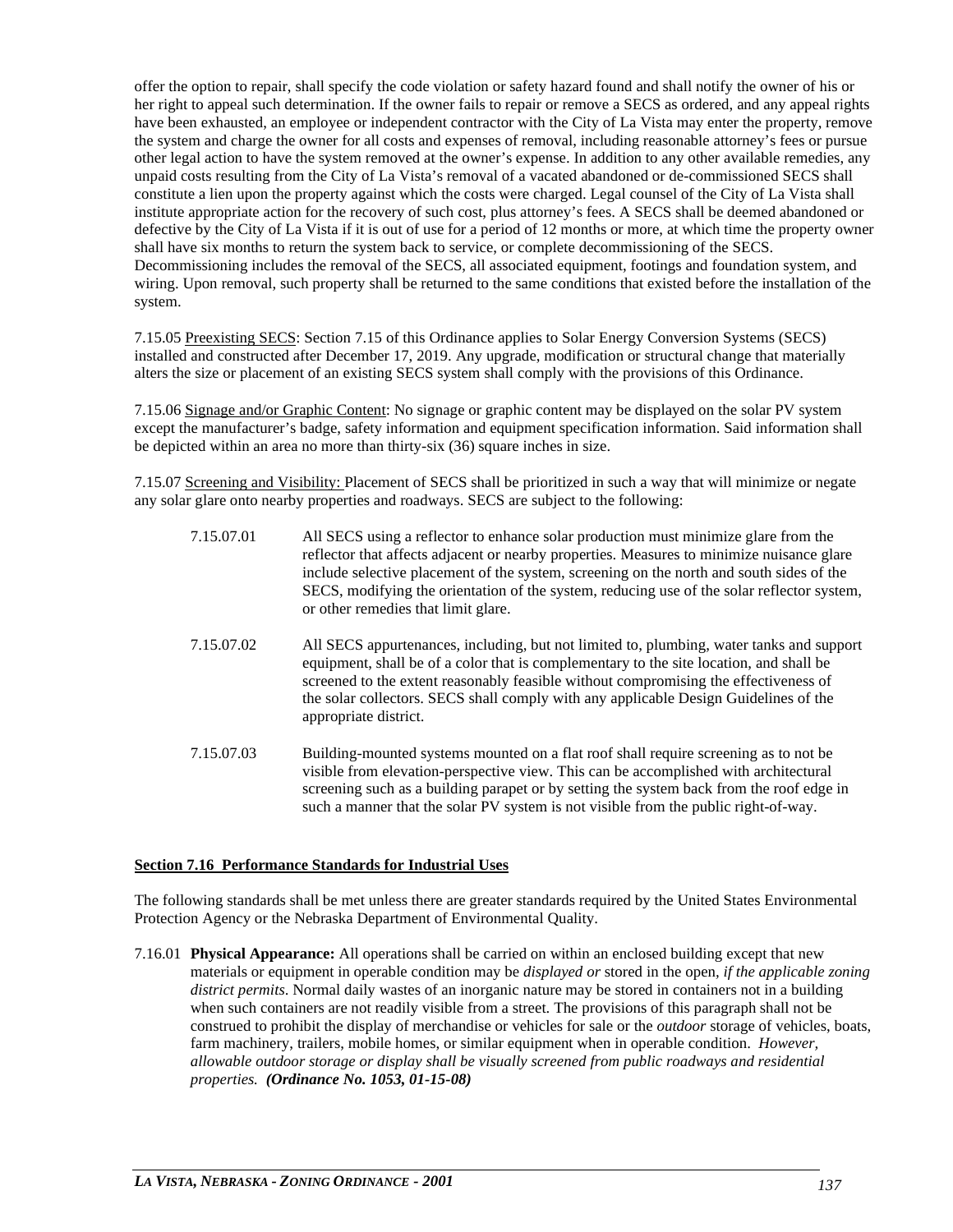- 7.16.02 **Fire hazard:** No operation shall involve the use of highly flammable gasses, acid, liquids, grinding processes, or other inherent fire hazards. This provision shall not be construed to prohibit the use of normal heating fuels, motor fuels and welding gasses when handled in accordance with other regulations of the City of La Vista.
- 7.16.03 **Noise:** No operation shall be carried on which involves noise in excess of the normal traffic noise of the adjacent street at the time of the daily peak hour of traffic volume *or in excess of eighty (80) decibels, whichever is greater*. *(Ordinance No. 858, 3-5-02)*. Noise shall be measured at the property line, *with* a suitable instrument. *(Ordinance No. 1053, 01-15-08)*
- 7.16.04 **Sewage and Liquid Wastes:** No operation shall be carried on which involves the discharge *of waste* into a *stormsewer*, surface water, or the ground, *nor shall hazardous waste*, detrimental to normal sewage plant operation or corrosive and damaging to sewer pipes and installations*, be dumped into wastewater sewerage*. *(Ordinance No. 1053, 01-15-08)*

# 7.16.05 **Air Contaminants:**

| 7.16.05.01 | Air Contaminants and smoke shall be less dark than designated Number One on the<br>Ringleman Chart as published by the United States Bureau of Mines, except that smoke of<br>a density designated as Number One shall be permitted for one (1) four (4) minute period<br>in each one-half $(1/2)$ hour. Light colored contaminants of such an capacity as to obscure<br>an observer's view to a degree equal to or greater than the aforesaid shall not be permitted                                                                                                                                                                                                                       |
|------------|---------------------------------------------------------------------------------------------------------------------------------------------------------------------------------------------------------------------------------------------------------------------------------------------------------------------------------------------------------------------------------------------------------------------------------------------------------------------------------------------------------------------------------------------------------------------------------------------------------------------------------------------------------------------------------------------|
| 7.16.05.02 | Particulate mater of dust as measured at the point of emission by any generally accepted<br>method shall not be emitted in excess of two tenths (0.2) grains per cubic foot as corrected<br>to a temperature of five hundred (500) degrees Fahrenheit, except for a period of four (4)<br>minutes in any one-half $(1/2)$ hour, at which time it may equal but not exceed six tenths<br>$(0.6)$ grains per cubic foot as corrected to a temperature of five hundred $(500)$ degrees<br>Fahrenheit.                                                                                                                                                                                          |
| 7.16.05.03 | Due to the fact that the possibilities of air contamination cannot reasonably be<br>comprehensively covered in this section, there shall be applied the general rule that there<br>shall not be discharged from any sources whatsoever such quantities of air contaminants or<br>other material in such quantity as to cause injury, detriment, nuisance, or annoyance to any<br>considerable number of persons or to the public in general; or to endanger the comfort,<br>repose, health, or safety of any such considerable number of persons or to the public in<br>general, or to cause, or have a natural tendency to cause injury or damage to business,<br>vegetation, or property. |
| 7.16.05.04 | <b>Odor:</b> The emission of odors that are generally agreed to be obnoxious to any considerable<br>numbers of persons, shall be prohibited. Observations of odor shall be made at the property<br>line of the establishment causing the odor. As a guide to classification of odor it shall be<br>deemed that strong odors of putrefaction and fermentation tend to be obnoxious and that<br>such odors as associated with baking or the roasting of nuts and coffee shall not normally<br>be considered obnoxious within the meaning of this Regulations.                                                                                                                                 |
| 7.16.05.05 | Gasses: The gasses sulphur dioxide and hydrogen sulphide shall not exceed five (5) parts<br>per million, carbon monoxide shall not exceed five (5) parts per million. All measurements<br>shall be taken at the zoning lot line.                                                                                                                                                                                                                                                                                                                                                                                                                                                            |
| 7.16.05.06 | Vibration: All machines including punch presses and stamping machines shall be so<br>mounted as to minimize vibration and in no case shall such vibration exceed a<br>displacement of three thousands (0.003) of an inch measured at the zoning lot line. The use<br>of steam or broad hammers shall not be permitted in this zone.                                                                                                                                                                                                                                                                                                                                                         |
| 7.16.05.07 | Glare and heat: All glare, such as welding arcs and open furnaces shall be shielded so that<br>they shall not be visible from the zoning lot line. No heat from furnaces or processing<br>equipment shall be sensed at the zoning lot line to the extent of raising the temperature of<br>air or materials more than five (5) degrees Fahrenheit.                                                                                                                                                                                                                                                                                                                                           |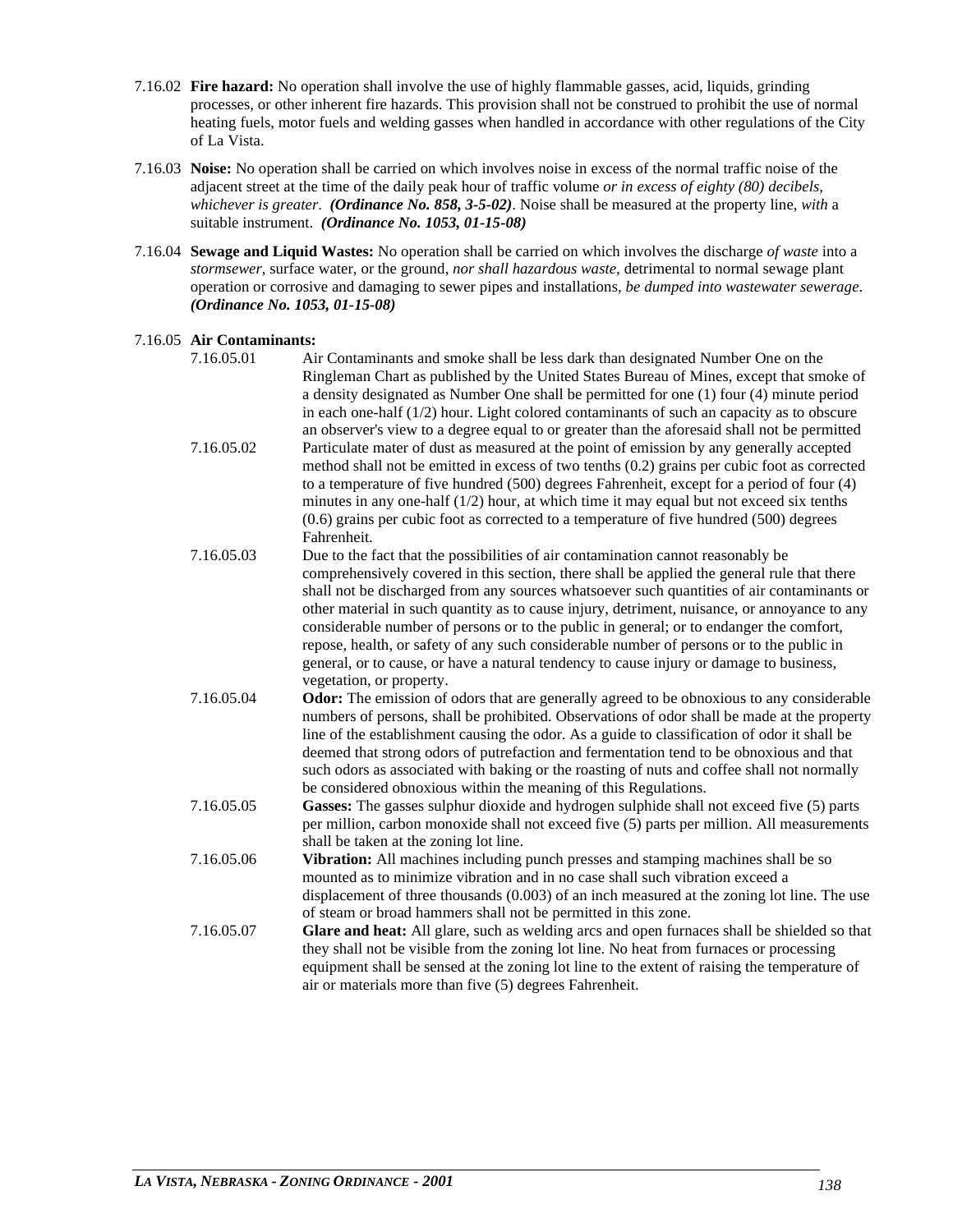#### **Section 7.17 Landscaping Requirements**

#### 7.17.01 **Intent:**

The intent of the landscaping requirements are to improve the appearance of lot areas and soften paved areas and buildings; to provide a buffer between differing land uses; to minimize the adverse effect of uses from one another; to minimize the effect of heat, noise and glare; to conserve the value of property and neighborhoods within the community; and to enhance the physical environment within the City of La Vista by ensuring that yards, open spaces, parking lots and those areas abutting public rights-of-way are designed, installed and maintained in accordance with the provisions of this section.

Property development shall consider and respect land capabilities and constraints, minimize erosion and destruction of natural amenities and provide a buffer between differing land uses.

#### 7.17.02 **Application and Scope:**

The provisions of the section shall apply to all new construction and development including, but not limited to, structures, dwellings, buildings, parking lots, residential subdivisions, office parks, shopping centers, and redevelopment for which either a building or zoning permit approval is required, except the following:

- 7.17.02.01 Agricultural buildings, structures and uses.
- 7.17.02.02 Replacement of lawfully existing structures or uses.<br>7.17.02.03 Additions, remodeling or enlargements of existing
- Additions, remodeling or enlargements of existing uses or structures provided that the enlargement of surface parking is more than 4,000 square feet shall not be accepted. Where such enlargement is less than 4,000 square feet, the provisions of this section shall apply only to that portion of the lot or site where the enlargement occurs.
- 7.17.02.04 Where there is more than one lot or site being developed together as one unit with common property lines, the entire site shall be treated as one lot or site for the purpose of conforming to the requirements of this section.
	- 1. When a lot or site with more than one ownership has been partially developed at the time of the adoption of this section. The application of the requirements of this section shall be determined by the City.

# 7.17.03 **Landscaping Requirements:**

Landscaping shall be required and provided as follows:

7.17.03.01 Single-family and two-family dwellings shall provide and maintain a minimum of thirty percent (30%) of lot area as a permeable and uncovered surface that contains living material. Single-family and two-family dwellings shall be exempt from all other requirements of this section. The MU-CC District shall be exempt from all requirements of this section.

#### **7.17.03.02 Street Frontage:**

A landscaped area having a minimum depth of fifteen feet (15') from the property line shall be provided along the street frontage of all lots or sites including both street frontage of corner lots.

- 1. The required landscaped are fifteen feet (15') may be reduced to ten feet (10') if an equal amount of square feet of landscaped area, exclusive of required side and rear yard landscaped areas, is provided elsewhere on the site.
- 2. Exclusive of driveways and sidewalks not more than twenty five percent (25%) of the surface of the landscaped area shall have inorganic materials such as brick, stone, concrete, asphalt, aggregate, metal or artificial turf.
- 3. A minimum of one (1) tree shall be planted for every forty lineal feet (40') or fraction thereof.

#### **7.17.03.03 Side Yard:**

A landscaped area having a minimum depth of ten feet (10') from the property line shall be provided along the side yard abutting any Residential District.

1. Exclusive of driveways and sidewalks, not more than ten percent (10%) of the surface of the landscaped area shall be inorganic materials such as brick, stone,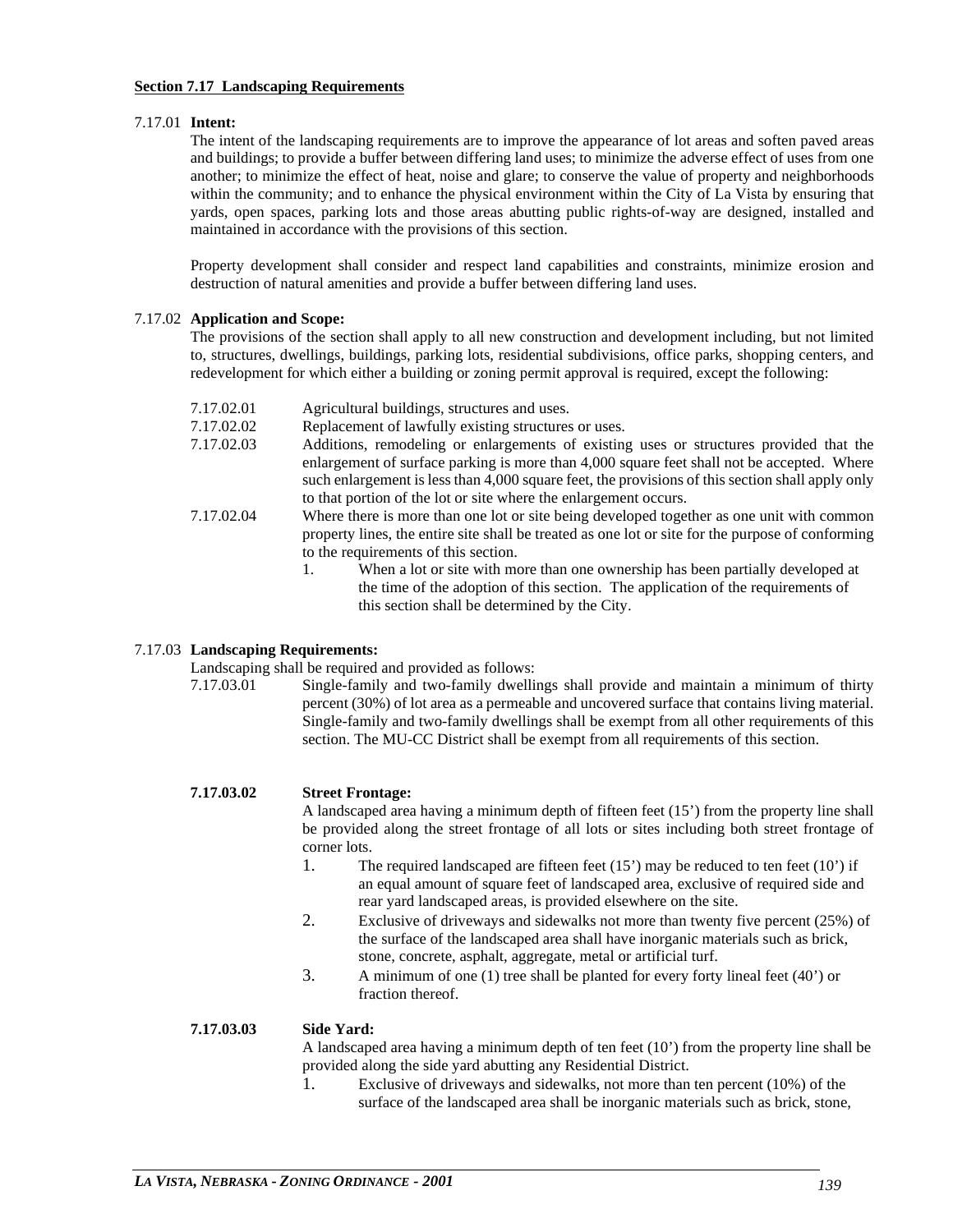concrete, asphalt, aggregate, metal or artificial turf. If the slope of ground within the landscape area exceeds 2:1, not more than fifty percent (50%) of the surface shall be inorganic material.

- 2. Landscaping shall include a hedge screen or a random or informal screen of plant materials substantially blocking the views and attaining a minimum height of six feet (6') within four (4) years. A landscaped earth berm not exceeding six feet (6') in height may be used in combination with the plant materials.
- 3. A six foot (6') solid wood and/or masonry fence or wall, may be used in lieu of or in combination with the plant materials required in section 7.17.03.03 (1), provided that such fence is at least five feet (5') from the property line.

# **7.17.03.04 Rear Yard:**

A landscaped area having a minimum depth of ten feet (10') from the property line shall be provided along the rear yard abutting any Residential District or Transitional Agriculture District.

1. The landscape requirements for the rear yard shall be the same as for the side yard described in section 7.17.03.03.

# **7.17.03.05 Off-Site Parking Lots:**

Parking lots not located on the property where the use served is located, shall conform to this section provided that a parking lot with an area of four thousand (4,000) square feet or less shall be exempt from the requirements of this section.

#### **7.17.03.06 Parking Area Interior Landscaping:**

Off-street parking lots, as defined in 7.17.03.05, and other vehicular use areas shall have at least ten (10) square feet of interior landscaping for each parking space excluding those spaces abutting a perimeter for which landscaping is required by other sections of this Ordinance, and excluding all parking spaces which are directly served by an aisle abutting and running parallel to such perimeter.

The front of a vehicle may encroach upon any interior landscaped area when said area is at least four (4) feet in depth per abutting parking space and protected by curbing. Two (2) feet of said landscaped area may be part of the required depth of each abutting parking space. No more than two (2) drive aisles shall be placed parallel to one another without an intervening planter aisle of at least four (4) feet in width; eight (8) feet is required if parking spaces overlap the curbs of the aisle.

# **7.17.03.07 Perimeter Landscaping:**

All commercial office and industrial developments, buildings, or additions thereto shall provide perimeter landscaping to include a minimum of one (1) tree for each forty (40) lineal feet of street frontage or fraction thereof. Such landscaped area shall consist of sufficient area for the species of tree to be planted. Other perimeter landscaping shall require approval of the City.

#### **7.17.03.08 Plant Materials:**

Landscape living plant materials shall consist of trees, shrubs, ground covers, vines, grasses, flowers, and any other plants.

- 1. The plant nomenclature shall conform with the recommendations and requirements of the "American Standard for Nursery Stock", as amended, published by the American Association of Nurserymen, Inc.
- 2. Size. The minimum size of plant materials to be installed shall be as follows:
	- A. Deciduous trees shall have a minimum caliper of one and one-half inches  $(1-1/2")$ .
	- B. Evergreen (conifer) trees shall have a minimum height of five feet (5').
	- C. Deciduous shrubs shall have a minimum size of three (3) gallons or a height of eighteen inches (18").
	- D. Evergreen shrubs shall have a minimum size of three (3) gallons or a spread of eighteen inches (18").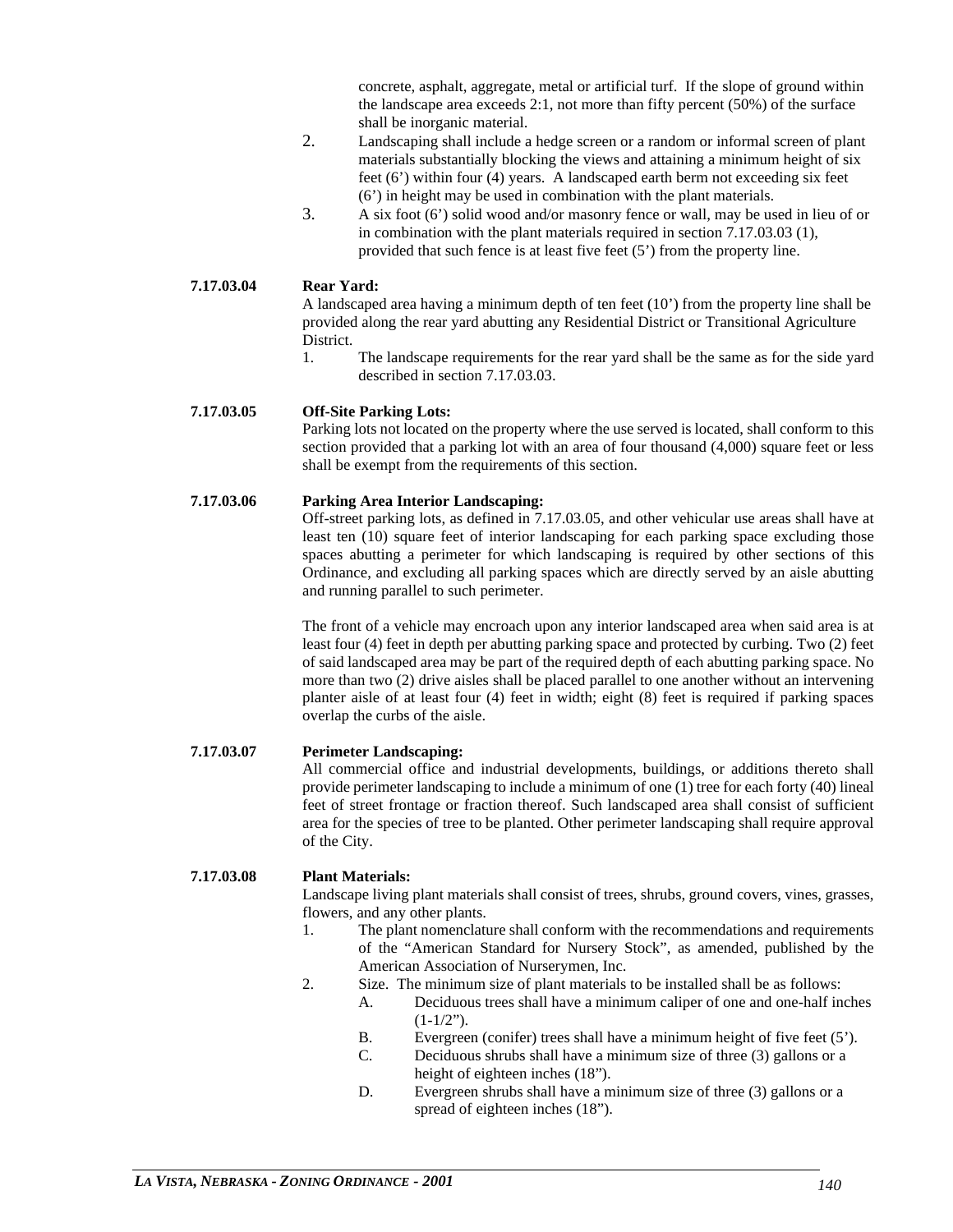E. Ornamental grasses shall have a minimum size of one gallon (1 gal).

# **7.17.03.09 Planting Schedule:**

The plant materials shall be installed prior to the issuance of the certificate of occupancy. If, because of seasonal reasons, the landscaping cannot be installed, a surety satisfactory to the City of La Vista equal to the contract cost shall be submitted to the City. The City shall release the surety when the plant materials have been installed. If the plant materials have not been installed within twelve (12) months of the effective date of the certificate of occupancy, the City may install the required landscaping.

#### **7.17.03.10 Required Plans:**

Upon application of a building permit, a landscape-planting plan shall be submitted to the City of La Vista for review and approval.

- 1. Three copies of the plan shall be submitted.
- 2. The plan shall include, but not be limited to, the following:
	- A. Property lines and other physical features necessary to show the proposed installation of plants.
		- B. The location and spacing of plant materials.
	- C. The scientific name, common name, plant size, quantity and planting method.
	- D. The plan shall have a scale of not more than one-inch (1") equals one hundred feet (100').
	- E. When necessary, existing and proposed contours shall be provided.

#### 7.17.04 **Screening Requirements**

| 7.17.04.01                                                                        | All parking areas or vehicular use areas abutting a residential district or public right-of-way |  |  |  |
|-----------------------------------------------------------------------------------|-------------------------------------------------------------------------------------------------|--|--|--|
|                                                                                   | shall be screened from grade level to a height not less than three (3) feet.                    |  |  |  |
| 7.17.04.02                                                                        | All commercial and industrial uses that abut residential or office districts shall provide      |  |  |  |
|                                                                                   | screening not less than six $(6)$ feet in height along the abutting property line(s).           |  |  |  |
| 7.17.04.03                                                                        | Screening required by this section shall be equivalent to the following:                        |  |  |  |
|                                                                                   | Solid fences or walls as approved by the City on the final development plan.<br>1.              |  |  |  |
|                                                                                   | 2.<br>Hedges, shrubs, or evergreen trees of thirty-six (36) inches in height at planting        |  |  |  |
|                                                                                   | spaced appropriately to provide a solid screen within three (3) years after planting.           |  |  |  |
|                                                                                   | 3.<br>Berms of not less than three (3) feet in height and that provide a maximum slope          |  |  |  |
|                                                                                   | of 3:1 for easy maintenance. Such berms may be used in conjunction with                         |  |  |  |
|                                                                                   | plantings to achieve the solid visual screen as described in 7.17.04.03 (1) above.              |  |  |  |
|                                                                                   | All projects except one-and-two family dwellings shall include a detailed drawing<br>4.         |  |  |  |
|                                                                                   | on the landscape plan indicating the method of enclosure and screening to be used               |  |  |  |
|                                                                                   | on trash dumpsters. All dumpsters or trash bins shall maintain a solid six (6) foot             |  |  |  |
|                                                                                   | enclosure around each unit. Said enclosure shall be of complementary materials.                 |  |  |  |
|                                                                                   | 5.<br>All plant material used for screening shall meet the standards in section                 |  |  |  |
|                                                                                   | 7.17.03.08.                                                                                     |  |  |  |
| 7.17.04.04                                                                        | The MU-CC District shall be exempt from all requirements of this section.                       |  |  |  |
|                                                                                   |                                                                                                 |  |  |  |
| 7.17.05 Installation and Maintenance of Landscaping and Screening:                |                                                                                                 |  |  |  |
| 7.17.05.01                                                                        | Installation:                                                                                   |  |  |  |
|                                                                                   | All landscaping shall be installed in a sound workmanship like manner and according to          |  |  |  |
| accepted good planting procedures. Landscaped areas shall require protection from |                                                                                                 |  |  |  |

accepted good planting procedures. Landscaped areas shall require protection from vehicular encroachment. The Chief Building Official shall inspect all landscaping and no certificates of occupancy or similar authorization will be issued unless the landscaping meets the requirements herein provided. Temporary occupancy permits may be issued due to weather related conditions upon approval by the Chief Building Official.

#### 7.17.05.02 Maintenance:

The owner, developer, tenant and/or their agent, if any, shall be jointly and severally responsible for the maintenance of all landscaping. All required landscaping shall be maintained in a healthy condition by necessary and appropriate measures. When replacement is necessary all plants and other non-living landscape materials shall be equal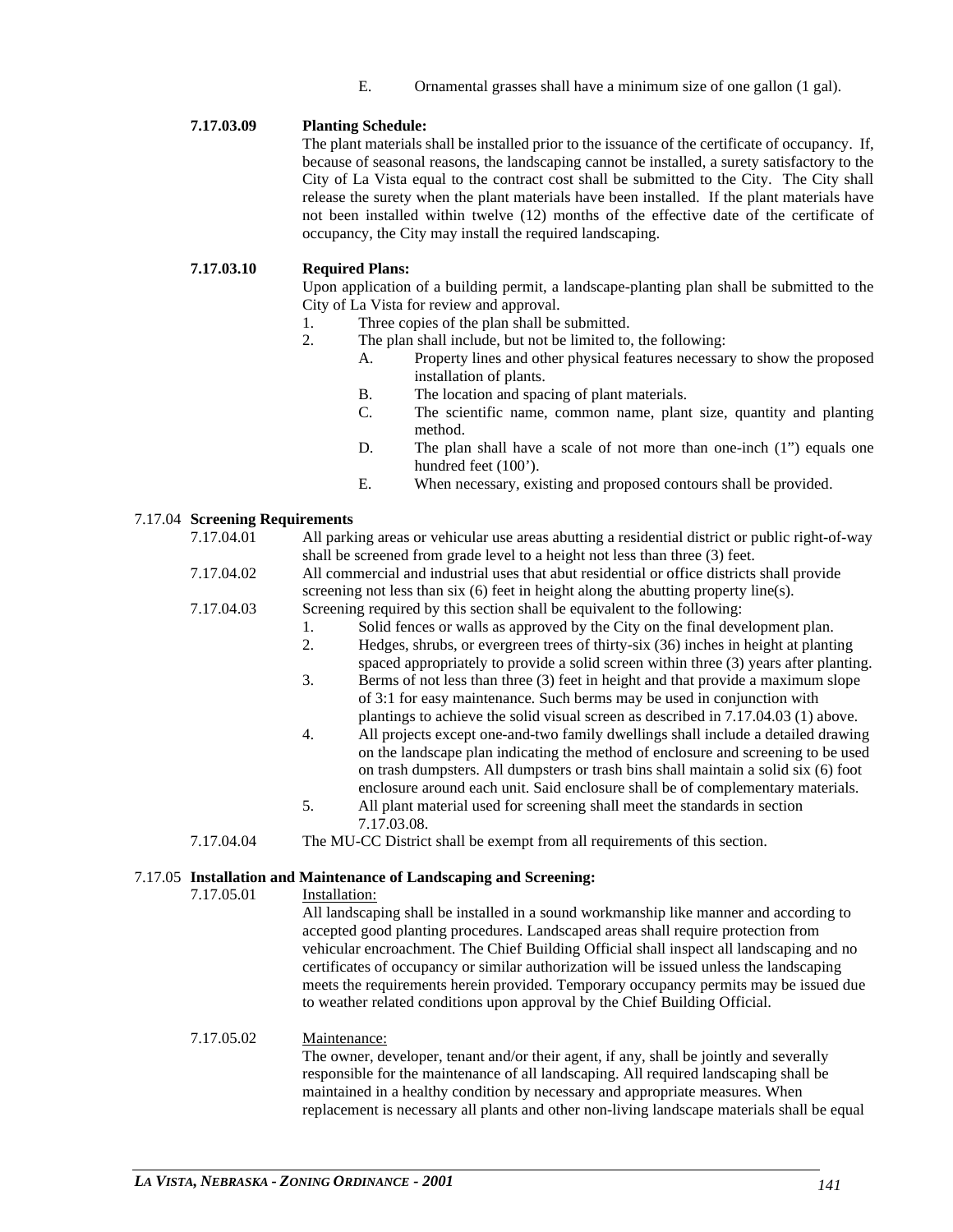in size, density and appearance, at maturity, to those items requiring replacement when feasible . Underground sprinkler systems are encouraged to serve all landscaped areas except individual one and two family dwellings unless an equivalent watering system is approved by the Chief Building Official.

All required screening and fencing shall be maintained and, whenever necessary, replaced with materials that provide equivalent size, density, and appearance. All landscaping and screening shall be kept free from refuse and debris so as to present a healthy, neat and orderly appearance. Turf grass shall be maintained on all areas not covered by other landscaping, parking, drives, buildings, or similar structures. Existing yards shall be maintained with grass or other approved ground cover.

#### 7.17.06 **Preliminary Plan Approval**

A landscape plan indicating both proposed and existing landscaping and screening shall be submitted, with the preliminary plat, PUD, or preliminary site plan for development, for review and recommendation by City Staff. Said Plan shall be in sufficient detail to provide the City with a reasonable understanding of what is being proposed. Site calculations used in computing quantities shall also be submitted which are proposed to be used to satisfy the required amounts of landscaping.

# 7.17.07 **Final Plan Approval**

A detail listing of all plant materials to be used, quantities, size, and spacing shall be submitted to the City on separate sheets for review and recommendation and approval by the City Staff along with a planting schedule at final development plan submission.

# 7.17.08 **Parking Lot Plan Approval**

A final site development plan shall be submitted to the Chief Building Official with the necessary landscaping and screening required herein for each of the following types of parking lot improvements:

- 7.17.08.01 New construction.
- 7.17.08.02 Expansion of existing facilities.
- 7.17.08.03 Maintenance of existing facilities where an overlay is proposed at which time the landscaping and screening shall be required. Modifications to the required parking lot landscaping and screening may be granted by the Planning Commission after review of submitted plans and in consideration of surrounding uses.
- 7.17.08.04 No parking lot shall be exempted from these regulations; unless previously exempted.